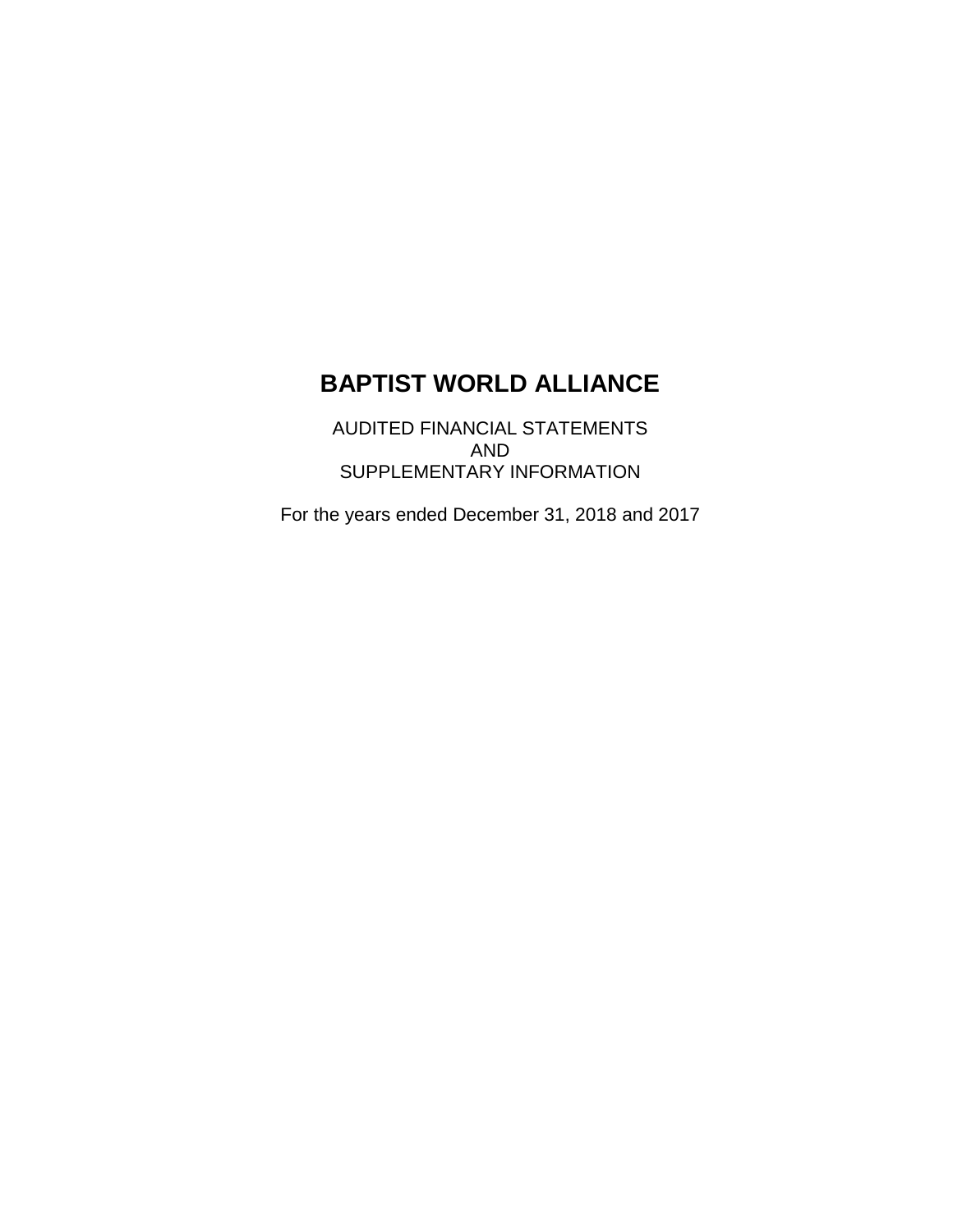# **TABLE OF CONTENTS**

|                                                                                                                            | Page            |
|----------------------------------------------------------------------------------------------------------------------------|-----------------|
| <b>Report of Independent Auditors</b>                                                                                      | $1 - 2$         |
| <b>Financial Statements</b>                                                                                                |                 |
| <b>Statements of Financial Position</b>                                                                                    | $3 - 4$         |
| Statement of Activities – year ended December 31, 2018                                                                     | 5               |
| Statement of Activities - year ended December 31, 2017                                                                     | 6               |
| Statement of Functional Expenses - year ended December 31, 2018                                                            | $7 - 8$         |
| Statement of Functional Expenses - year ended December 31, 2017                                                            | $9 - 10$        |
| <b>Statements of Cash Flows</b><br><b>Notes to Financial Statements</b>                                                    | 11<br>$12 - 30$ |
|                                                                                                                            |                 |
| <b>Report of Independent Auditors</b><br>on Supplementary Information                                                      | 31              |
| <b>Supplementary Information</b>                                                                                           |                 |
| Schedules of Cash and Cash Equivalents                                                                                     | 32              |
| Schedules of Contributions from Member Bodies Without Donor Restrictions                                                   | 33-35           |
| Schedule of Changes in Internally Designated Net Assets Without Donor Restrictions                                         | 36              |
| Schedule of Changes in Temporarily Restricted Net Assets With Donor Restrictions                                           | 37-39           |
| Schedule of Changes in Baptist World Aid Funds<br>Schedule of Changes in Endowment Fund Net Assets With Donor Restrictions | 40-43<br>44     |
| Schedule of Changes in Beneficial Interest in                                                                              |                 |
| Perpetual Trusts Net Assets With Donor Restrictions                                                                        | 45              |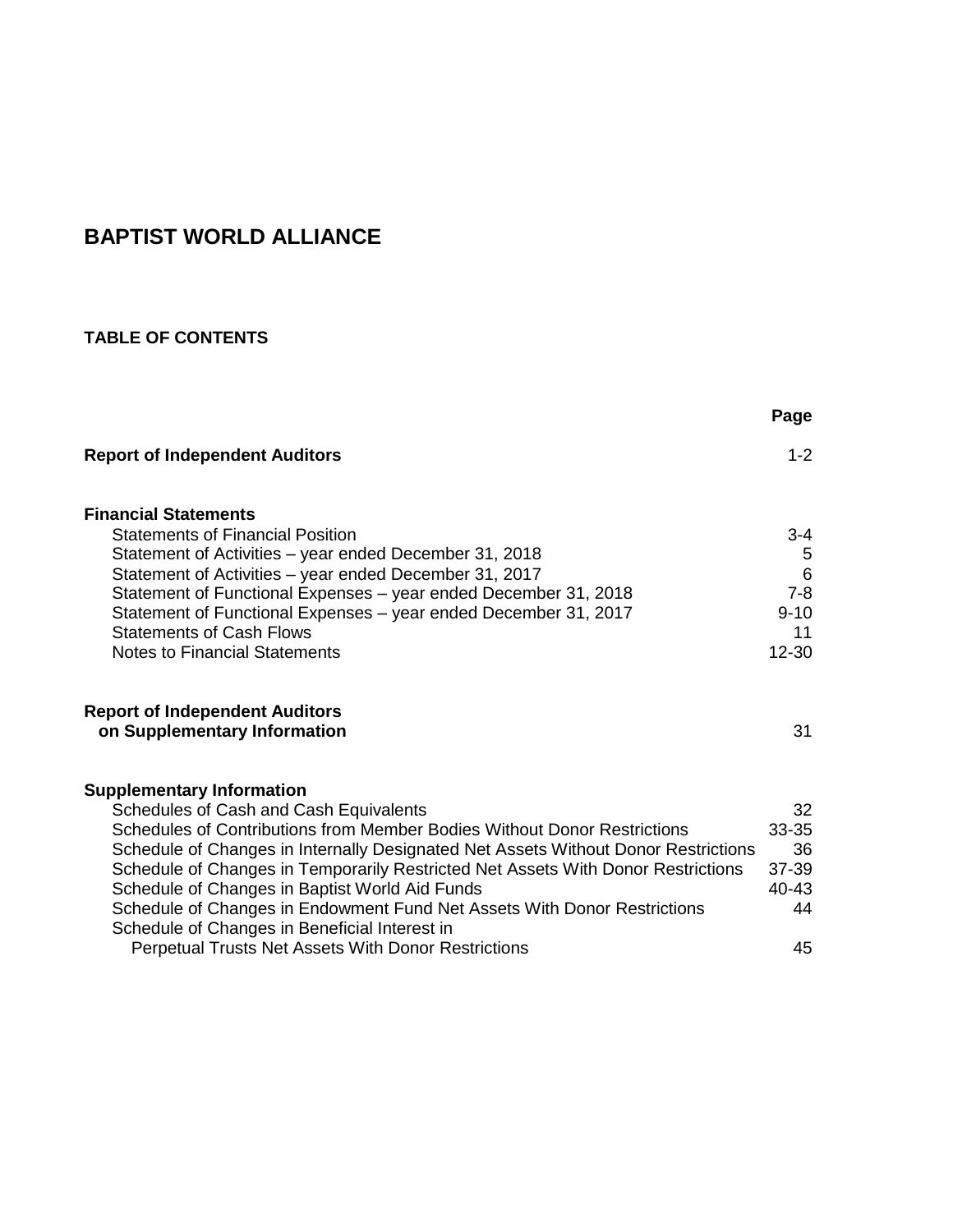

# **REPORT OF INDEPENDENT AUDITORS**

To the Audit Committee Baptist World Alliance Falls Church, Virginia

We have audited the accompanying financial statements of the Baptist World Alliance (a nonprofit organization), which comprise the statements of financial position as of December 31, 2018 and 2017, and the related statements of activities, functional expenses and cash flows for the years then ended, and the related notes to the financial statements.

## **Management's Responsibility for the Financial Statements**

Management is responsible for the preparation and fair presentation of these financial statements in accordance with accounting principles generally accepted in the United States of America; this includes the design, implementation, and maintenance of internal control relevant to the preparation and fair presentation of financial statements that are free from material misstatement, whether due to fraud or error.

#### **Auditor's Responsibility**

Our responsibility is to express an opinion on these financial statements based on our audits. We conducted our audits in accordance with auditing standards generally accepted in the United States of America. Those standards require that we plan and perform the audits to obtain reasonable assurance about whether the financial statements are free of material misstatement.

An audit involves performing procedures to obtain audit evidence about the amounts and disclosures in the financial statements. The procedures selected depend on the auditor's judgment, including the assessment of the risks of material misstatement of the financial statements, whether due to fraud or error. In making those risk assessments, the auditor considers internal control relevant to the entity's preparation and fair presentation of the financial statements in order to design audit procedures that are appropriate in the circumstances, but not for the purpose of expressing an opinion on the effectiveness of the entity's internal control. Accordingly, we express no such opinion. An audit also includes evaluating the appropriateness of accounting policies used and the reasonableness of significant accounting estimates made by management, as well as evaluating the overall presentation of the financial statements.

We believe that the audit evidence we have obtained is sufficient and appropriate to provide a basis for our audit opinion.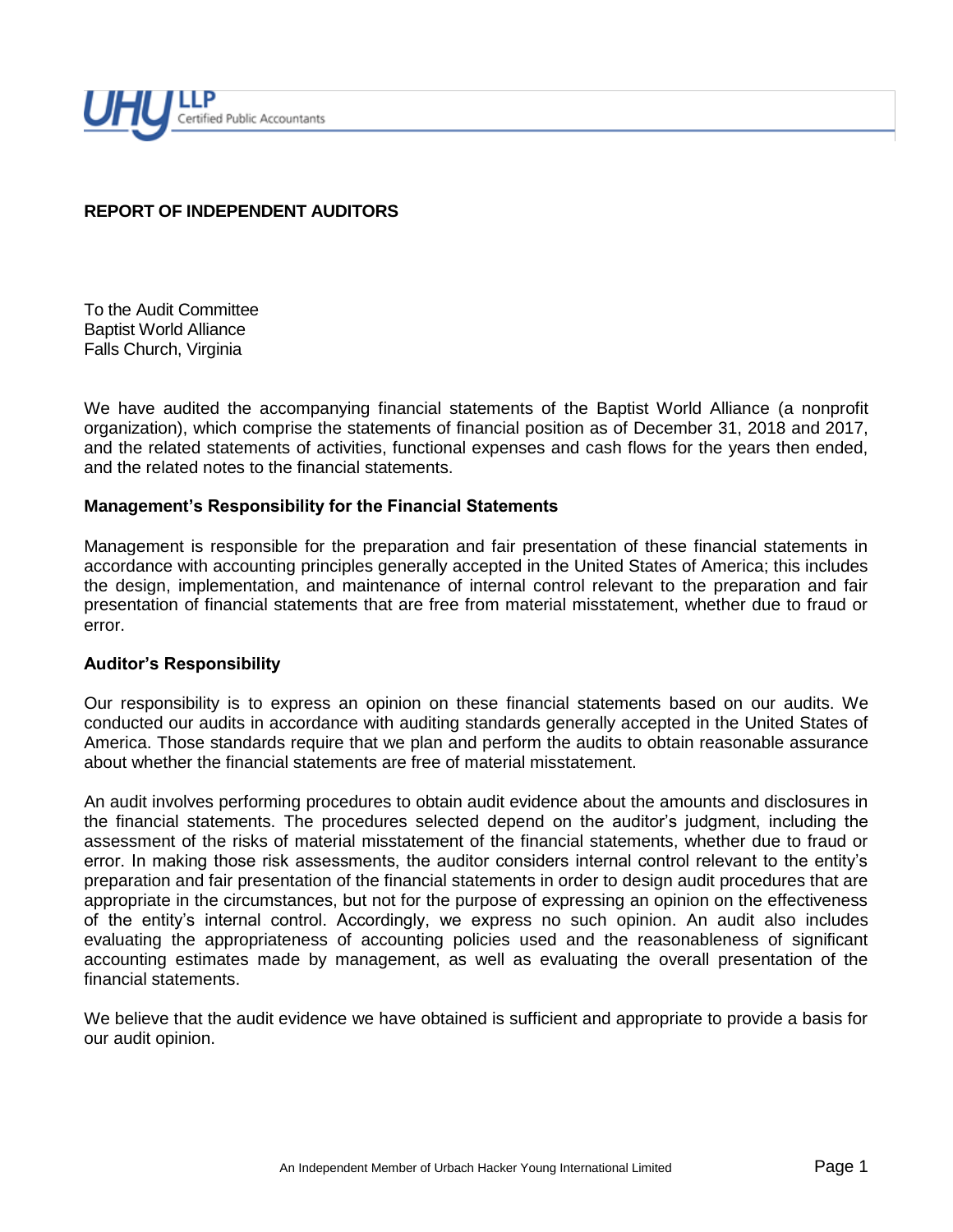# **Opinion**

In our opinion, the financial statements referred to above present fairly, in all material respects, the financial position of Baptist World Alliance as of December 31, 2018 and 2017, and the changes in its net assets and its cash flows for the years then ended in accordance with accounting principles generally accepted in the United States of America.

ИНУ 11Р

Columbia, Maryland June 14, 2019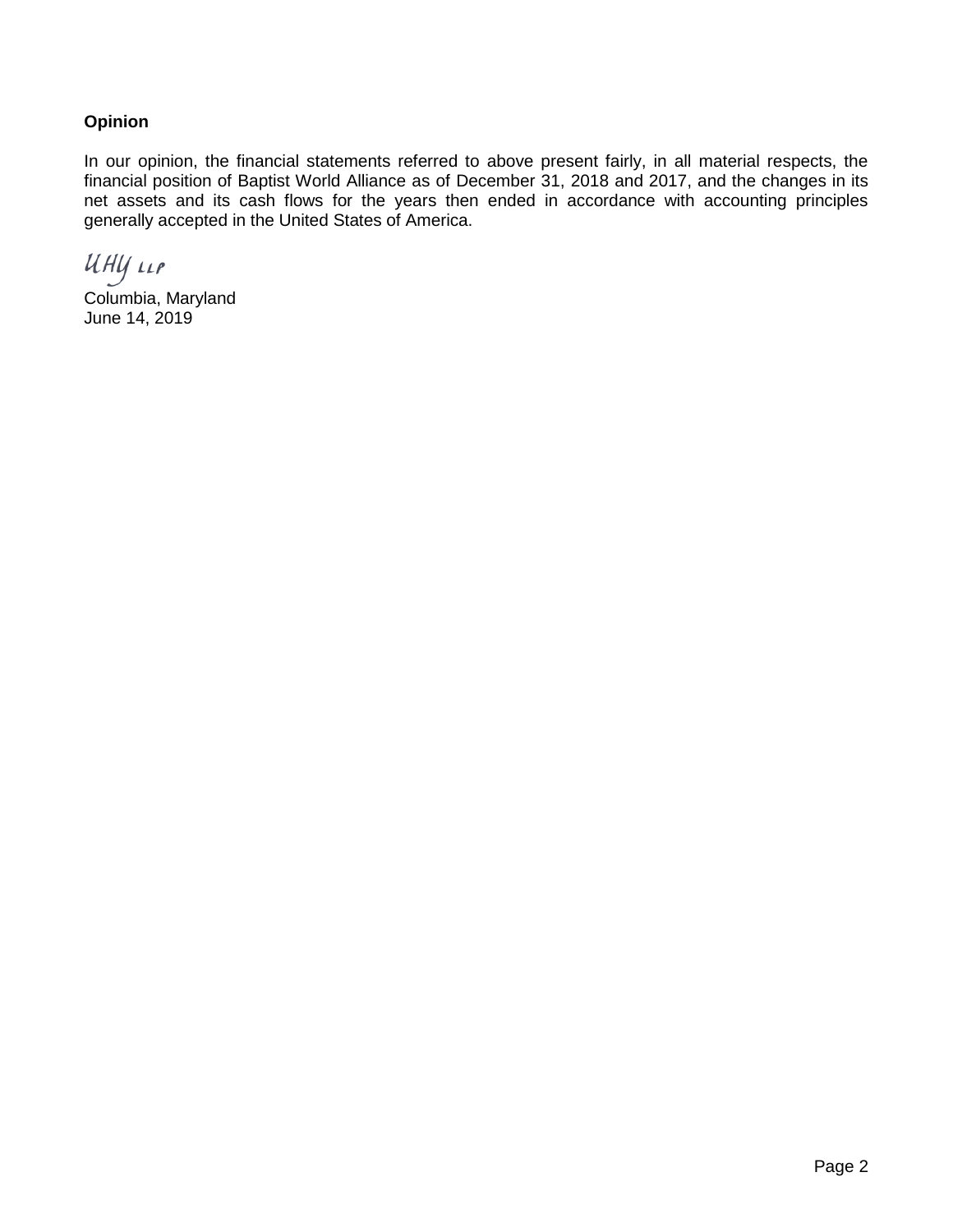# **STATEMENTS OF FINANCIAL POSITION**

**December 31, 2018 and 2017**

|                                            | 2018          | 2017          |
|--------------------------------------------|---------------|---------------|
| <b>ASSETS</b>                              |               |               |
| <b>CURRENT ASSETS</b>                      |               |               |
| Cash and cash equivalents                  | \$<br>952,031 | \$<br>784,487 |
| Accounts receivable                        | 6,688         | 18,423        |
| Pledges receivable                         | 100,000       | 50,000        |
| Loans receivable                           | 2,643         | 2,579         |
| Due from departments                       | 37,597        | 46,869        |
| Prepaid expenses and other current assets  | 153,962       | 130,720       |
|                                            |               |               |
| Total current assets                       | 1,252,921     | 1,033,078     |
| <b>PROPERTY AND EQUIPMENT - net</b>        | 2,445,922     | 2,453,621     |
|                                            |               |               |
| <b>INVESTMENTS</b>                         |               |               |
| Endowment fund investments                 | 1,342,677     | 1,342,427     |
| Other investments                          | 1,439,464     | 1,929,653     |
| <b>Total investments</b>                   | 2,782,141     | 3,272,080     |
|                                            |               |               |
| <b>OTHER ASSETS</b>                        |               |               |
| Loans receivable, net of current portion   | 269,400       | 22,101        |
| Beneficial interest in trusts              | 1,128,151     | 1,234,372     |
| Pledges receivable, net of current portion |               | 49,505        |
|                                            |               |               |
| Total other assets                         | 1,397,551     | 1,305,978     |
|                                            |               |               |

Total assets **\$ 7,878,535** \$ 8,064,757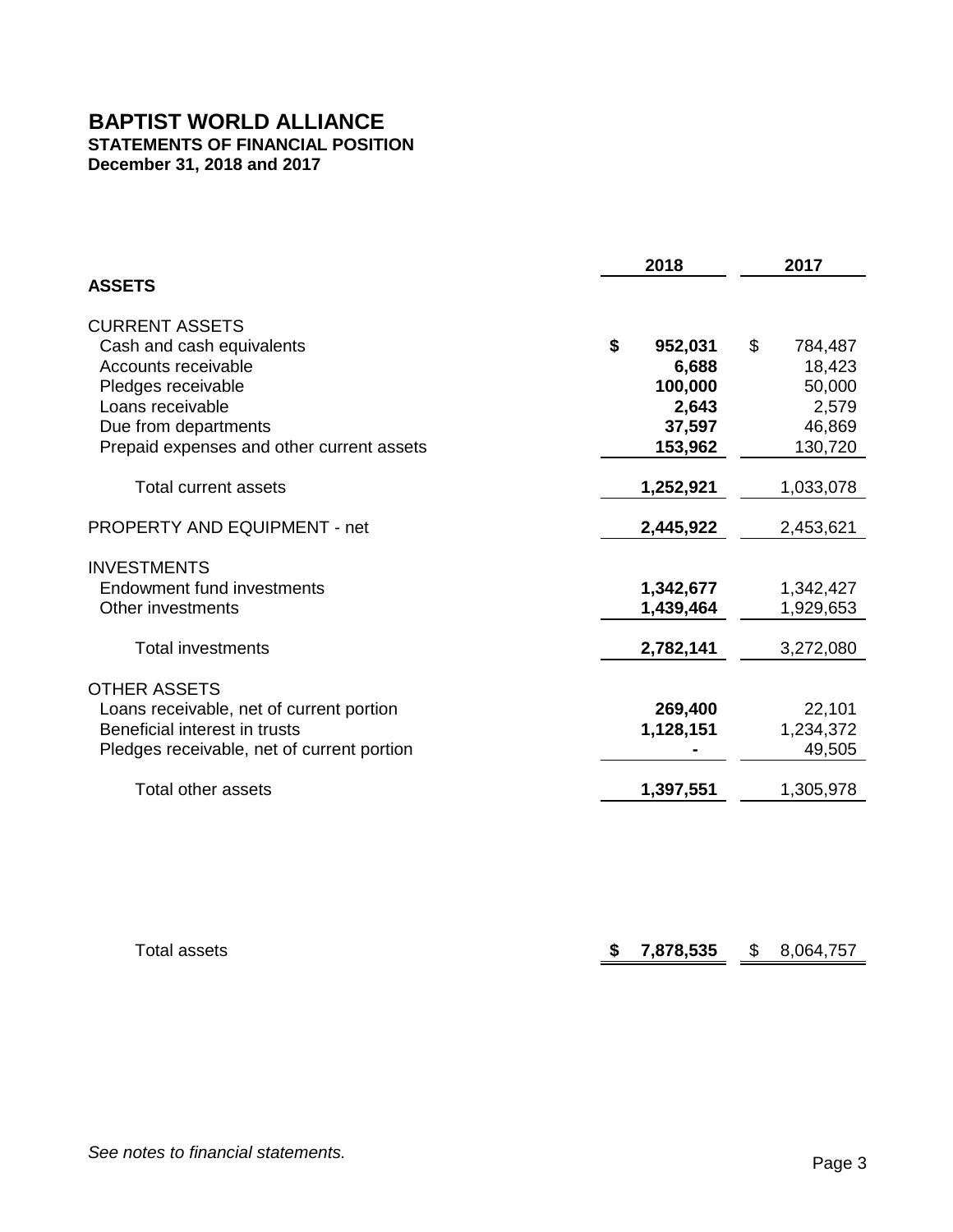|                                                                          | 2018            | 2017            |
|--------------------------------------------------------------------------|-----------------|-----------------|
| <b>LIABILITIES AND NET ASSETS</b>                                        |                 |                 |
| <b>CURRENT LIABILITIES</b>                                               |                 |                 |
| Accounts payable and accrued expenses                                    | \$<br>56,441    | \$<br>63,822    |
| Deferred revenue                                                         | 29,142          | 5,684           |
| <b>Total current liabilities</b>                                         | 85,583          | 69,506          |
| <b>NON-CURRENT LIABILITIES</b>                                           |                 |                 |
| Security deposits held for tenants                                       | 19,530          | 18,530          |
| <b>Total liabilities</b>                                                 | 105,113         | 88,036          |
| <b>NET ASSETS</b>                                                        |                 |                 |
| <b>Without Donor Restrictions:</b>                                       |                 |                 |
| Available for operations                                                 | 131,563         | 286,557         |
| Invested in property and equipment                                       | 2,445,922       | 2,453,621       |
| Internally designated net assets                                         | 199,083         | 189,506         |
| Total net assets without donor restrictions                              | 2,776,568       | 2,929,684       |
| <b>With Donor Restrictions:</b>                                          |                 |                 |
| Temporarily restricted for time and purpose<br>Permanently restricted: : | 2,555,076       | 2,503,982       |
| <b>Endowment funds</b>                                                   | 1,342,677       | 1,342,427       |
| Beneficial interest in perpetual trusts                                  | 1,099,101       | 1,200,628       |
| Total net assets with donor restrictions                                 | 4,996,854       | 5,047,037       |
| Total net assets                                                         | 7,773,422       | 7,976,721       |
|                                                                          |                 |                 |
| Total liabilities and net assets                                         | 7,878,535<br>\$ | 8,064,757<br>\$ |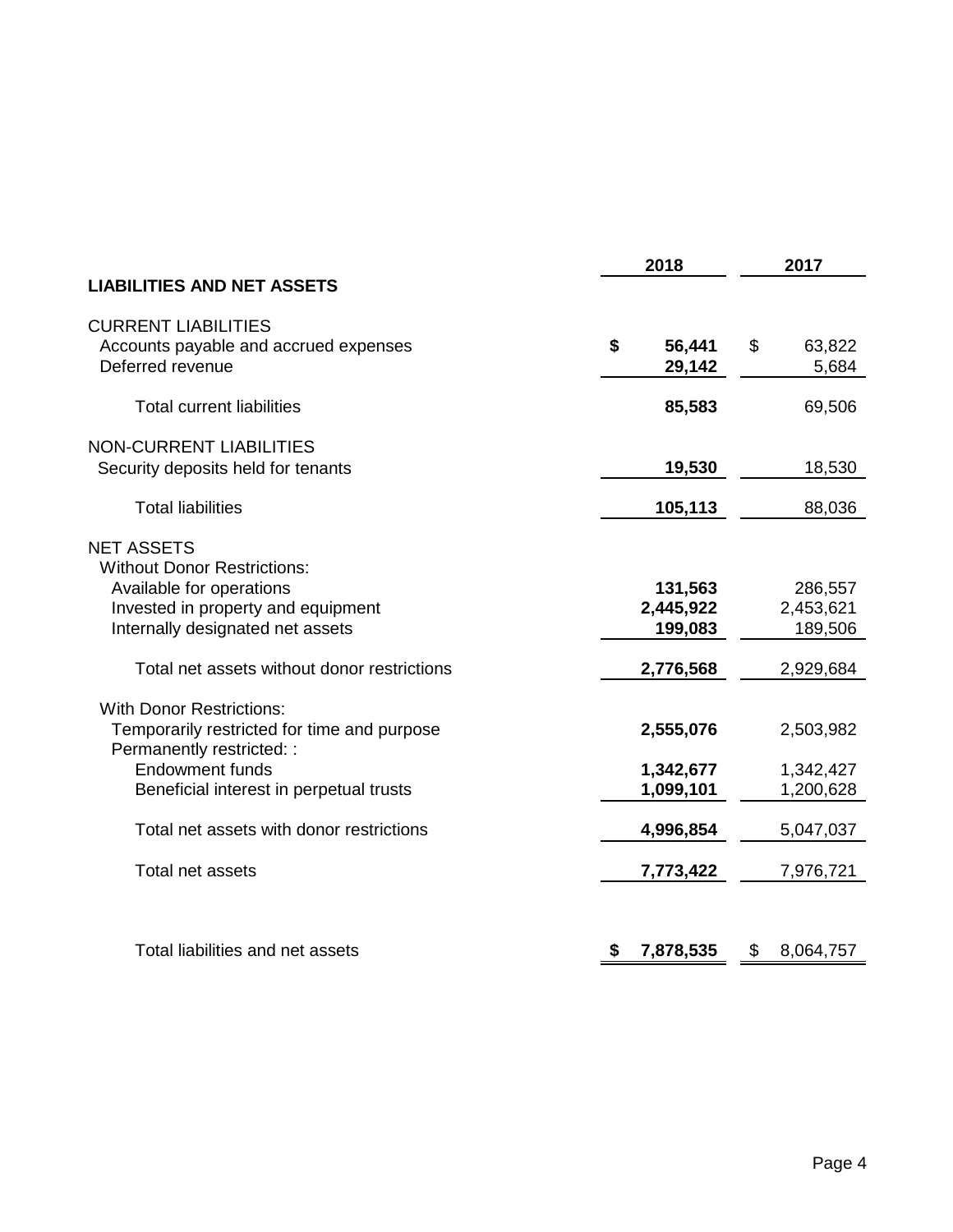**STATEMENT OF ACTIVITIES For the year ended December 31, 2018** 

|                                                                                        | Without<br>Donor<br><b>Restrictions</b> | With<br><b>Donor</b><br><b>Restrictions</b> | <b>Total</b>    |
|----------------------------------------------------------------------------------------|-----------------------------------------|---------------------------------------------|-----------------|
| <b>Operations:</b>                                                                     |                                         |                                             |                 |
| <b>Support and Revenue</b>                                                             |                                         |                                             |                 |
| Contributions from member bodies                                                       | \$<br>387,614                           | \$<br>43.674                                | \$<br>431,288   |
| Combined federal campaign contributions                                                | 6,485                                   | 6,750                                       | 13,235          |
| In-kind contributions                                                                  | 32,686                                  |                                             | 32,686          |
| Contributions from churches, individuals and others                                    | 738,345                                 | 469,087                                     | 1,207,432       |
| General council, conferences and other meeting income                                  | 231,372                                 |                                             | 231,372         |
| Interest and dividends, net of fees                                                    | 115,789                                 |                                             | 115,789         |
| Distributions from beneficial interest in trusts                                       |                                         | 71,182                                      | 71,182          |
| Rental income                                                                          | 303.775                                 |                                             | 303,775         |
| Currency exchange loss                                                                 | (2,964)                                 |                                             | (2,964)         |
| Miscellaneous                                                                          | 6,414                                   |                                             | 6,414           |
|                                                                                        | 1,819,516                               | 590,693                                     | 2,410,209       |
| Net assets released from restrictions                                                  | 534,655                                 | (534, 655)                                  |                 |
| Total support and revenue                                                              | 2,354,171                               | 56,038                                      | 2,410,209       |
| <b>Expenses</b>                                                                        |                                         |                                             |                 |
| Program services:                                                                      |                                         |                                             |                 |
| Strengthen Worship, Fellowship and Unity                                               | 279,453                                 |                                             | 279,453         |
| Youth department                                                                       | 28,189                                  |                                             | 28,189          |
| Lead in Mission and Evangelism and                                                     |                                         |                                             |                 |
| Advance Theological Reflection and Leadership                                          | 111,877                                 |                                             | 111,877         |
| Respond through Aid, Relief and Community Development                                  | 384,797                                 |                                             | 384,797         |
| Defend Religious Freedom, Human Rights and Justice<br>Supporting the program services: | 56,561                                  |                                             | 56,561          |
| <b>Executive office</b>                                                                | 334,392                                 |                                             | 334,392         |
| Communications                                                                         | 150,075                                 |                                             | 150,075         |
| Ministry support                                                                       | 104,210                                 |                                             | 104,210         |
| Advancement                                                                            | 106,859                                 |                                             | 106,859         |
| Total program services                                                                 | 1,556,413                               |                                             | 1,556,413       |
| Supporting services:                                                                   |                                         |                                             |                 |
| Administration                                                                         | 428,967                                 |                                             | 428,967         |
| Fundraising                                                                            | 132,699                                 |                                             | 132,699         |
| Tenants                                                                                | 142,550                                 |                                             | 142,550         |
| Total expenses                                                                         | 2,260,629                               |                                             | 2,260,629       |
| <b>Change in Net Assets from Operations</b>                                            | 93,542                                  | 56,038                                      | 149,580         |
| Non-operating gains (losses)                                                           |                                         |                                             |                 |
| Realized and unrealized losses                                                         | (246, 658)                              |                                             | (246, 658)      |
| Change in value of beneficial interests                                                |                                         | (106, 221)                                  | (106, 221)      |
| Total non-operating losses                                                             | (246, 658)                              | (106, 221)                                  | (352, 879)      |
| <b>Change in Net Assets</b>                                                            | (153, 116)                              | (50, 183)                                   | (203, 299)      |
| <b>Net Assets, Beginning</b>                                                           | 2,929,684                               | 5,047,037                                   | 7,976,721       |
| <b>Net Assets, Ending</b>                                                              | \$<br>2,776,568                         | \$<br>4,996,854                             | \$<br>7,773,422 |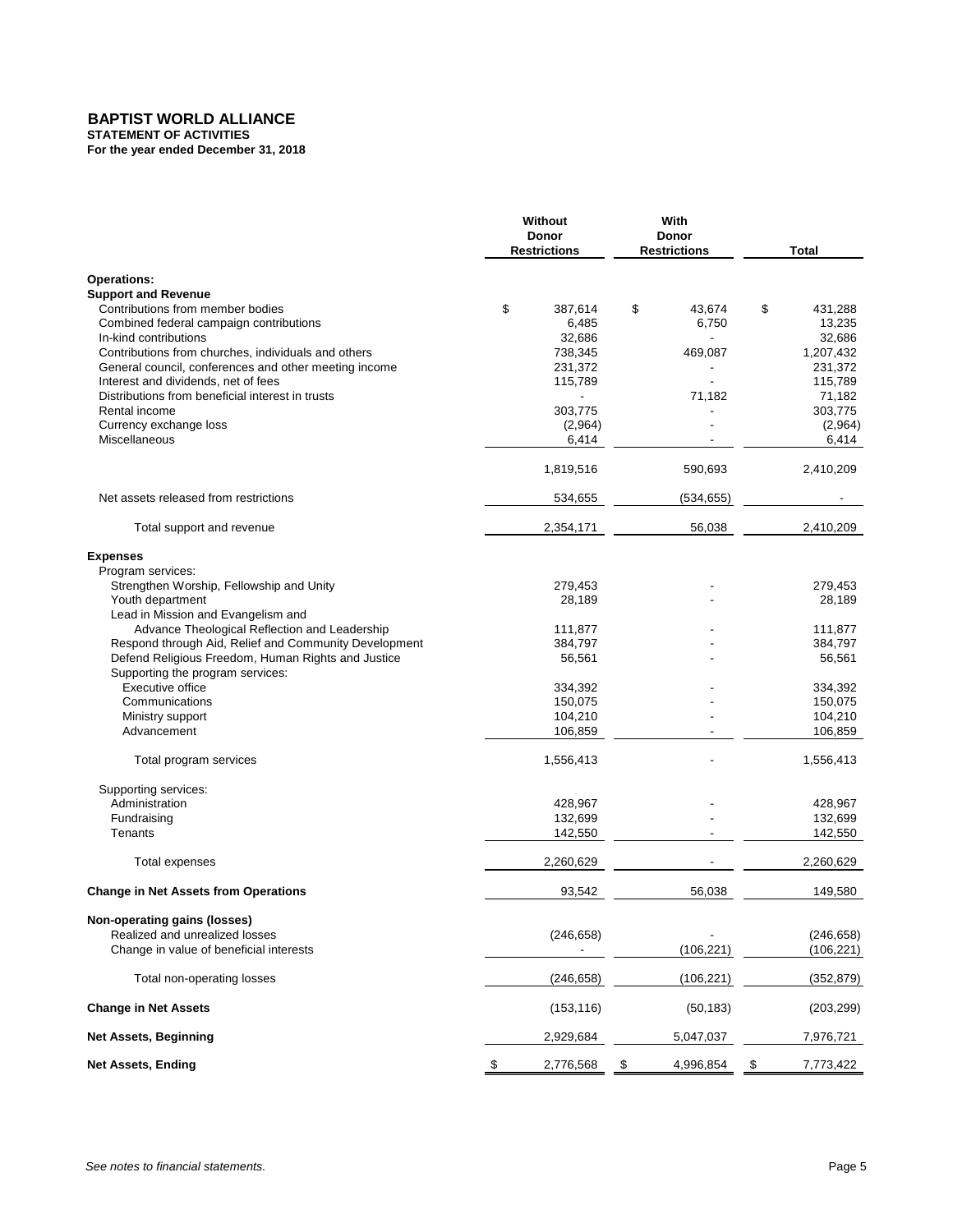**STATEMENT OF ACTIVITIES For the year ended December 31, 2017**

|                                                       | Without<br><b>Donor</b><br><b>Restrictions</b> | With<br><b>Donor</b><br><b>Restrictions</b> | Total           |
|-------------------------------------------------------|------------------------------------------------|---------------------------------------------|-----------------|
| <b>Operations:</b>                                    |                                                |                                             |                 |
| <b>Support and Revenue</b>                            |                                                |                                             |                 |
| Contributions from member bodies                      | \$<br>397,737                                  | \$<br>56,550                                | \$<br>454,287   |
| Combined federal campaign contributions               | 6,559                                          | 6,657                                       | 13,216          |
| In-kind contributions                                 | 27,950                                         |                                             | 27,950          |
| Contributions from churches, individuals and others   | 617,241                                        | 701,564                                     | 1,318,805       |
| General council, conferences and other meeting income | 123,151                                        |                                             | 123,151         |
| Interest and dividends, net of fees                   | 51,160                                         | 52,422                                      | 103,582         |
| Distributions from perpetual trusts<br>Rental income  |                                                | 67,792                                      | 67,792          |
| Currency exchange gain                                | 289,578                                        |                                             | 289,578         |
|                                                       | 8,123                                          |                                             | 8,123           |
| Miscellaneous                                         | 460                                            |                                             | 460             |
|                                                       | 1,521,959                                      | 884,985                                     | 2,406,944       |
| Net assets released from restrictions                 | 745,655                                        | (745, 655)                                  |                 |
| Total support and revenue                             | 2,267,614                                      | 139,330                                     | 2,406,944       |
| <b>Expenses</b>                                       |                                                |                                             |                 |
| Program services:                                     |                                                |                                             |                 |
| Strengthen Worship, Fellowship and Unity              | 232,034                                        |                                             | 232,034         |
| Youth department                                      | 29,752                                         |                                             | 29,752          |
| Lead in Mission and Evangelism and                    |                                                |                                             |                 |
| Advance Theological Reflection and Leadership         | 133,345                                        |                                             | 133,345         |
| Respond through Aid, Relief and Community Development | 470.009                                        |                                             | 470,009         |
| Defend Religious Freedom, Human Rights and Justice    | 61,505                                         |                                             | 61,505          |
| Supporting the program services:                      |                                                |                                             |                 |
| Executive office                                      | 362,727                                        |                                             | 362,727         |
| Communications                                        | 224,996                                        |                                             | 224,996         |
| Ministry support                                      | 97,472                                         |                                             | 97,472          |
| Advancement                                           | 84,622                                         |                                             | 84,622          |
| Total program services                                | 1,696,462                                      |                                             | 1,696,462       |
| Supporting services:                                  |                                                |                                             |                 |
| Administration                                        | 477,493                                        |                                             | 477,493         |
| Fundraising                                           | 119,554                                        |                                             | 119,554         |
| Tenants                                               | 127,195                                        |                                             | 127,195         |
| Total expenses                                        | 2,420,704                                      |                                             | 2,420,704       |
| <b>Change in Net Assets from Operations</b>           | (153,090)                                      | 139,330                                     | (13,760)        |
| Non-operating gains                                   |                                                |                                             |                 |
| Realized and unrealized gains                         | 152,335                                        | 161,585                                     | 313,920         |
| Change in value of beneficial interests               |                                                | 76,632                                      | 76,632          |
| Total non-operating gains                             | 152,335                                        | 238,217                                     | 390,552         |
| <b>Change in Net Assets</b>                           | (755)                                          | 377,547                                     | 376,792         |
| Net Assets, Beginning                                 | 2,930,439                                      | 4,669,490                                   | 7,599,929       |
| <b>Net Assets, Ending</b>                             | $\sqrt[6]{\frac{1}{2}}$<br>2,929,684           | \$<br>5,047,037                             | \$<br>7,976,721 |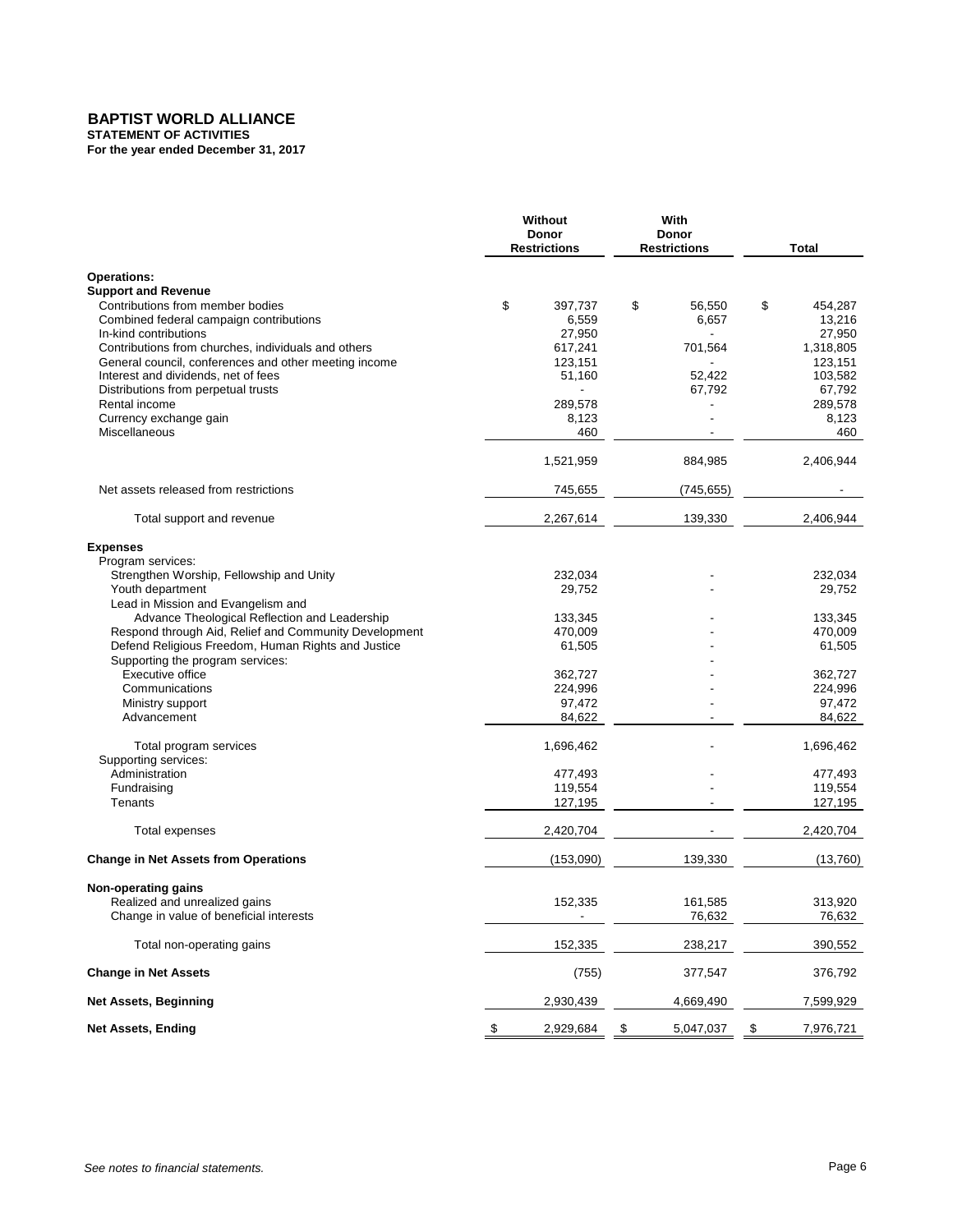**STATEMENT OF FUNCTIONAL EXPENSES For the year ended December 31, 2018**

|                                         |                          | <b>PROGRAM SERVICES</b> |                          |    |                                     |    |         |    |                          |
|-----------------------------------------|--------------------------|-------------------------|--------------------------|----|-------------------------------------|----|---------|----|--------------------------|
|                                         | Worship                  | Youth<br>Department     |                          |    | <b>Mission</b><br>and<br>Evangelism |    | Aid     |    | <b>Justice</b>           |
| Salaries, including housing allowance   | \$<br>11,143             | \$                      | 5,155                    | \$ | 33,010                              | \$ | 21,504  | \$ | 23,913                   |
| Payroll taxes                           | 801                      |                         | 400                      |    | 948                                 |    | 1,655   |    | 948                      |
| Pension plan contributions              | 1,272                    |                         | 1,272                    |    | 2,926                               |    | 3,892   |    | 2,926                    |
| Other employee benefits                 | 3,773                    |                         | 3,773                    |    | 2,896                               |    | 3,838   |    | 2,896                    |
| Postage and shipments                   | $\overline{\phantom{a}}$ |                         | $\overline{\phantom{a}}$ |    | 518                                 |    |         |    | $\overline{\phantom{a}}$ |
| Telephone, facsimile and internet       | 563                      |                         | 563                      |    | 1,282                               |    | 1,685   |    | 1,282                    |
| Supplies and materials                  | 302                      |                         | 180                      |    | 801                                 |    | 593     |    | 410                      |
| Printing                                |                          |                         |                          |    |                                     |    |         |    |                          |
| Office equipment and computer costs     | 2,987                    |                         | 5,993                    |    | 7,243                               |    | 8,995   |    | 6,806                    |
| Printing and mailing of "Baptist World" |                          |                         |                          |    |                                     |    |         |    |                          |
| Other publications and web              |                          |                         |                          |    | 375                                 |    |         |    |                          |
| Advertising                             |                          |                         |                          |    |                                     |    |         |    |                          |
| President's travel                      |                          |                         |                          |    |                                     |    |         |    |                          |
| Travel of staff and others              | 4,831                    |                         | 1,710                    |    | 4,744                               |    |         |    | 2,256                    |
| Conferences and meetings                | 187,479                  |                         |                          |    | 9,081                               |    |         |    |                          |
| Hospitality                             | 50                       |                         |                          |    |                                     |    | 502     |    | 612                      |
| Professional fees                       | 50                       |                         |                          |    |                                     |    | 2,100   |    | 279                      |
| Subscriptions, dues and literature      |                          |                         |                          |    |                                     |    |         |    | $\blacksquare$           |
| Other fees                              | 195                      |                         | 195                      |    | 445                                 |    | 585     |    | 445                      |
| Building maintenance and utilities      | 4,820                    |                         | 4,339                    |    | 7,026                               |    | 9,805   |    | 7,113                    |
| <b>Taxes</b>                            |                          |                         |                          |    |                                     |    |         |    |                          |
| Insurance                               | 730                      |                         | 822                      |    | 891                                 |    | 1,245   |    | 898                      |
| Depreciation                            | 3,457                    |                         | 3,112                    |    | 5,039                               |    | 7,036   |    | 5,102                    |
| Grants to regions                       | 57,000                   |                         |                          |    |                                     |    |         |    |                          |
| Grants                                  |                          |                         | 675                      |    | 34,652                              |    | 321,362 |    | 675                      |
| Donated materials                       |                          |                         |                          |    |                                     |    |         |    |                          |
| Total                                   | \$<br>279,453            | \$                      | 28,189                   | \$ | 111,877                             | S  | 384,797 | \$ | 56,561                   |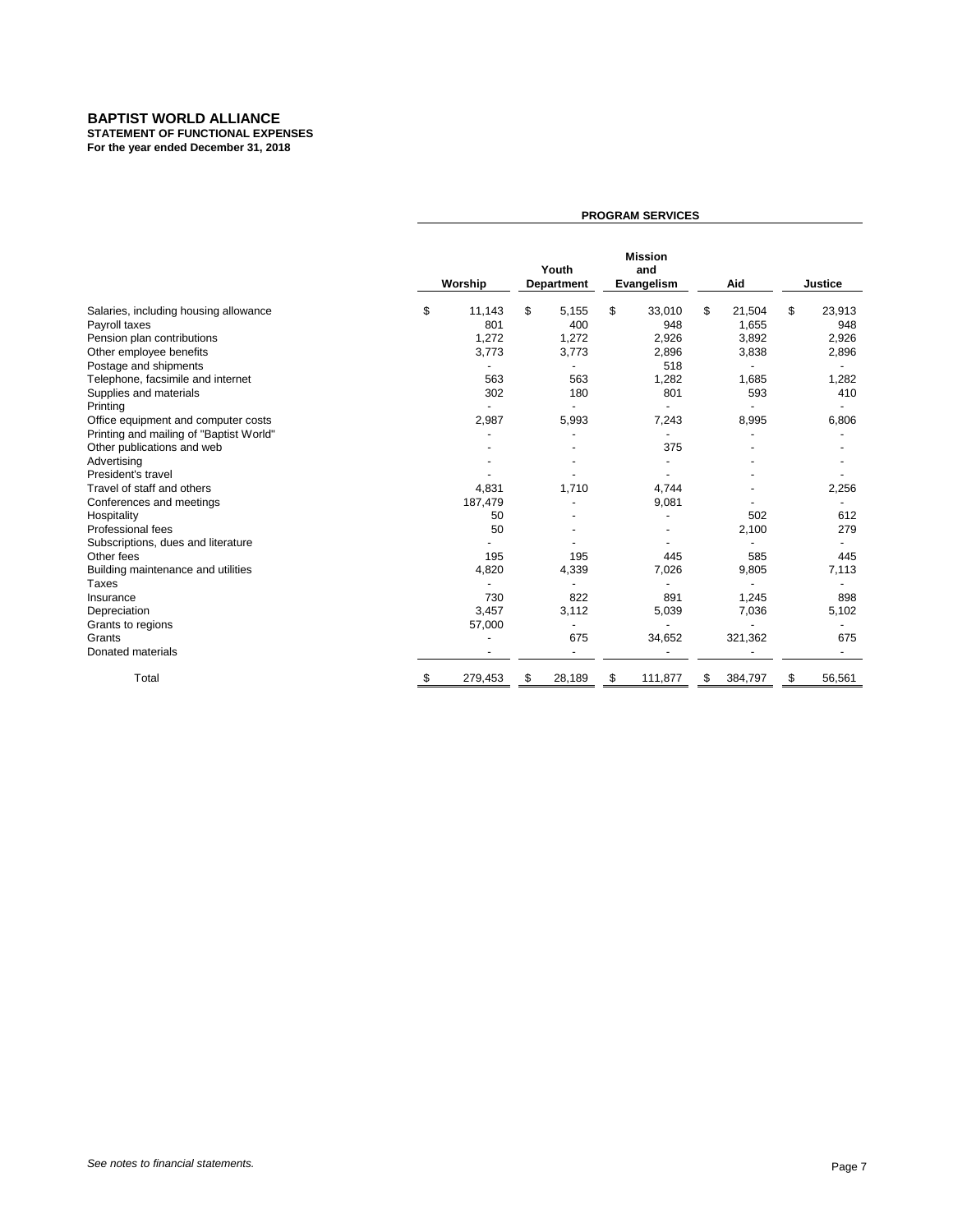| <b>PROGRAM SERVICES</b> |                            |    |                                |    |                                   |    |             |    |                                            |    |                     | <b>SUPPORTING SERVICES</b> |                    |                |    |           |
|-------------------------|----------------------------|----|--------------------------------|----|-----------------------------------|----|-------------|----|--------------------------------------------|----|---------------------|----------------------------|--------------------|----------------|----|-----------|
|                         |                            |    | <b>Supporting the Programs</b> |    |                                   |    |             |    |                                            |    |                     |                            |                    |                |    |           |
|                         | <b>Executive</b><br>Office |    | Communi-<br>cations            |    | <b>Ministry</b><br><b>Support</b> |    | Advancement |    | <b>Total</b><br>Program<br><b>Services</b> |    | Adminis-<br>tration |                            | <b>Fundraising</b> | <b>Tenants</b> |    | Total     |
| \$                      | 127,086                    | \$ | 50,348                         | \$ | 43,413                            | \$ | 46,178      | \$ | 361,750                                    | \$ | 244,686             | \$                         | 53,604             | \$<br>29,384   | \$ | 689,424   |
|                         | 1,271                      |    | 1.047                          |    | 3,269                             |    | 3,395       |    | 13,734                                     |    | 13,522              |                            | 2,649              | 2,193          |    | 32,098    |
|                         | 18,782                     |    | 9,852                          |    | 8,872                             |    | 6,477       |    | 56,271                                     |    | 35,517              |                            | 7,731              |                |    | 99,519    |
|                         | 15,005                     |    | 19,853                         |    | 11,853                            |    | 830         |    | 64,717                                     |    | 50,774              |                            | 2,715              | 5,130          |    | 123,336   |
|                         | 2,002                      |    | 75                             |    | 1,177                             |    | 2,289       |    | 6,061                                      |    |                     |                            |                    |                |    | 6,061     |
|                         | 1,110                      |    | 1,079                          |    | 1,170                             |    | 607         |    | 9,341                                      |    | 4,571               |                            | 599                |                |    | 14,511    |
|                         | 1,196                      |    | 345                            |    | 1,325                             |    | 5,929       |    | 11,081                                     |    | 1,461               |                            | 191                |                |    | 12,733    |
|                         | 3,295                      |    |                                |    |                                   |    | 600         |    | 3,895                                      |    |                     |                            |                    |                |    | 3,895     |
|                         | 5,480                      |    | 5,731                          |    | 7,144                             |    | 3,540       |    | 53,919                                     |    | 24,260              |                            | 3,178              |                |    | 81,357    |
|                         |                            |    | 33,831                         |    |                                   |    |             |    | 33,831                                     |    |                     |                            |                    |                |    | 33,831    |
|                         | 2,297                      |    | 5,436                          |    |                                   |    | 2,520       |    | 10,628                                     |    | 665                 |                            | 3,500              |                |    | 14,793    |
|                         |                            |    |                                |    |                                   |    | 12,023      |    | 12,023                                     |    |                     |                            | 53,970             |                |    | 65,993    |
|                         | 11,146                     |    |                                |    |                                   |    |             |    | 11,146                                     |    |                     |                            |                    |                |    | 11,146    |
|                         | 28,199                     |    | 8,409                          |    | 2,126                             |    |             |    | 52,275                                     |    |                     |                            |                    |                |    | 52,275    |
|                         | 23,653                     |    |                                |    |                                   |    | 2,927       |    | 223,140                                    |    |                     |                            |                    |                |    | 223,140   |
|                         | 4,471                      |    | 813                            |    | 851                               |    | 6,110       |    | 13,409                                     |    |                     |                            |                    |                |    | 13,409    |
|                         |                            |    | 320                            |    |                                   |    | 678         |    | 3,427                                      |    | 20,369              |                            |                    | 1,398          |    | 25,194    |
|                         | 232                        |    |                                |    | 211                               |    |             |    | 443                                        |    |                     |                            |                    |                |    | 443       |
|                         | 618                        |    | 375                            |    | 485                               |    | 211         |    | 3,554                                      |    | 15,438              |                            | 1,963              |                |    | 20,955    |
|                         | 13,056                     |    | 6,805                          |    | 12.319                            |    | 6.114       |    | 71,397                                     |    | 9,888               |                            | 1,453              | 44,358         |    | 127,096   |
|                         |                            |    |                                |    |                                   |    |             |    |                                            |    |                     |                            |                    | 22,368         |    | 22,368    |
|                         | 1,333                      |    | 875                            |    | 1,159                             |    | 700         |    | 8,653                                      |    | 722                 |                            | 106                | 2,923          |    | 12,404    |
|                         | 9,365                      |    | 4,881                          |    | 8,836                             |    | 4,386       |    | 51,214                                     |    | 7,094               |                            | 1,040              | 34,796         |    | 94,144    |
|                         |                            |    |                                |    |                                   |    |             |    | 57.000                                     |    |                     |                            |                    |                |    | 57,000    |
|                         | 64,795                     |    |                                |    |                                   |    |             |    | 422,159                                    |    |                     |                            |                    |                |    | 422,159   |
|                         |                            |    |                                |    |                                   |    | 1,345       |    | 1,345                                      |    |                     |                            |                    |                |    | 1,345     |
| \$                      | 334,392                    | S  | 150,075                        | \$ | 104,210                           | S  | 106,859     | S  | 1,556,413                                  | S  | 428,967             | S                          | 132,699            | \$<br>142,550  | S  | 2,260,629 |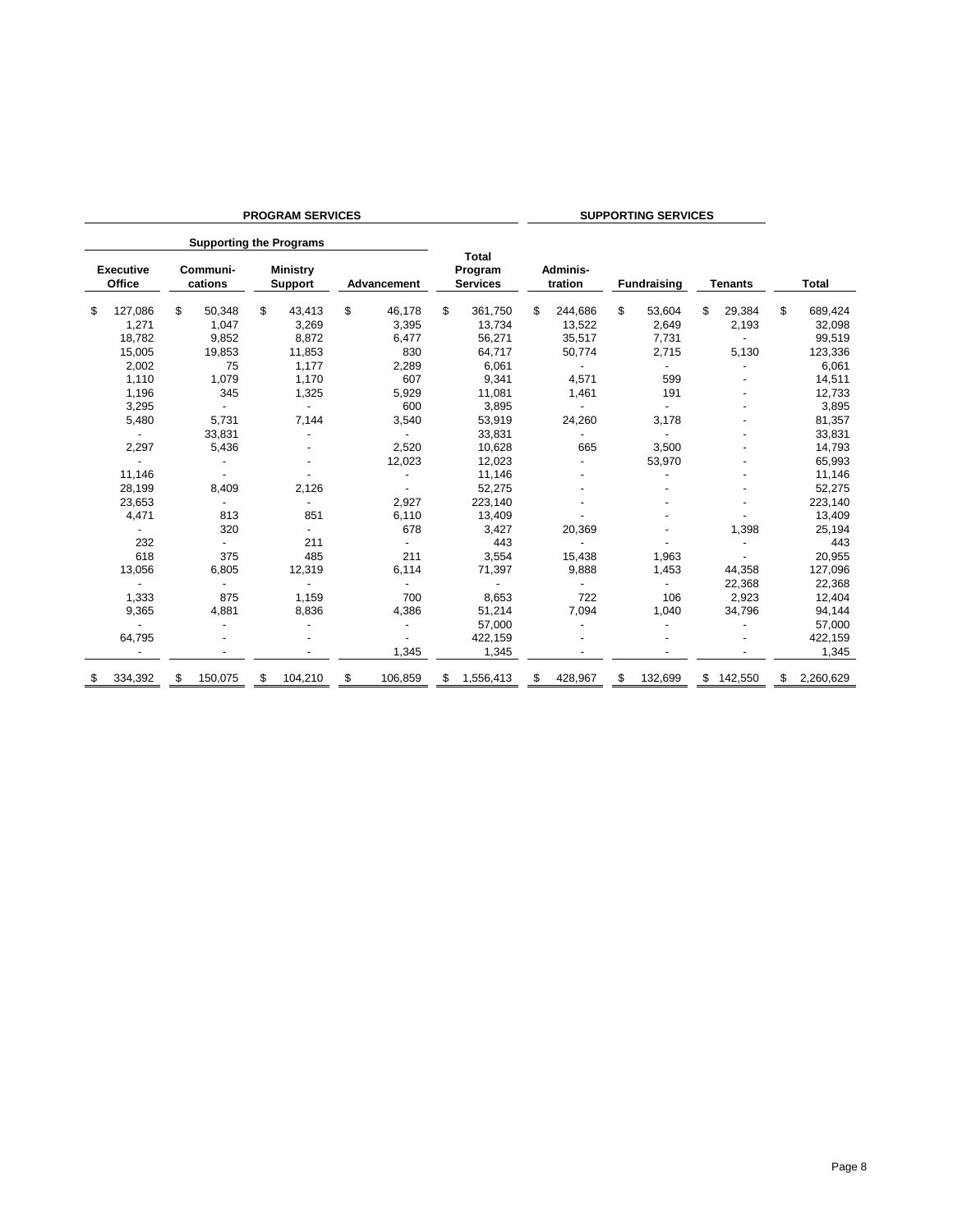**STATEMENT OF FUNCTIONAL EXPENSES For the year ended December 31, 2017**

**Mission Youth** and<br>**partment Evangelism Worship Department Evangelism Aid Justice** Salaries, including housing allowance  $\begin{array}{cccccccc}\n\text{S} & 8,492 & \text{I} & 8,492 & \text{I} & 32,102 & \text{I} & 24,150 & \text{I} & 31,359 \\
\text{Payroll taxes} & & & & & & 641 & 641 & 1,438 & 1,831 & 1,438\n\end{array}$ Payroll taxes 641 1,438 1,831 1,438 1,438 1,438 1,438 1,438 1,438 1,438 1,438 1,438 1,438 1,438 1,438 1,438 1,438 1,438 1,438 1,438 1,438 1,438 1,438 1,438 1,438 1,438 1,438 1,438 1,438 1,438 1,438 1,438 1,438 1,438 1,438 Pension plan contributions <br>
2,894 2,978 3,192 3,892 3,192<br>
2,978 3,826 2,978 3,826 2,978 Other employee benefits Postage and shipments and internet the control of the control of the control of the control of the control of the control of the control of the control of the control of the control of the control of the control of the con Telephone, facsimile and internet 1,867 1,867 1,867 1,867 1,867 1,867 1,867 1,867 1,867 1,986 1,867 1,986 1,98 Supplies and materials 185 198 367 496 612 Printing the contract of the contract of the contract of the contract of the contract of the contract of the contract of the contract of the contract of the contract of the contract of the contract of the contract of the c Office equipment and computer costs 2,643 2,647 6,242 7,983 6,022 Printing and mailing of "Baptist World" and the state of the state of the state of the state of the state of the state of the state of the state of the state of the state of the state of the state of the state of the state Other publications and web 135 Advertising - - - - - President's travel and the set of the set of the set of the set of the set of the set of the set of the set of the set of the set of the set of the set of the set of the set of the set of the set of the set of the set of t Travel of staff and others 2,251 - 3,793 1,600 - Conferences and meetings and meetings and meetings and meetings and the conferences and meetings and the conferences and meetings and the conferences and meetings and the conferences and the conferences and the conferences - المساحد المساحد المساحد المساحد المساحد المساحد المساحد المساحد المساحد المساحد المساحد المساحد المساحد المس<br>المساحد المساحد المساحد المساحد المساحد المساحد المساحد المساحد المساحد المساحد المساحد المساحد المساحد المساح Professional fees - - - - - Subscriptions, dues and literature 1,345 and literature 1,345 and literature 1,345 and literature 1,345 and literature 1,345 and literature 1,345 and literature 1,345 and literature 1,345 and literature 1,345 and literatur Other fees 223 223 508 668 508 Building maintenance and utilities and utilities and the set of the set of the set of the set of the set of the set of the set of the set of the set of the set of the set of the set of the set of the set of the set of the Taxes - - - - - Insurance 1,108 1,190 1,236 1,527 1,241 Depreciation 3,334 3,001 4,860 7,008 4,920 Grants to regions and the contract of the contract of the contract of the contract of the contract of the contract of the contract of the contract of the contract of the contract of the contract of the contract of the cont Grants - 4,318 54,298 402,970 703 Donated materials Total \$ 232,034 \$ 29,752 \$ 133,345 \$ 470,009 \$ 61,505 **PROGRAM SERVICES**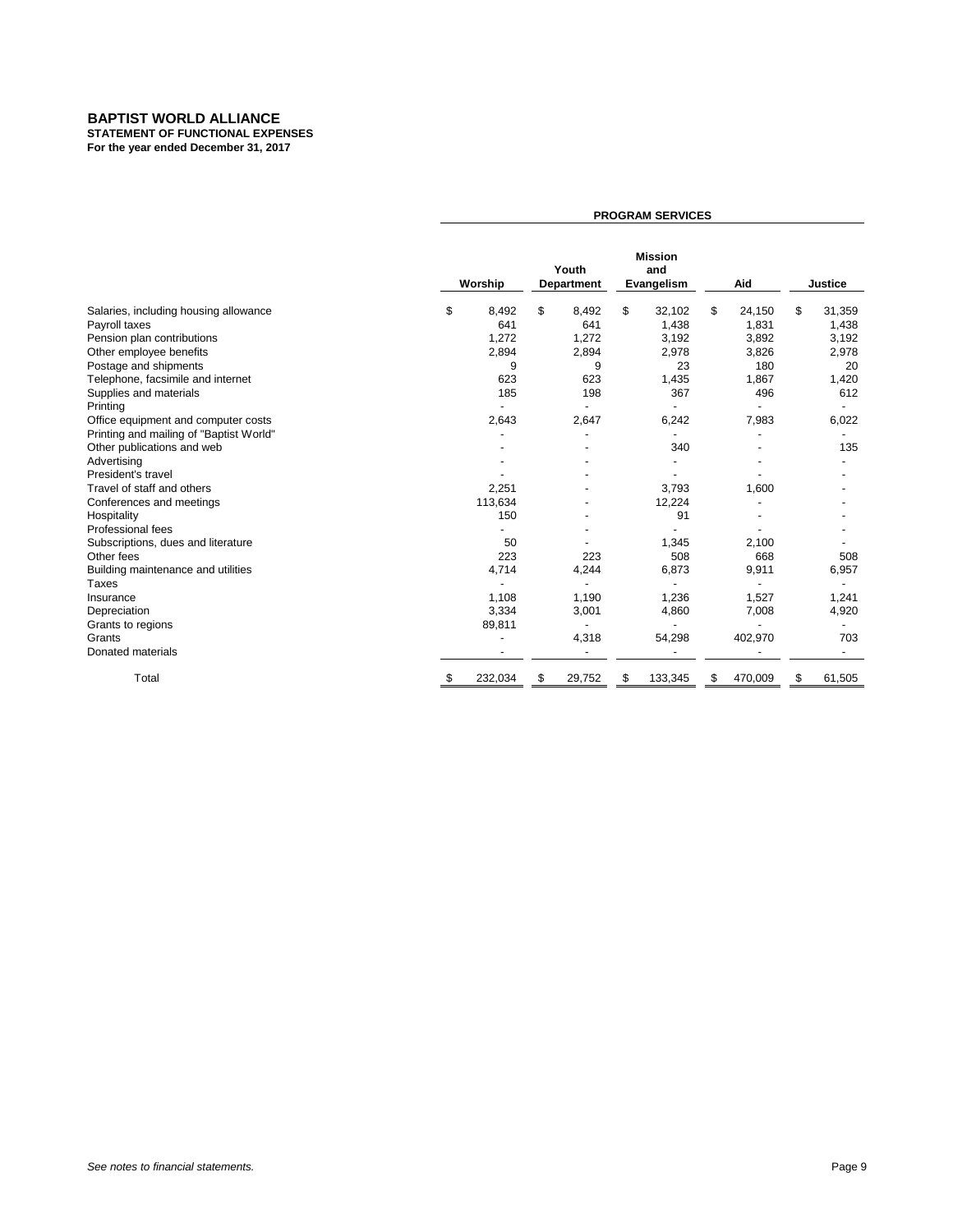| <b>PROGRAM SERVICES</b>    |    |                                |    |                            |    | <b>SUPPORTING SERVICES</b> |    |                                            |    |                     |    |                    |    |                |                 |
|----------------------------|----|--------------------------------|----|----------------------------|----|----------------------------|----|--------------------------------------------|----|---------------------|----|--------------------|----|----------------|-----------------|
|                            |    | <b>Supporting the Programs</b> |    |                            |    |                            |    |                                            |    |                     |    |                    |    |                |                 |
| <b>Executive</b><br>Office |    | Communi-<br>cations            |    | <b>Ministry</b><br>Support |    | Advancement                |    | <b>Total</b><br>Program<br><b>Services</b> |    | Adminis-<br>tration |    | <b>Fundraising</b> |    | <b>Tenants</b> | <b>Total</b>    |
| \$<br>149,089              | \$ | 82,342                         | \$ | 42,205                     | \$ | 37,846                     | \$ | 416,077                                    | \$ | 287,847             | \$ | 50,425             | \$ | 28,409         | \$<br>782,758   |
| 2,004                      |    | 871                            |    | 3,175                      |    | 2,811                      |    | 14,850                                     |    | 17,229              |    | 2,327              |    | 2,096          | 36,502          |
| 24,953                     |    | 15,256                         |    | 8,872                      |    | 6,207                      |    | 68,108                                     |    | 42,191              |    | 8,470              |    |                | 118,769         |
| 19,528                     |    | 28,775                         |    | 10,143                     |    | 1,411                      |    | 75,427                                     |    | 50,747              |    | 3,548              |    | 5,009          | 134,731         |
| 1,851                      |    | 125                            |    | 1,077                      |    | 4,801                      |    | 8,095                                      |    | 71                  |    | 12                 |    |                | 8,178           |
| 1,155                      |    | 1,215                          |    | 1,307                      |    | 674                        |    | 10,319                                     |    | 5,060               |    | 663                |    |                | 16,042          |
| 565                        |    | 295                            |    | 527                        |    | 1,120                      |    | 4,365                                      |    | 1,249               |    | 163                |    |                | 5,777           |
| 304                        |    |                                |    |                            |    | $\overline{\phantom{0}}$   |    | 304                                        |    |                     |    |                    |    |                | 304             |
| 5,147                      |    | 5,429                          |    | 5,820                      |    | 3,751                      |    | 45,684                                     |    | 21,465              |    | 2,812              |    |                | 69,961          |
| $\overline{\phantom{a}}$   |    | 64,084                         |    |                            |    |                            |    | 64,084                                     |    |                     |    |                    |    |                | 64,084          |
| 2,771                      |    | 5,130                          |    |                            |    | 1,988                      |    | 10,364                                     |    |                     |    | 3,500              |    |                | 13,864          |
|                            |    |                                |    |                            |    | 6,640                      |    | 6,640                                      |    |                     |    | 44,087             |    |                | 50,727          |
| 14,307                     |    |                                |    |                            |    |                            |    | 14,307                                     |    |                     |    |                    |    |                | 14,307          |
| 46,113                     |    | 8,219                          |    | 1,834                      |    | 777                        |    | 64,587                                     |    |                     |    |                    |    |                | 64,587          |
| 3,855                      |    |                                |    |                            |    | 21                         |    | 129,734                                    |    |                     |    |                    |    |                | 129,734         |
| 2,894                      |    |                                |    | 391                        |    | 18                         |    | 3,544                                      |    |                     |    |                    |    |                | 3,544           |
|                            |    |                                |    |                            |    |                            |    |                                            |    | 21,403              |    |                    |    | 1,398          | 22,801          |
| 81                         |    | 240                            |    |                            |    | 395                        |    | 4,211                                      |    |                     |    |                    |    |                | 4,211           |
| 438                        |    | 428                            |    | 474                        |    | 241                        |    | 3,711                                      |    | 13,143              |    | 1,037              |    |                | 17,891          |
| 12,853                     |    | 6,656                          |    | 12,129                     |    | 5,981                      |    | 70,318                                     |    | 9,672               |    | 1,421              |    | 37,882         | 119,293         |
|                            |    |                                |    |                            |    |                            |    |                                            |    |                     |    |                    |    | 21,767         | 21,767          |
| 1,592                      |    | 1,223                          |    | 941                        |    | 575                        |    | 10,633                                     |    | 575                 |    | 85                 |    | 2,328          | 13,621          |
| 9,090                      |    | 4,708                          |    | 8,577                      |    | 4,230                      |    | 49,728                                     |    | 6,841               |    | 1,004              |    | 28,306         | 85,879          |
|                            |    |                                |    |                            |    |                            |    | 89,811                                     |    |                     |    |                    |    |                | 89,811          |
| 64,137                     |    |                                |    |                            |    |                            |    | 526,426                                    |    |                     |    |                    |    |                | 526,426         |
|                            |    |                                |    |                            |    | 5,135                      |    | 5,135                                      |    |                     |    |                    |    |                | 5,135           |
| 362,727                    | \$ | 224,996                        | \$ | 97,472                     | \$ | 84,622                     | S  | 1,696,462                                  | S  | 477,493             | \$ | 119,554            | \$ | 127,195        | \$<br>2,420,704 |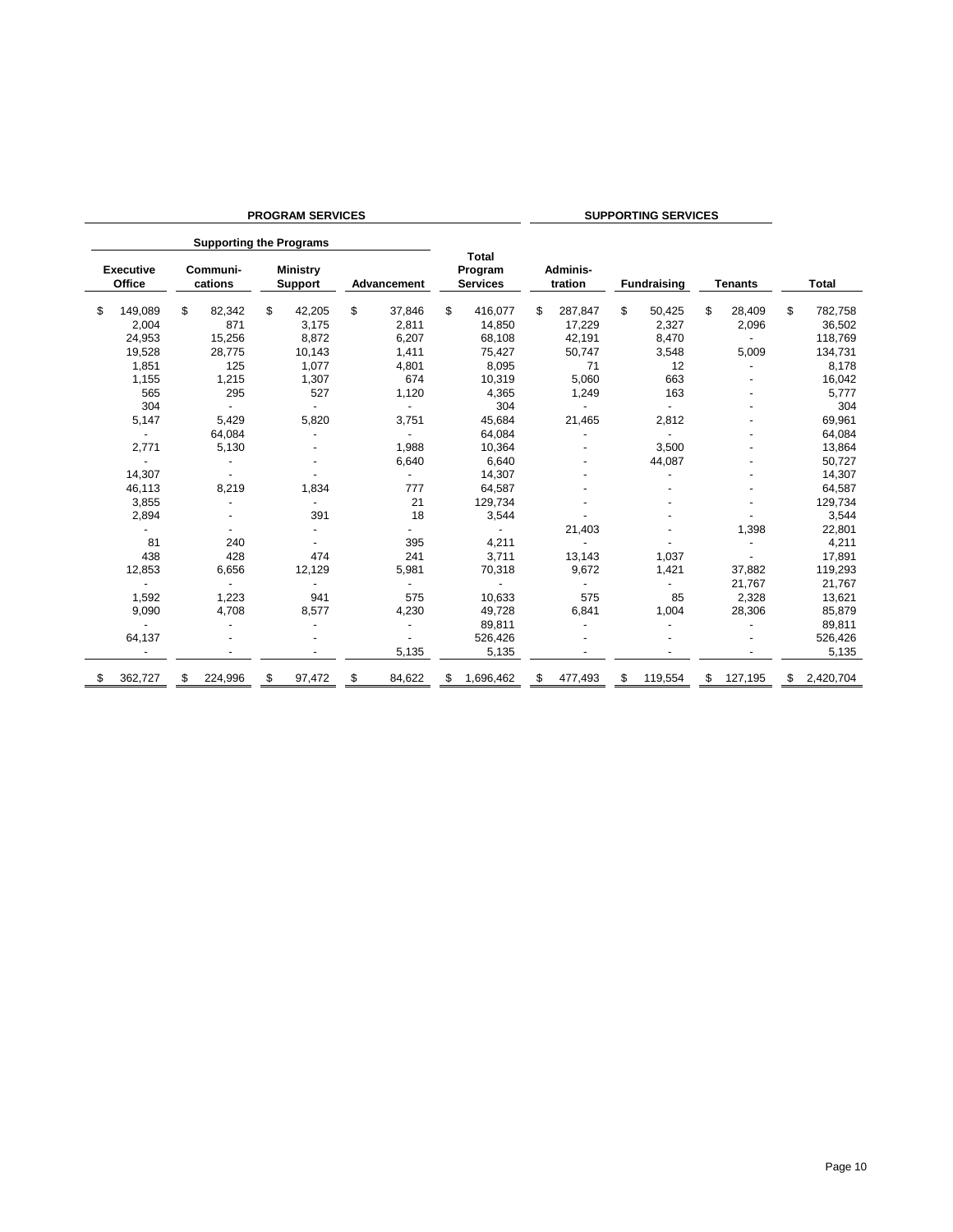**STATEMENTS OF CASH FLOWS**

**For the years ended December 31, 2018 and 2017**

|                                                                | 2018          | 2017          |
|----------------------------------------------------------------|---------------|---------------|
| <b>Cash Flows from Operating Activities</b>                    |               |               |
| Cash received from:                                            |               |               |
| Contributions from member bodies                               | \$<br>431,288 | \$<br>454,287 |
| Combined federal campaign contributions                        | 13,235        | 13,216        |
| Contributions from churches, individuals and others            | 1,227,694     | 1,353,725     |
| General council, conferences and other meeting income          | 254,830       | 114,085       |
| Interest and dividends                                         | 115,789       | 103,582       |
| Beneficial interest distributions                              | 71,182        | 67,792        |
| Rental income and miscellaneous                                | 310,189       | 290,245       |
|                                                                | 2,424,207     | 2,396,932     |
| Cash paid for:                                                 |               |               |
| Personnel costs                                                | (951, 234)    | (1,088,152)   |
| Grants                                                         | (479, 159)    | (616, 237)    |
| Goods, services and meetings                                   | (764, 370)    | (659, 593)    |
| Beneficial interest in trusts purchases                        |               | (175, 356)    |
|                                                                | (2, 194, 763) | (2,539,338)   |
|                                                                |               |               |
| Net cash provided (used) by operating activities               | 229,444       | (142, 406)    |
|                                                                |               |               |
| <b>Cash Flows from Investing Activities</b>                    |               |               |
| Purchases of property and equipment                            | (55, 104)     | (15, 558)     |
| Purchases of investments                                       | (6, 719)      | (115,900)     |
| Proceeds from sales of investments                             | 250,000       | 117,143       |
| Cash paid for loan receivable                                  | (250,000)     | (5,000)       |
| Loan repayments received                                       | 2,637         | 2,394         |
| Net cash used by investing activities                          | (59, 186)     | (16, 921)     |
| <b>Cash Flows from Financing Activities</b>                    |               |               |
| Cash contributions received and restricted for endowment funds | 250           | 25,250        |
|                                                                |               |               |
| <b>Effect of Exchange Rate Changes on Cash</b>                 | (2,964)       | 8,123         |
| <b>Net Change in Cash and Cash Equivalents</b>                 | 167,544       | (125, 954)    |
| <b>Cash and Cash Equivalents, Beginning</b>                    | 784,487       | 910,441       |
| <b>Cash and Cash Equivalents, Ending</b>                       | \$<br>952,031 | \$<br>784,487 |

#### **Supplemental Disclosure:**

During 2018, BWA disposed on fully depreciated equipment of \$26,548 and capitalized donated building improvements of \$31,341.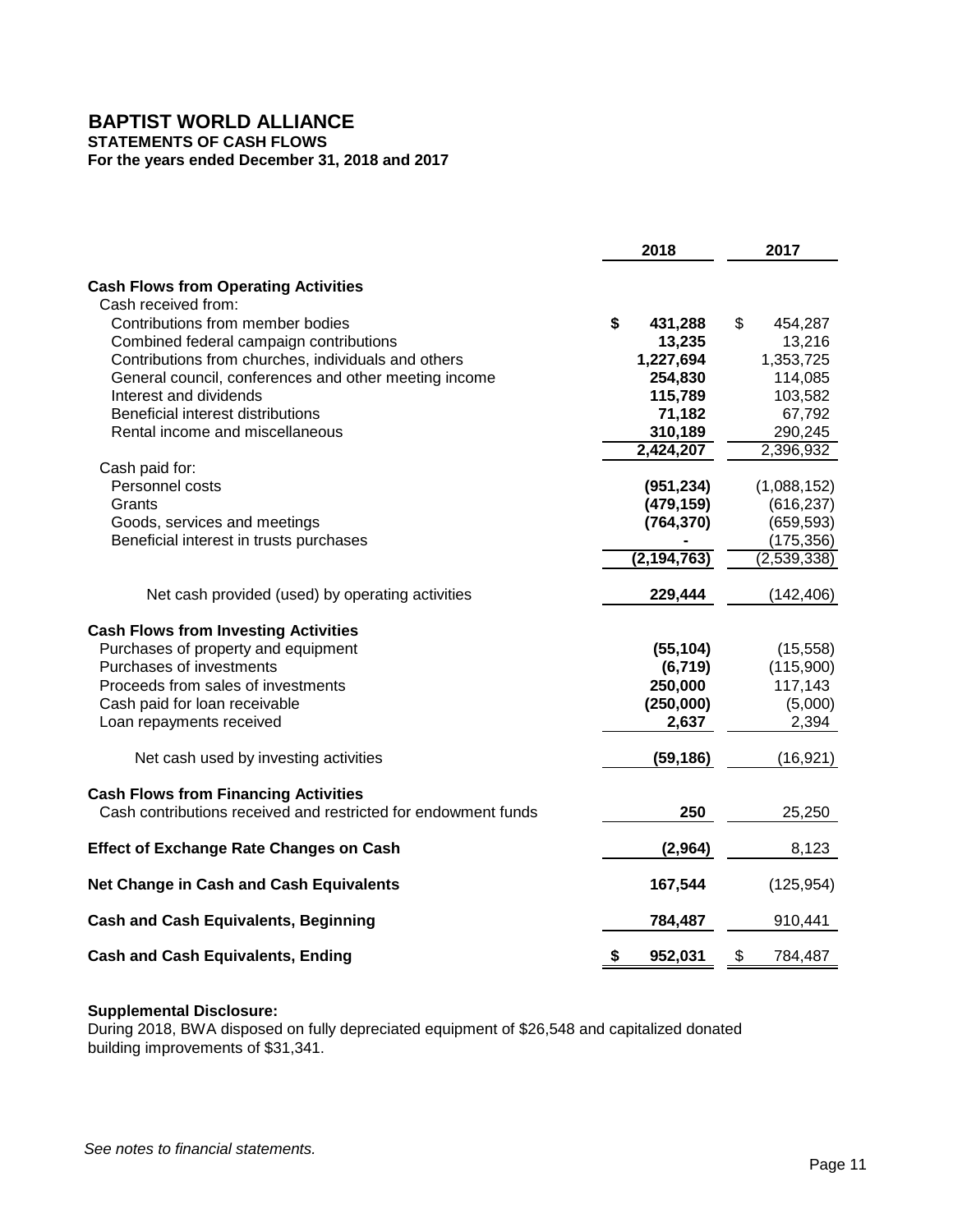# **NOTE 1 - DESCRIPTION OF ORGANIZATION**

The Baptist World Alliance (BWA) is the worldwide fellowship of Baptists called together by the Holy Spirit to express the essential unity of Baptist people in the Lord Jesus Christ.

As people of God, and through its ministries and programs, the Baptist World Alliance proclaims the Gospel, meets human need, strengthens fellowship, promotes evangelism, education and church development, stimulates cooperative actions, and serves as a prophetic voice for human rights and religious freedom.

Descriptions of the program services are as follows:

**Strengthen Worship, Fellowship and Unity:** Centered in Jesus Christ and rooted in deep spiritual life, BWA strengthens our worldwide family through ongoing gatherings, pastoral presence, mutual friendships, and the cultivation of worship, fellowship and unity. BWA hosts the most internationally diverse Baptist annual gathering in the world, touching thousands of lives through each five year quinquennial celebration. BWA also produces resources and leadership initiatives that promote worship, fellowship and unity.

**Lead in Mission and Evangelism**: Compelled by the Great Commission, BWA leads with a passionate commitment to Gospel witness in every context and people group, fosters multidirectional partnerships that connect individuals and churches, and encourages global mission and evangelism. BWA provides churches and pastors with resources for context-appropriate gospel sharing. In the past 20+ years, BWA has held more than 25 events in 25 countries, trained more than 4,700 registrants and affected tens of thousands, including supporting church planting and indigenous evangelistic, outreach programs.

**Advance Theological Reflection and Transformational Leadership:** Called to discipleship, BWA advances multicultural and multilingual training, empowers next generation leaders, encourages meaningful dialogue and praxis, and engages in relevant theological reflection and transformational leadership.

**Respond through Aid, Relief and Community Development (a/k/a Baptist World Aid)**: Challenged to generously love our neighbor, BWA responds to people in need, collaborates in times of crisis, networks with other agencies, supports sustainability and creation care, builds capacity, empowers local church engagement and provides aid, relief, and community development. Baptist World Aid (BWAid) puts resources in the hands of Baptist churches and organizations around the world so they may pursue empowered, holistic transformation. BWAid has distributed initiatives for emergency shelter, refugee assistance, hunger and water relief, agriculture and husbandry developments, natural disaster responses, skill training projects and education. BWAid serves people in need regardless of their ethnicity, gender, caste, color or religion.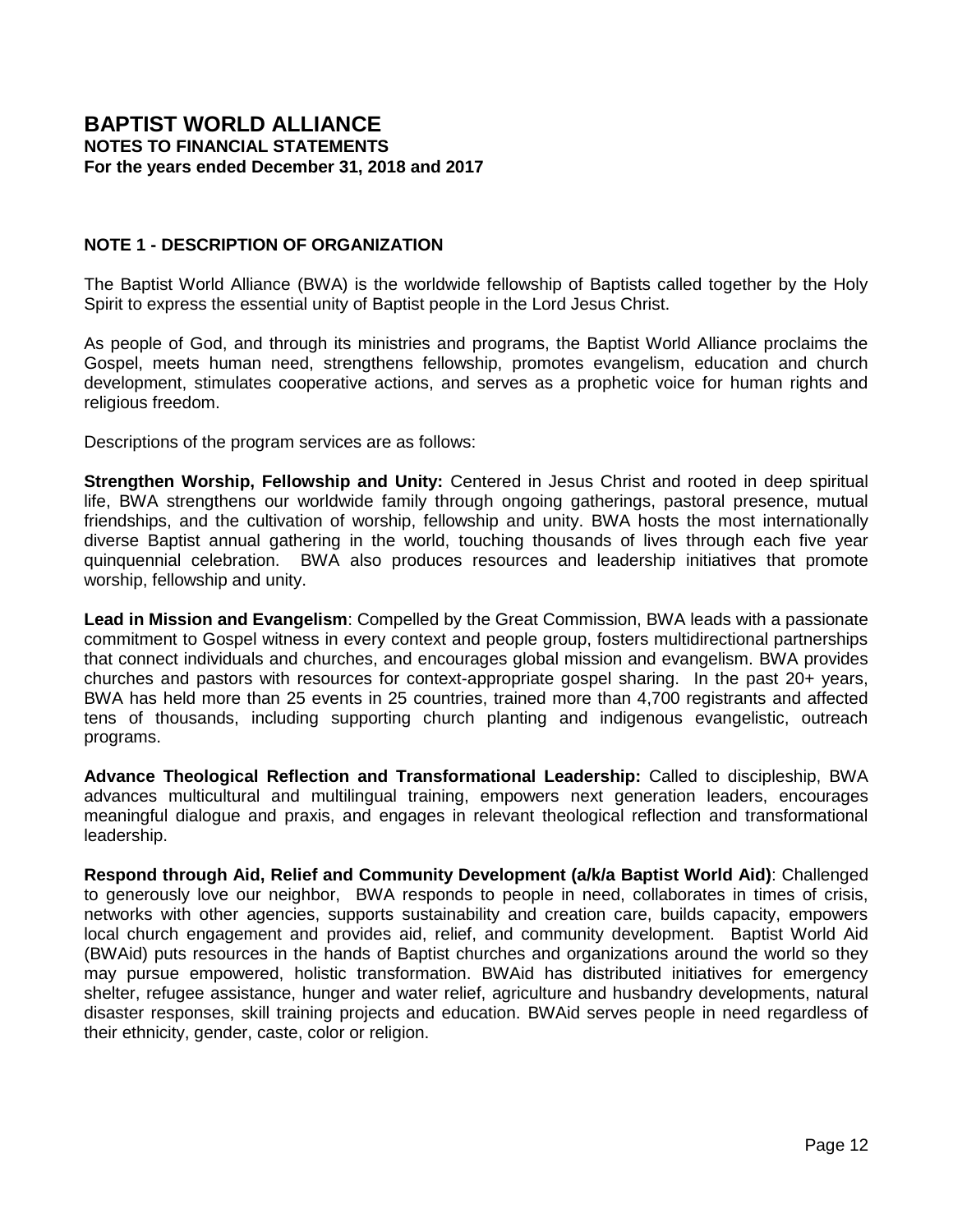# **NOTE 1 - DESCRIPTION OF ORGANIZATION (Continued)**

**Defend Religious Freedom, Human Rights and Justice:** Committed to a biblical understanding of the image of God in every person, BWA defends an ethic of life, supports religious freedom for all, stands in solidarity with the marginalized, advocates at every level, trains and networks proactively, and mobilizes for religious freedom, human rights, and justice.

In addition, the following departments actively support all of the above programs throughout the year:

**Executive Office** – coordinates, administers and executes programs, which help to support positive relationships within BWA and between BWA and its member bodies and related organizations.

**Communications** – seeks to validate the perception of BWA as playing a key role in the life of the worldwide Baptist community. It positions BWA as a unique organization that truly reflects and represents Baptist life, thought, belief and unity.

**Ministry Support** – manages the financial activities of BWA in a manner designed to protect the assets, meet reporting requirements and effectively accomplish the financial stewardship responsibilities of BWA.

**Advancement** – oversees promotional events and the creation and distribution of materials designed to inform and inspire donors and potential donors.

Descriptions of the supporting services are as follows:

**Administration** – activities necessary to secure proper administrative functioning of the governing board, to maintain an adequate working environment, and to manage the financial responsibilities which include business management, human resources, record-keeping, budgeting, building management, and related administrative activities.

**Fundraising** – activities include soliciting contributions from member bodies, churches, individuals and others to provide the structure necessary to encourage and secure financial support for BWA's programs and operations.

**Tenants** – activities include managing the tenant rental agreements for the additional office space in the headquarters building located in Falls Church, Virginia which is rented to other nonprofits or small businesses.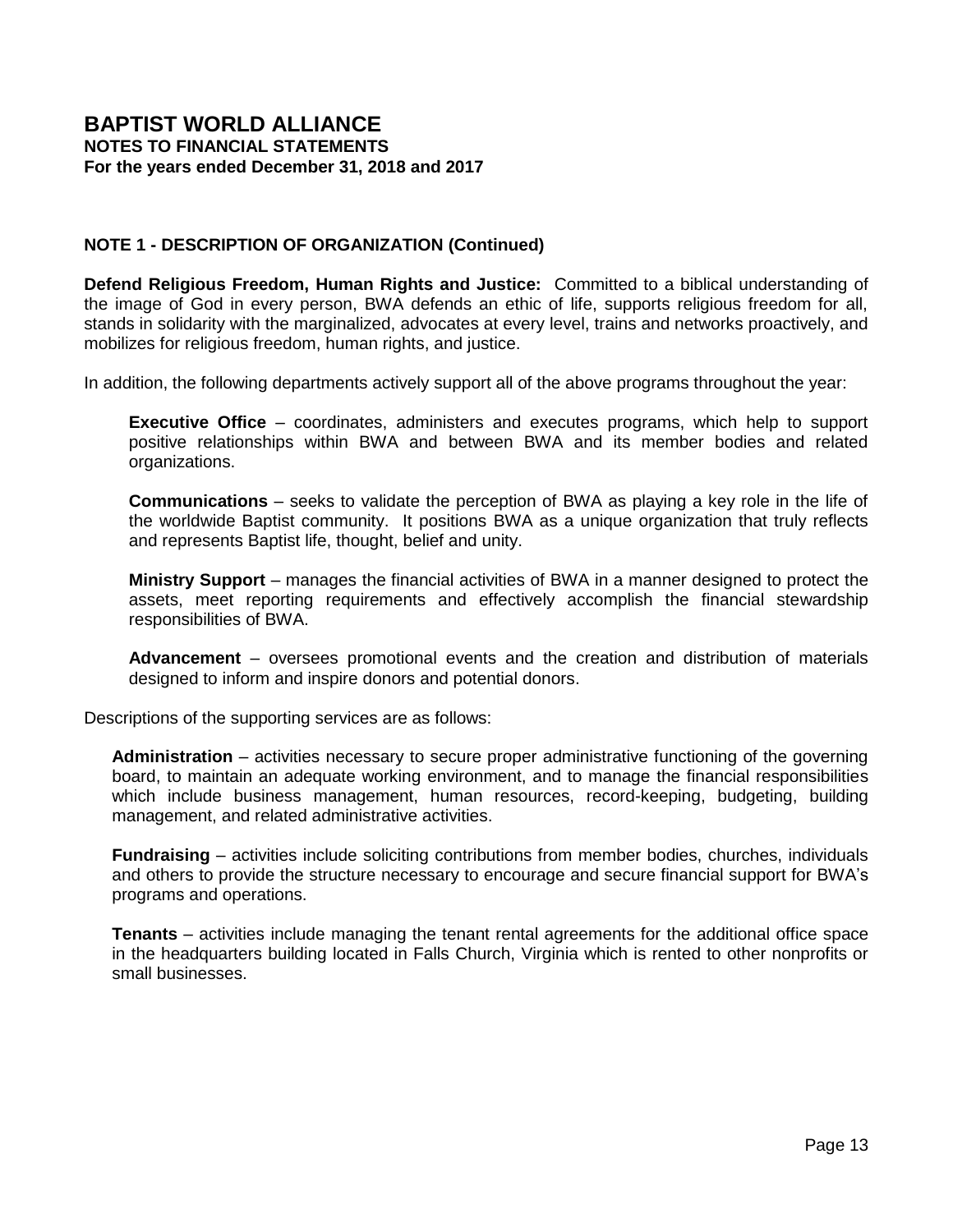# **NOTE 2 - SUMMARY OF SIGNIFICANT ACCOUNTING POLICIES**

#### **Basis of Accounting**

The financial statements have been prepared using the accrual basis of accounting in conformity with accounting principles generally accepted in the United States of America.

#### **Measure of Operations**

BWA has presented the Statements of Activities based on an intermediate measure of operations. The change in net assets from operations includes all revenue and expenses that are an integral part of BWA's programs and supporting activities and net assets released from restrictions to support operating expenditures. The measure of operations includes support for operating activities from both net assets with donor restrictions and net assets without donor restrictions. The measure of operations excludes the realized and unrealized net appreciation in fair value of investments and the change in value of beneficial interests.

#### **Use of Estimates**

The preparation of financial statements in conformity with accounting principles generally accepted in the United States of America requires management to make estimates and assumptions that affect the reported amounts of assets and liabilities and disclosure of contingent assets and liabilities at the date of the financial statements and the reported amounts of support and revenue and expenses during the reporting period. Actual results could differ from those estimates.

#### **Cash and Cash Equivalents**

Cash and cash equivalents include amounts invested in short-term investments with original maturities of 90 days or less or designated for use in operations. Cash and cash equivalents held by an investment custodian to facilitate investment transactions or for investment are included in investments in the Statements of Financial Position.

#### **Foreign Currencies**

All amounts in the accompanying financial statements are expressed in United States dollars. Foreign currencies (Euros/Pounds) received which were not immediately exchanged for U.S. dollars and foreign currencies disbursed have been translated to U.S. dollar equivalents at an average exchange rate for the year.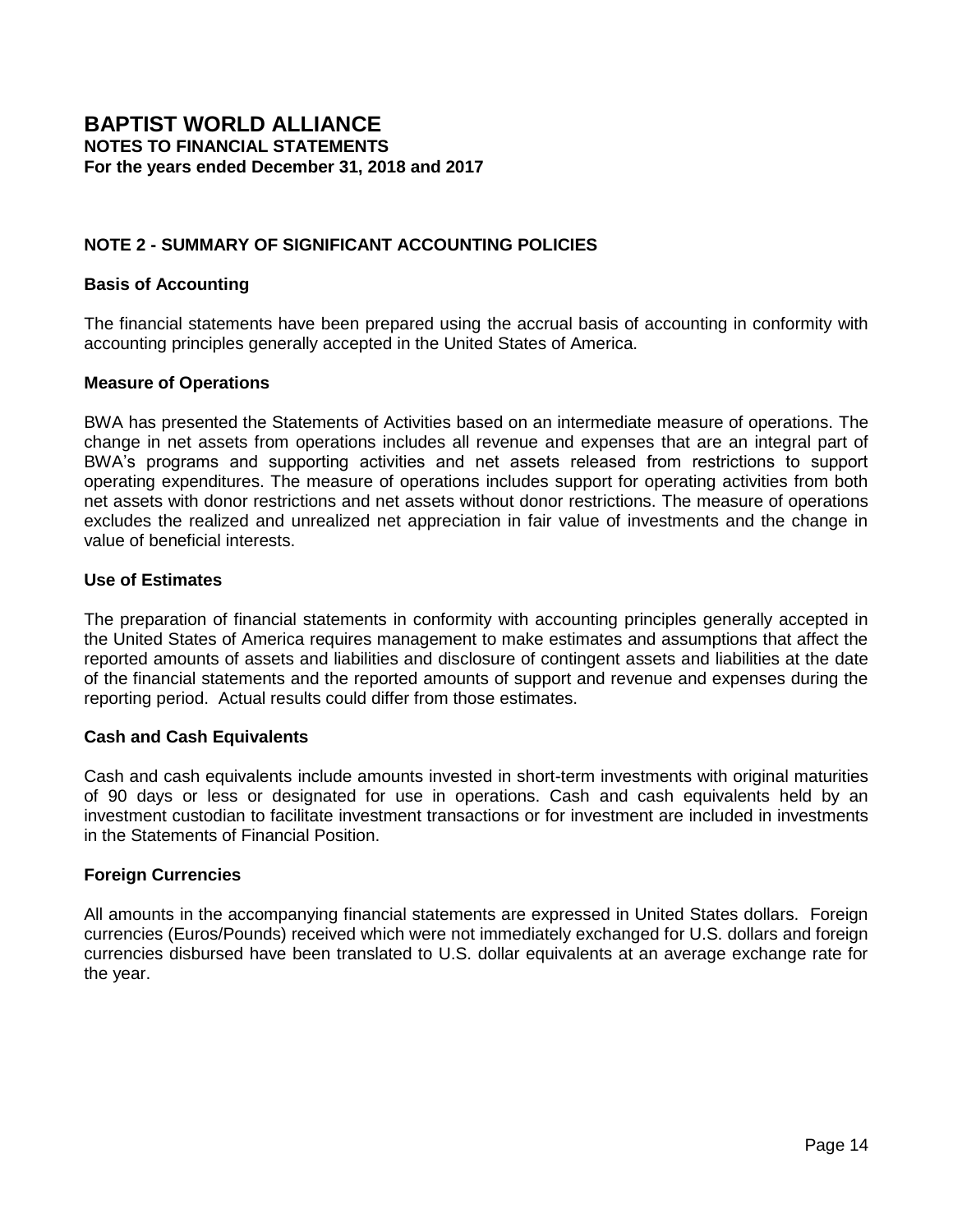# **NOTE 2 - SUMMARY OF SIGNIFICANT ACCOUNTING POLICIES (Continued)**

#### **Accounts Receivable**

Receivables are valued at management's estimate of the amount that will ultimately be collected. The allowance for doubtful accounts is based on specific identification of uncollectible accounts and BWA's historical collection experience. All receivables are considered to be fully collectible at December 31, 2018 and 2017, and as such, no allowance for doubtful accounts has been provided for in the financial statements.

#### **Pledges Receivable**

Unconditional promises to give are recognized as revenue or gains in the period the promise is received and as assets, decreases in liabilities, or expenses depending on the form of the benefits received. Promises made to BWA for future contributions expected to be fully collectible are recorded as pledges receivable and as revenue at the value of such future payments. Conditional promises to give are recognized when the conditions on which they depend are substantially met.

Unconditional promises to give that are expected to be collected in future years are recorded at the present value of estimated future cash flows. The discounts on those amounts are computed using risk-free interest rates applicable to the years in which the promises are received. Amortization of the discount is included in contribution revenue. The discount will be recognized as contribution revenue in future fiscal years as the discount is amortized over the duration of the contributions.

#### **Property and Equipment**

BWA follows the practice of capitalizing the cost of all major additions of property and equipment while replacements, maintenance and repairs which do not improve or extend the lives of the respective assets are expensed immediately. Depreciation is computed using the straight-line method over the estimated useful lives of the related assets, which are as follows:

| Building and improvements | 20 - 40 years |
|---------------------------|---------------|
| Furniture and fixtures    | 10 years      |
| Equipment and software    | 3 - 8 years   |

#### **Investments**

The investments of BWA consist of amounts invested in group or pooled investment funds managed by various Baptist Foundations which invest these funds in readily marketable securities. The net asset value of each of these funds is calculated at least monthly by the fund management based on quoted market values of the underlying securities of the pools.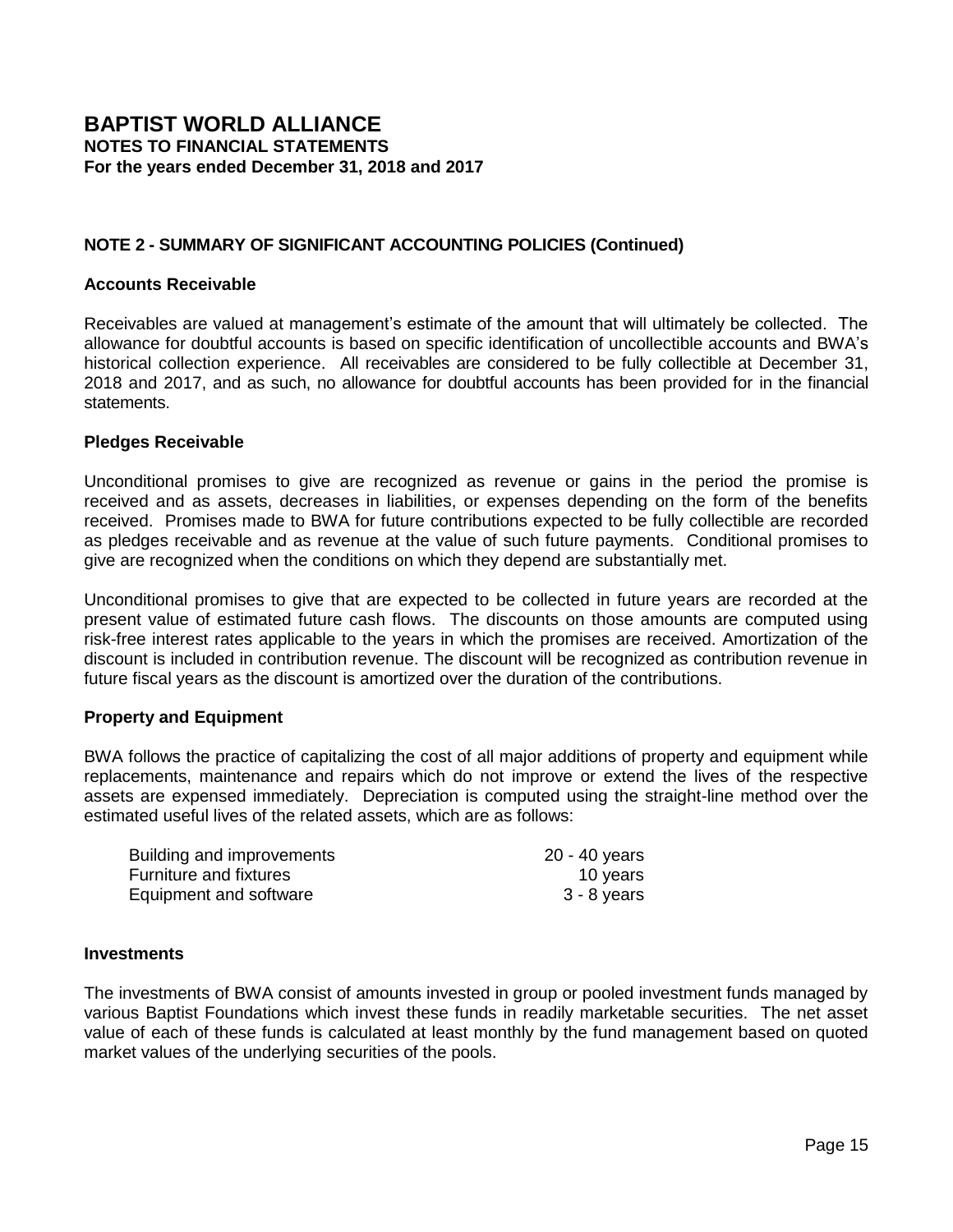# **NOTE 2 - SUMMARY OF SIGNIFICANT ACCOUNTING POLICIES (Continued)**

#### **Investments (Continued)**

BWA may redeem amounts from its share of the pooled funds at the latest calculated net asset value by giving the fund proper notice. In all cases the required notice is 30 days or less. Accordingly BWA carries its investments at their fair value based on these calculated net asset values which are considered to be unobservable inputs (Level 3) in the fair value measurement hierarchy.

Investments may also include donated stock that is not immediately sold. All investments are carried at their fair value as of the date of the Statements of Financial Position, which may differ from the amount ultimately realized at the time of sale. Realized and unrealized gains and losses are reflected in the Statements of Activities. The cost of investments sold is determined by the specific identification method.

Investment securities are exposed to various risks such as interest rates, market and credit risks. Due to the level of risk associated with certain investment securities, it is at least reasonably possible that changes in the values of investment securities will occur in the near term and that such changes could materially affect account balances and the amounts reported in the accompanying financial statements.

#### **Fair Value Measurements**

FASB ASC 820, *Fair Value Measurements and Disclosures*, established a framework for measuring fair value. That framework provides a fair value hierarchy that prioritizes the inputs to valuation techniques used to measure fair value. The hierarchy gives the highest priority to the unadjusted quoted prices in active markets for identical assets or liabilities (Level 1 measurements) and the lowest priority to unobservable inputs (Level 3 measurements).

The three levels of the fair value hierarchy under FASB ASC 820 are described as follows:

- *Level 1*: Level 1 inputs are quoted prices (unadjusted) in active markets for identical assets or liabilities that are accessible at the measurement date (e. g., equity securities traded on the New York Stock Exchange).
- *Level 2*: Level 2 inputs are from other than quoted market prices included in Level 1 that are observable for the asset or liability, either directly or indirectly (e. g., quoted market prices of similar assets or liabilities in active markets, or quoted market prices for identical or similar assets or liabilities in markets that are not active).
- *Level 3*: Level 3 inputs are unobservable (e. g., a company's own data) and should be used to measure fair value to the extent that observable inputs are not available.

The fair value measurement level within the fair value hierarchy is based on the lowest level of any input that is significant to the fair value measurement. Valuation techniques used need to maximize the use of the observable inputs and minimize the use of the unobservable inputs.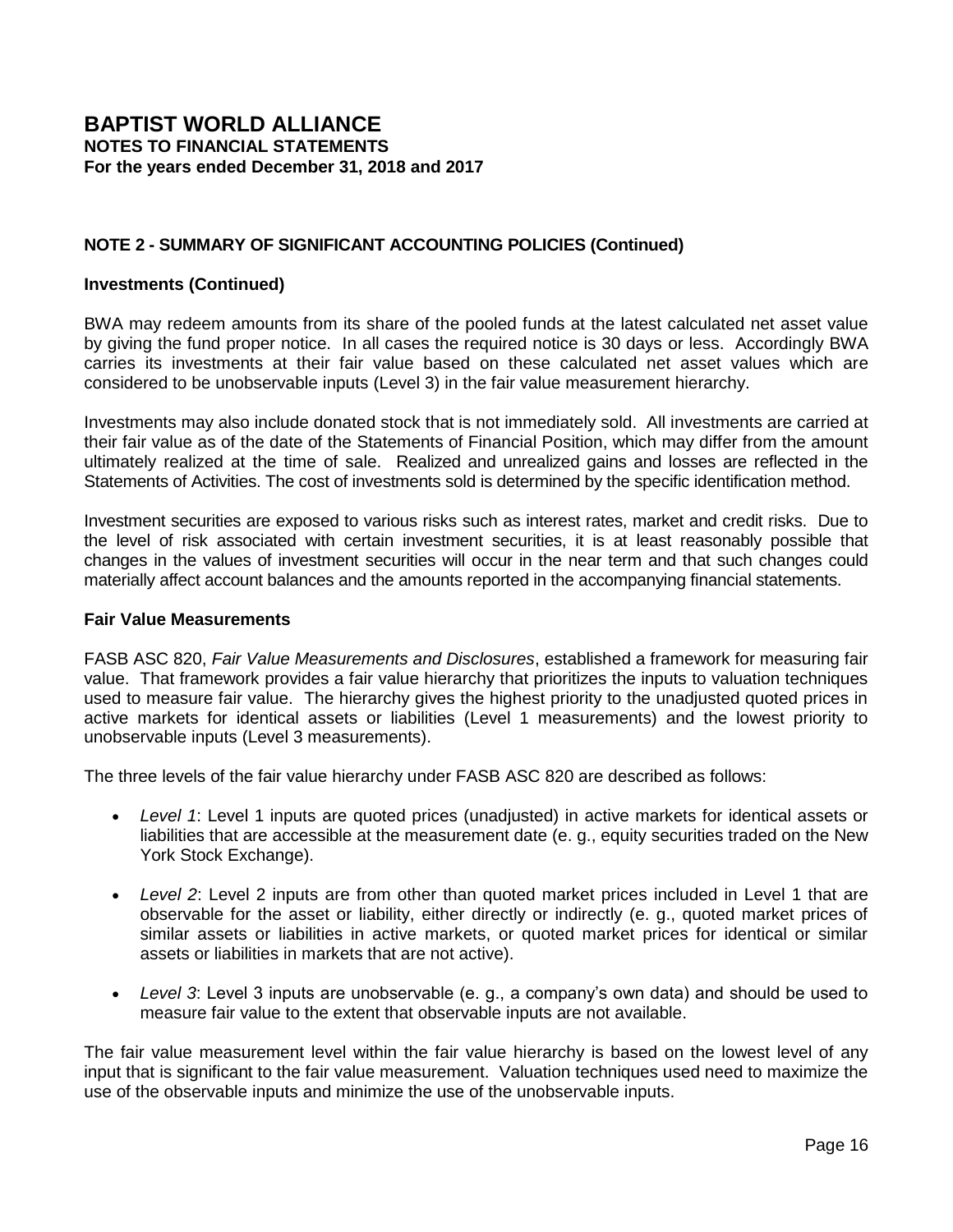## **NOTE 2 - SUMMARY OF SIGNIFICANT ACCOUNTING POLICIES (Continued)**

#### **Beneficial Interest in Trusts**

The beneficial interest in trusts consists of permanently restricted perpetual trusts with donor restrictions held by the Arkansas Baptist Foundation (ABF) and the Virginia Baptist Foundation (VBF). The charitable remainder trusts held by the Kentucky Baptist Foundation (KBF) are presented as temporarily donor restricted due to the time restrictions during the donor's lifetime.

BWA receives annually a portion of the capital appreciation, interest, and dividends earned by ABF and VBF. With respect to ABF only, distributions in excess of the allotted portion of interest, dividends and capital appreciation may be made to BWA in any year as determined by the ABF.

All unrealized gains of ABF and VBF are classified as permanently restricted net assets with donor restrictions. Unrealized gains of KBF are temporarily restricted net assets with donor restrictions.

#### **Net Assets**

Net assets, revenue, gains, and losses are classified based on the existence or absence of contributions with donor-imposed restrictions. Accordingly, net assets of BWA and changes therein are classified and reported as follows:

Net assets without donor restrictions - Net assets available for general use and not subject to donor restrictions. Net assets without donor restrictions also include BWA's investment in property and equipment, net of accumulated depreciation. BWA's General Council and/or its Committees may internally designate a portion of these net assets for specific purposes which makes them unavailable for use at management's discretion.

Net assets with donor restrictions - Net assets with donor restrictions consist of assets whose use is limited by donor-imposed, time and/or purpose restrictions. BWA reports gifts of cash and other assets as revenue with donor restrictions if they are received with donor stipulations that limit the use of the donated asset. When a donor restriction expires, that is, when a stipulated time restriction ends or purpose restriction is accomplished, the net assets are reclassified as net assets without donor restriction and reported in the statements of activities as net assets released from restrictions.

Some net assets with donor restrictions include a stipulation that assets provided be maintained permanently (perpetual in nature) while permitting BWA to expend the income generated by the assets in accordance with the provisions of additional donor imposed stipulations or the provisions of an approved spending policy.

See Note 9 for more information on the composition of net assets with donor restrictions.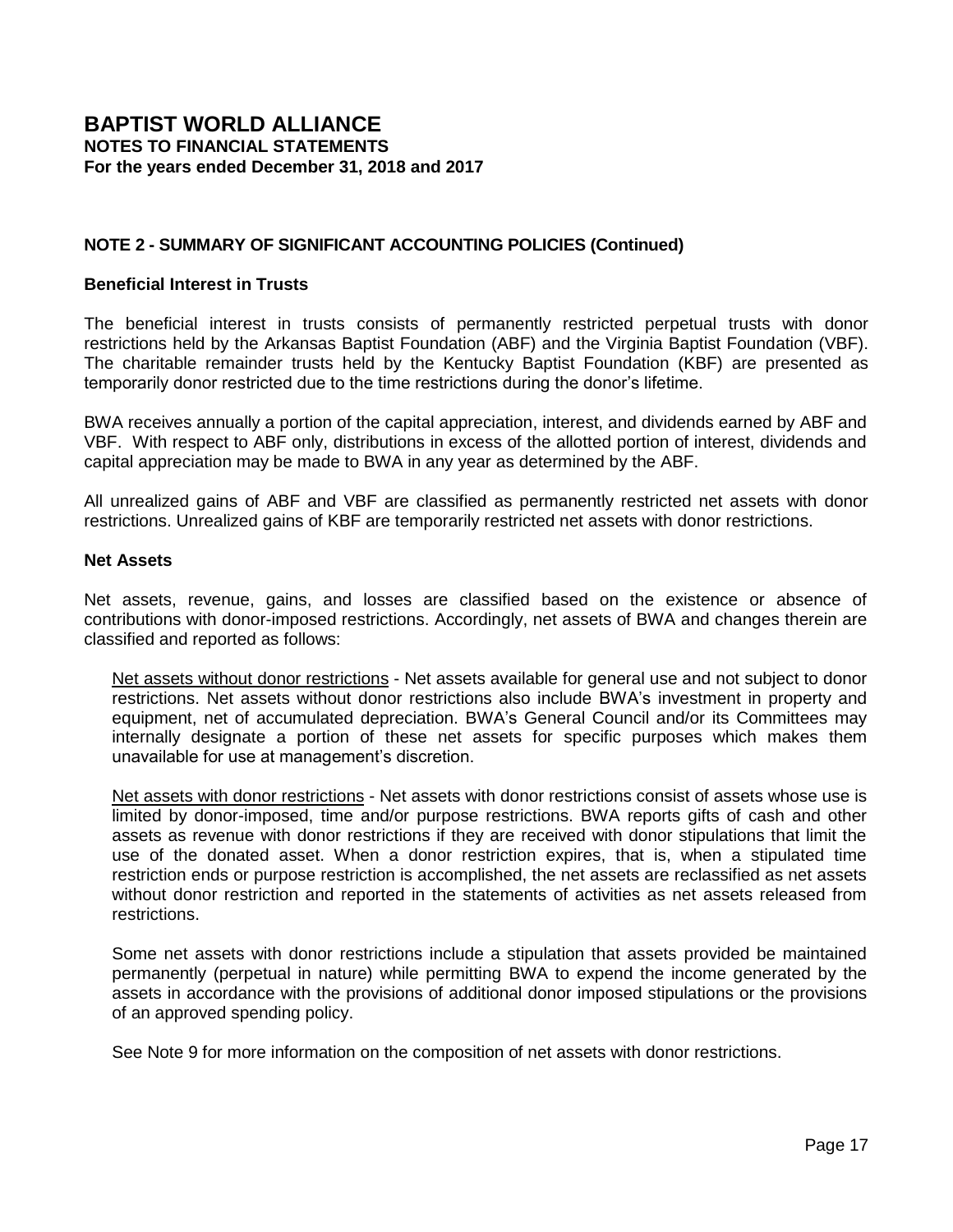# **NOTE 2 - SUMMARY OF SIGNIFICANT ACCOUNTING POLICIES (Continued)**

#### **Administration Fees**

A one-time administrative fee on all contributions with donor restrictions received (excluding endowment funds, building funds, funds for support of regional fellowships, and in-kind contributions) is charged to help cover the administrative expenses of handling such donor restricted assets. In 2018 and 2017, the administrative fee was 20% and 10%, respectively. A percentage of these administrative fees has been designated for scholarships provided by the Program of Assistance for Travel and Hospitality (PATH), which was two percent in 2018 and one percent in 2017. These fees are reported as a release from the net assets with donor restrictions to net assets without donor restrictions.

#### **Endowment Funds**

The State of Virginia enacted the Uniform Prudent Management of Institutional Funds Act (UPMIFA) on July 1, 2008. BWA applies the provisions of UPMIFA for its endowment funds.

#### **Revenue Recognition**

Contributions received are reported as revenue in the year notification is received from donor. Contributions are reported as either revenues without donor restrictions or revenues with donor restrictions. Conference and other meeting revenue and expenses are recognized during the year in which the conference occurs. Interest and dividends are recognized as revenue in the year in which it is earned. Rental income is recognized on a straight-line basis over the term of the lease.

#### **In-kind Contributions**

A substantial number of volunteers have donated significant amounts of time to BWA's program services. Donated services generally are not recorded because in most cases they do not meet the criteria for recognition. Donated services are recognized at fair value if the services received (a) create or enhance long-lived assets or (b) require specialized skills, are provided by individuals processing those skills, and would typically need to be purchased if not provided by donation. Donated professional services, which meet the criteria, are recorded at the fair market value of the services received. Donated investments are recorded at fair value on the date of the donation.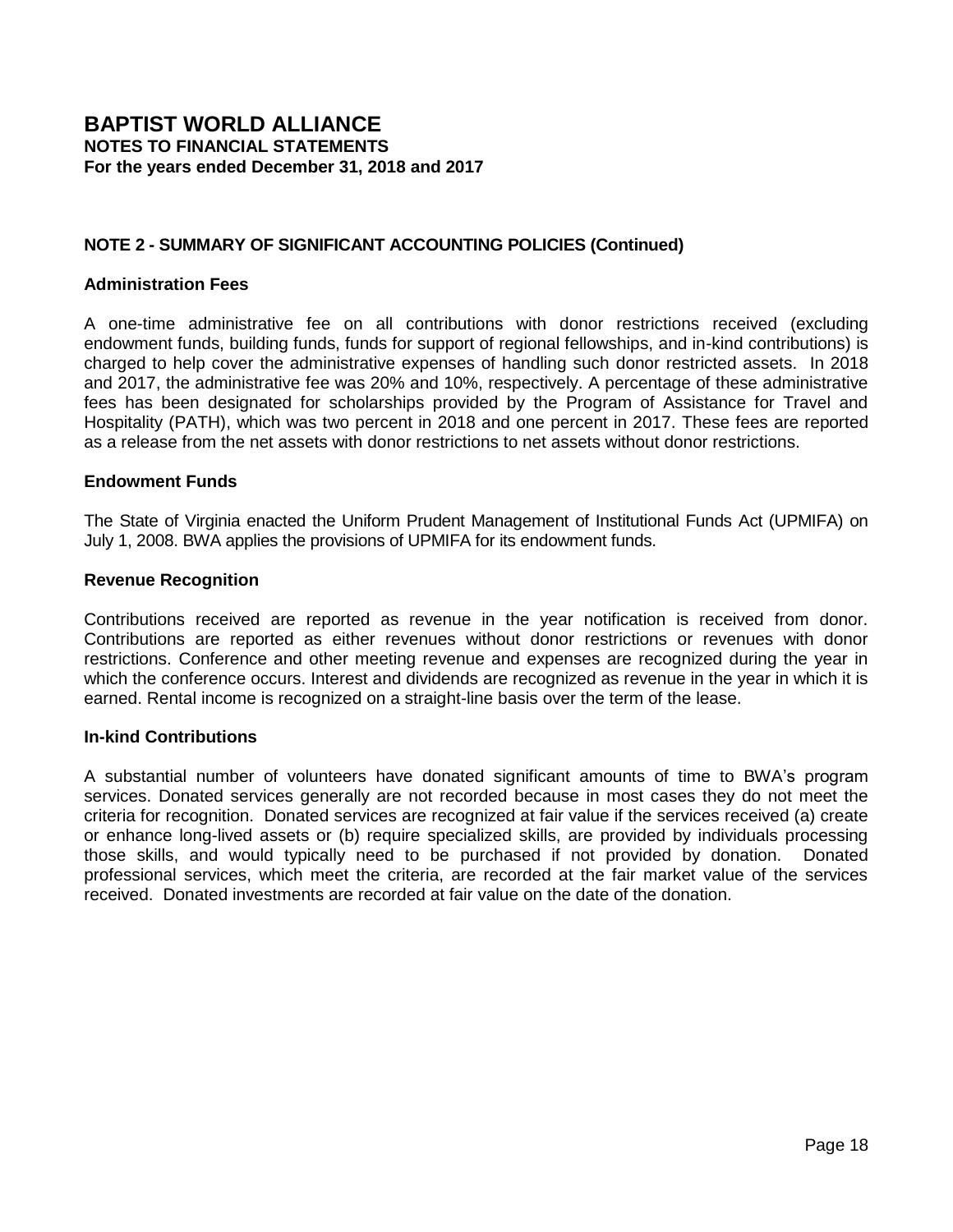## **NOTE 2 - SUMMARY OF SIGNIFICANT ACCOUNTING POLICIES (Continued)**

#### **Functional Allocation of Expenses**

The Statements of Functional Expenses presents expenses by function and natural classification. Expenses directly attributable to a specific functional area are reported as expenses of those functional areas. Certain costs have been allocated among the programs and supporting services benefited. Personnel costs and related expenses are allocated on the basis of estimates of time and effort while building and maintenance expenses are allocated based on square footage assigned to a functional area.

#### **Advertising Costs**

Advertising costs are expensed in the period in which they are incurred and are included in the Statements of Functional Expenses. Advertising expense for the years ended December 31, 2018 and 2017 was \$65,993 and \$50,727, respectively.

#### **Reclassifications**

Certain accounts in the 2017 financial statements have been reclassified to conform with the current year financial statement presentation.

#### **New Accounting Pronouncements Adopted**

In August 2016, the Financial Accounting Standards Board (FASB) issued Accounting Standards Update (ASU) 2016-14, *Presentation of Financial Statements of Not-for-Profit Entities (Topic 958)*. The ASU amends the current reporting model for nonprofit organizations and enhances their required disclosures. The major changes include: (a) requiring the presentation of only two classes of net assets now entitled "net assets without donor restrictions" and "net assets with donor restrictions", (b) modifying the presentation of underwater endowment funds and related disclosures, (c) requiring the use of the placed in service approach to recognize the expirations of restrictions on gifts used to acquire or construct long-lived assets absent explicit donor stipulations otherwise, (d) requiring that all nonprofits present an analysis of expenses by function and nature in either the statement of activities, a separate statement, or in the notes and disclose a summary of the allocation methods used to allocate costs, (e) requiring the disclosure of quantitative and qualitative information regarding liquidity and availability of resources, (f) presenting investment return net of external and direct internal investment expenses, and (g) modifying other financial statement reporting requirements and disclosures intended to increase the usefulness of nonprofit financial statements. In addition, ASU 2016-14 removes the requirement that not-for-profit entities that chose to prepare the statements of cash flows using the direct method must also present a reconciliation (the indirect method). BWA has adopted this ASU as of and for the year ended December 31, 2018 and has chosen to present its statements of cash flows using the direct method.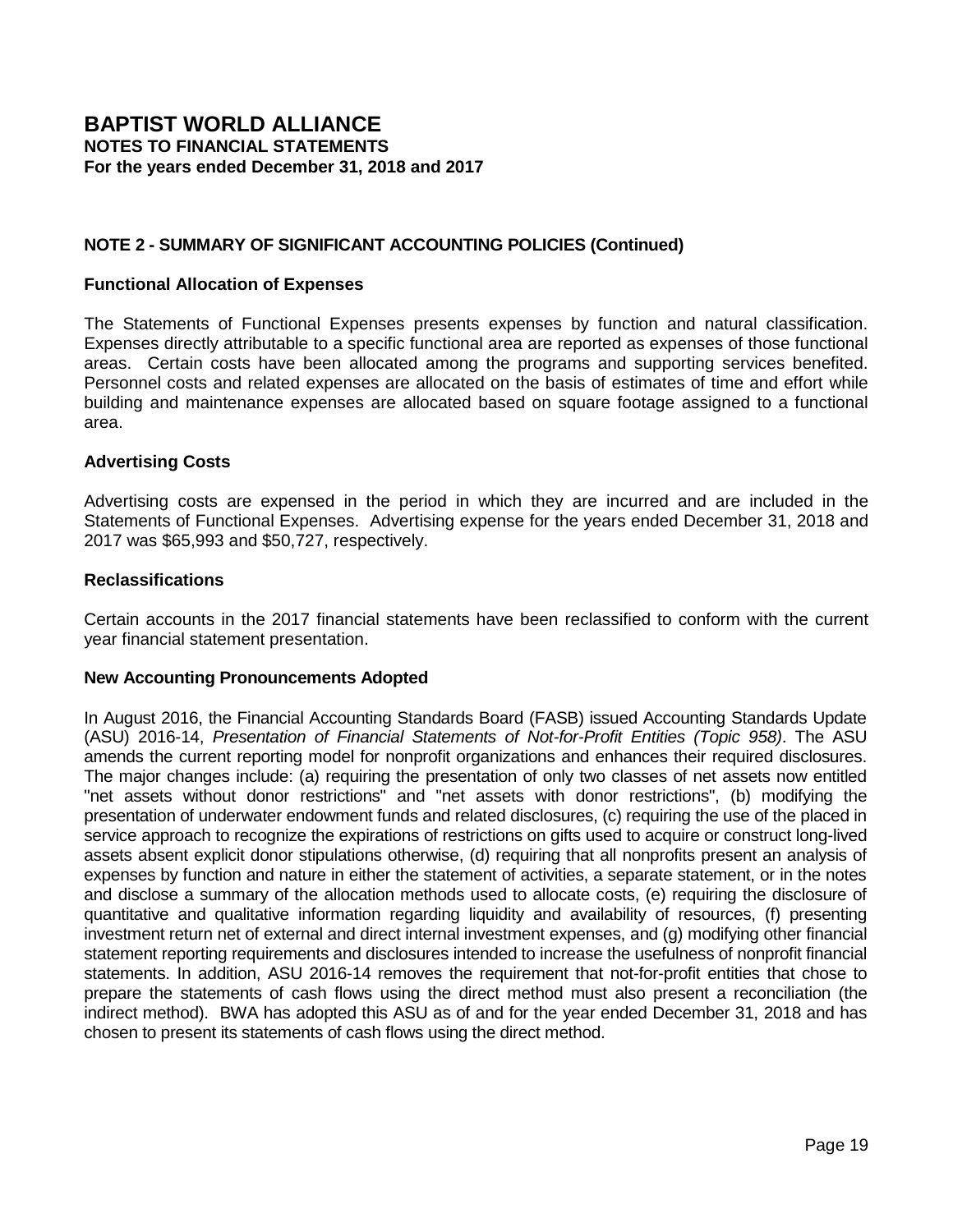#### **NOTE 3 - PLEDGES RECEIVABLE**

The following is a schedule of pledges receivable at December 31:

|                                                                                            | 2018                     | 2017                              |
|--------------------------------------------------------------------------------------------|--------------------------|-----------------------------------|
| Due in less than one year<br>Due in one to five years<br>Total                             | 100,000<br>\$<br>100,000 | 50,000<br>\$<br>50,000<br>100,000 |
| Less discounts to net present value (1%)<br>Net pledges receivable<br>Less current portion | 100,000<br>(100,000)     | (495)<br>99,505<br>(50,000)       |
| Long-term portion                                                                          |                          | 49,505                            |

#### **NOTE 4 - LOANS RECEIVABLE**

In 2018, BWA provided a \$250,000 loan to an officer. The loan is collateralized by the officer's principal residence. Interest only payments are due until August 31, 2029. The loan includes an adjustable rate rider allowing for changes in the interest rate and monthly payment. The loan has an initial rate of 3.0% and interest only payments. The interest may be changed by BWA on the following change dates: August 1, 2021, August 1, 2024, and August 1, 2027. The interest rate cannot be increased or decreased on these change dates by more than 3.0% points from the initial interest rate and the interest rate shall not exceed 8.0%.

BWA has provided a loan to a former employee. The interest on the loan is 4.11% with monthly principal and interest payments of \$200 due until March 2020. The unpaid principal balance on this loan as of December 31, 2018 and 2017 was \$18,971 and \$20,604, respectively.

BWA has also provided a five year interest free loan to one of its tenants with monthly principal payments of \$84 until January 31, 2022. The unpaid principal balance on the loan as of December 31, 2018 and 2017 was \$3,072 and \$4,076, respectively.

Principal payments on the loans receivable are due as follows: 2019 - \$2,643, 2020 - \$18,344, 2021 - \$1,008, 2022 - \$48 and 2029 - \$250,000.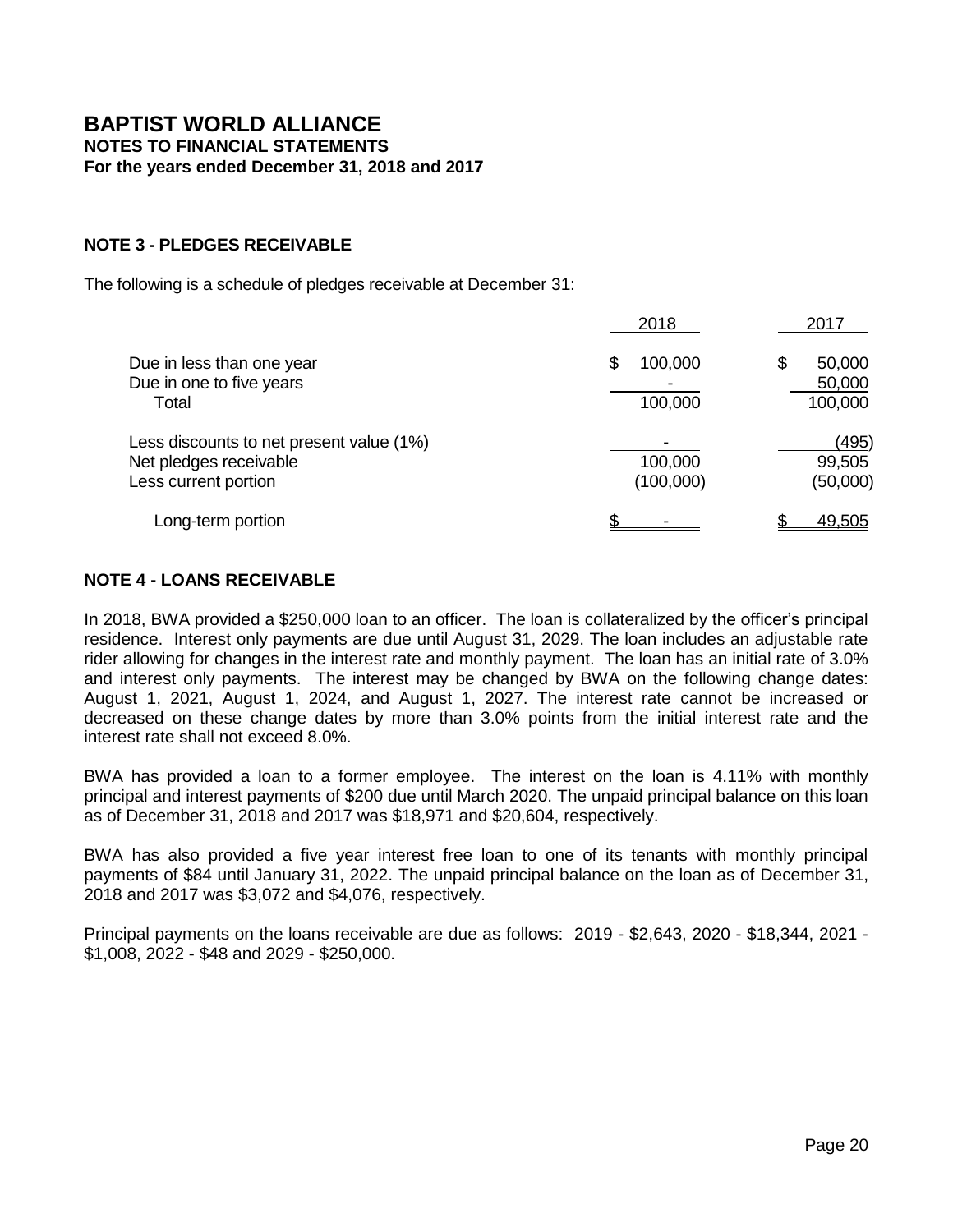# **NOTE 5 - DUE FROM DEPARTMENTS**

BWA has separate Women's and Men's Departments which are affiliated with BWA but have their own bylaws, officers and governing bodies. In addition, they each have funds in accounts separate from those held by BWA. For these reasons, the amounts received and disbursed for these affiliated departments are not included as revenue and expenses of the BWA in the accompanying financial statements. The balance due from the Women's Department of the BWA as of December 31, 2018 and 2017 was \$37,597 and \$46,869, respectively.

During 2018, BWA signed a memorandum of understanding (the memo) with the Women's Department of the BWA. The memo outlines that BWA will apply \$8,000 per year as a reduction to the balance due for three years in exchange for services. BWA reported this amount in grant expense for the year ended December 31, 2018.

## **NOTE 6 - PROPERTY AND EQUIPMENT**

The following is a summary of property and equipment at December 31:

|                                                                          | 2018                                | 2017                                |
|--------------------------------------------------------------------------|-------------------------------------|-------------------------------------|
| Building and improvements<br>Furniture, fixtures, equipment and software | \$2,273,029<br>370,770<br>2,643,799 | \$2,208,340<br>375,562<br>2,583,902 |
| Less: accumulated depreciation                                           | (1,372,277)                         | (1,304,681)                         |
| Net book value of depreciable property and equipment<br>Land             | 1,274,522<br>1,174,400              | 1,279,221<br>1,174,400              |
| Property and equipment - net                                             | 2,445,922                           | \$2,453,621                         |

Depreciation expense for the years ended December 31, 2018 and 2017 totaled \$94,144 and \$85,879, respectively.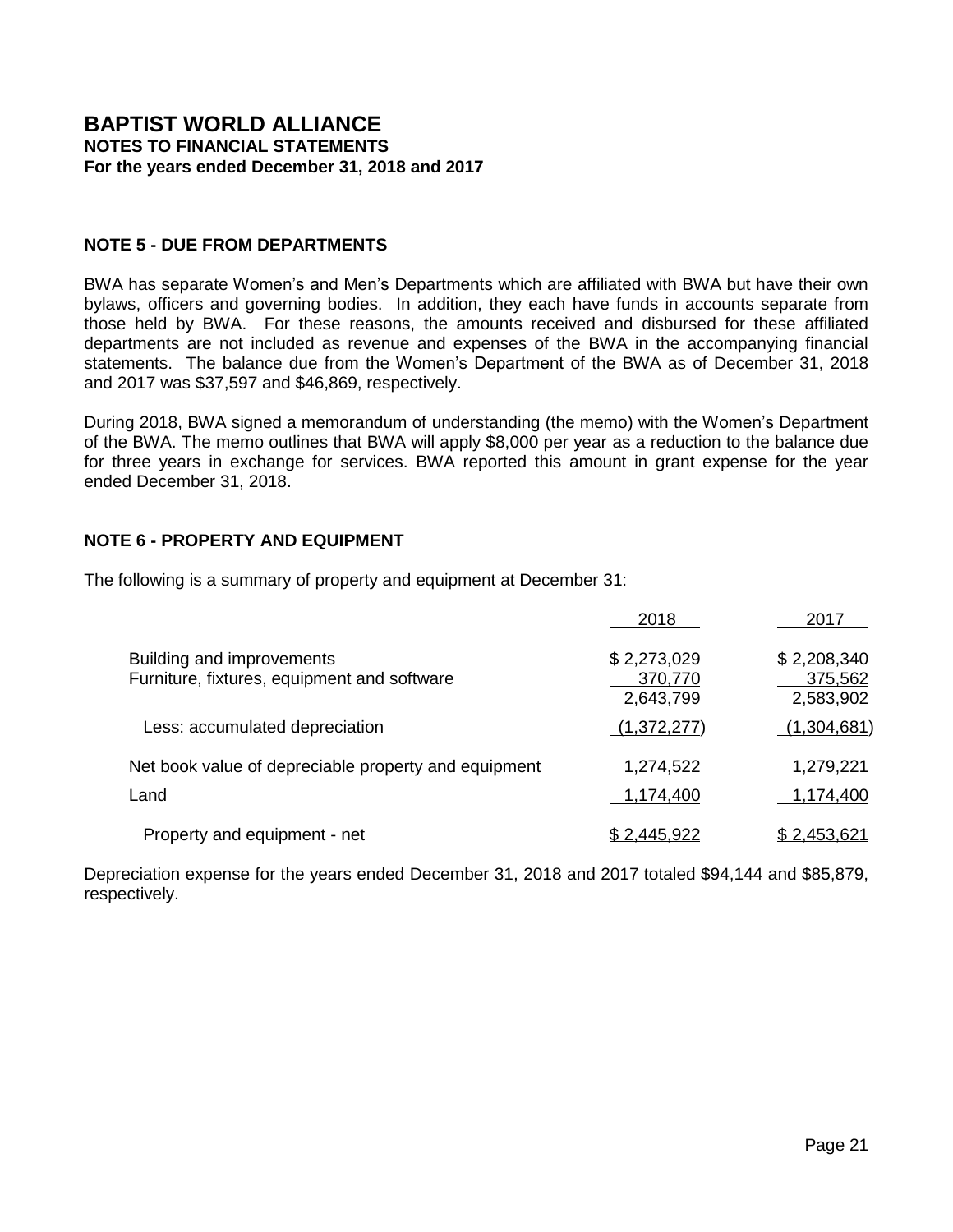# **NOTE 7 - INVESTMENTS AND FAIR VALUE MEASUREMENTS**

The following are the major categories of assets measured at fair value on a recurring basis as of December 31, 2018 and 2017, using quoted prices in active markets for identical assets (Level 1); significant other observable inputs (Level 2); and significant unobservable inputs (Level 3).

|                                        | Level 1 | Level 2 | Level 3         | Total        |
|----------------------------------------|---------|---------|-----------------|--------------|
| December 31, 2018                      |         |         |                 |              |
| Pooled investment funds                | \$      | \$      | \$2,782,141     | \$2,782,141  |
| Beneficial interest in trusts          |         |         | 1,128,151       | 1,128,151    |
| Total assets measured<br>at fair value |         |         | \$3,910,292     | \$ 3,910,292 |
| December 31, 2017                      |         |         |                 |              |
| Pooled investment funds                | \$      | \$      | 3,272,080<br>\$ | \$3,272,080  |
| Beneficial interest in trusts          |         |         | 1,234,372       | 1,234,372    |
| Total assets measured<br>at fair value |         |         | \$4,506,452     | \$4,506,452  |

Gains and losses (realized and unrealized) for Level 3 assets included in the change in net assets are presented in the Statements of Activities as follows for the years ended December 31:

|                                                                             | 2018       | 2017    |
|-----------------------------------------------------------------------------|------------|---------|
| Total gains and losses included in the change in<br>net assets for the year | (352, 879) | 386,567 |
| Change in unrealized gains relating<br>to net assets still held at year end | (352, 879) | 386.567 |

Fair values for assets in Level 3 are calculated using net asset value techniques. There were no changes in the valuation techniques during the current year. Transfers in (out) are reported as of the end of the reporting period.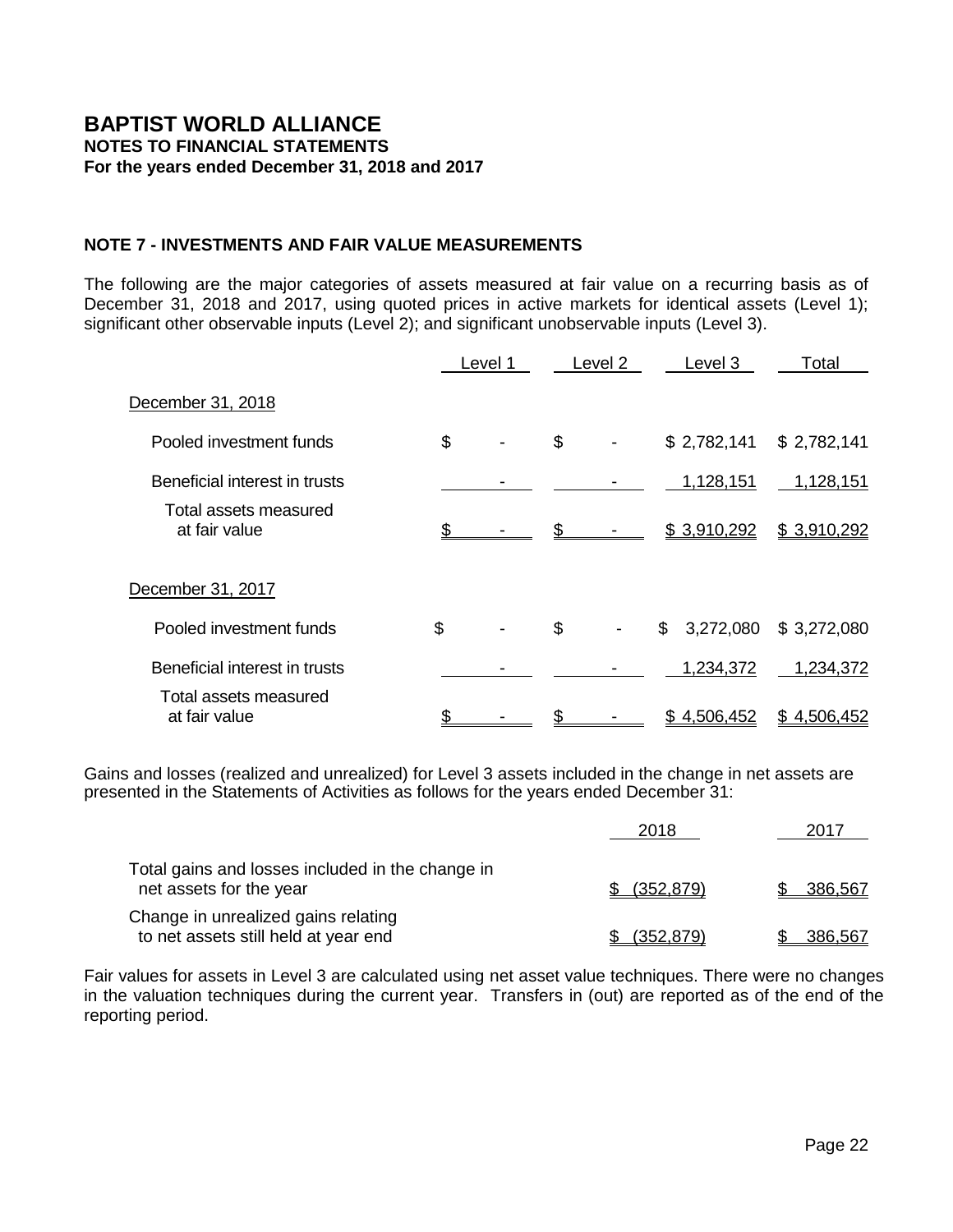# **NOTE 7 - INVESTMENTS AND FAIR VALUE MEASUREMENTS (Continued)**

|                                                                   |                                         |                                        | 2018               |                 |                                    |
|-------------------------------------------------------------------|-----------------------------------------|----------------------------------------|--------------------|-----------------|------------------------------------|
|                                                                   | Balance at<br>January 1,                | Realized/<br>Unrealized                |                    |                 | Balance at<br>December 31,         |
|                                                                   | 2018                                    | Gain (Loss)                            | Purchases          | Sales           | 2018                               |
| Investments:<br><b>ABF Stock Fund</b>                             | \$<br>409,465                           | \$<br>(57, 692)                        | \$                 | \$              | \$<br>351,773                      |
| <b>Higher Ground Advisors</b>                                     |                                         |                                        |                    |                 |                                    |
| <b>Endowment Fund Summit</b>                                      | 1,423,462                               | (125, 820)                             | 6,719              |                 | 1,304,361                          |
| <b>Higher Ground Advisors Cash</b>                                | 516,217                                 |                                        |                    | (250,000)       | 266,217                            |
| <b>SBF Growth Fund</b><br><b>SBF Flexible Fund</b>                | 831,484                                 | (60,000)                               |                    |                 | 771,484                            |
|                                                                   | 91,452<br>3,272,080                     | \$<br>(3, 146)<br>(246, 658)           | \$<br>6,719        | \$<br>(250,000) | \$<br>88,306<br>2,782,141          |
|                                                                   |                                         |                                        |                    |                 |                                    |
| Beneficial interest in trusts:<br><b>VBF Greenwood Charitable</b> |                                         |                                        |                    |                 |                                    |
| Fund                                                              | \$<br>28,780                            | \$<br>(2,783)                          | \$                 | \$              | \$<br>25,997                       |
| <b>ArkBF Cobb and Warren Funds</b>                                | 990,806                                 | (86, 332)                              |                    |                 | 904,474                            |
| <b>KBF Winchester Fund #1</b>                                     | 12,581                                  | (1,616)                                |                    |                 | 10,965                             |
| KBF Winchester Fund #2<br><b>KBF Patterson Fund</b>               | 4,237                                   | (632)                                  |                    |                 | 3,605                              |
| <b>KBF Tassie Fund</b>                                            | 16,926<br>181,042                       | (2, 447)<br>(12, 411)                  |                    |                 | 14,479<br>168,631                  |
|                                                                   | 1,234,372                               | \$<br>(106, 221)                       | \$                 | \$              | 1,128,151                          |
|                                                                   | <b>Balance</b> at<br>January 1,<br>2017 | Realized/<br>Unrealized<br>Gain (Loss) | 2017<br>Purchases  | <b>Sales</b>    | Balance at<br>December 31,<br>2017 |
| Investments:                                                      |                                         |                                        |                    |                 |                                    |
| <b>ABF Stock Fund</b><br><b>Higher Ground Advisors</b>            | \$<br>352,464                           | \$<br>57,001                           | \$                 | \$              | \$<br>409,465                      |
| <b>Endowment Fund Summit</b>                                      | 1,183,796                               | 123,821                                | 115,845            |                 | 1,423,462                          |
| <b>Higher Ground Advisors Cash</b>                                | 516,217                                 |                                        |                    |                 | 516,217                            |
| <b>SBF Growth Fund</b><br><b>SBF Flexible Fund</b>                | 702,291                                 | 129,193                                |                    |                 | 831,484                            |
|                                                                   | 91,532<br>2,846,300                     | \$<br>(80)<br>309,935                  | \$<br>115,845      | \$              | \$<br>91,452<br>3,272,080          |
|                                                                   |                                         |                                        |                    |                 |                                    |
| Beneficial interest in trusts:<br>VBF Greenwood Charitable        |                                         |                                        |                    |                 |                                    |
| Fund                                                              | \$<br>25,044                            | \$<br>3,736                            | \$                 | \$              | \$<br>28,780                       |
| ArkBF Cobb and Warren Funds                                       | 933,362                                 | 57,444                                 |                    |                 | 990,806                            |
| <b>KBF Winchester Fund #1</b>                                     | 9,686                                   | 2,895                                  |                    |                 | 12,581                             |
| <b>KBF Winchester Fund #2</b>                                     |                                         | 431                                    | 3,806              |                 | 4,237                              |
| <b>KBF Patterson Fund</b>                                         | 14,292                                  | 2,634                                  |                    |                 | 16,926                             |
| <b>KBF Tassie Fund</b>                                            | \$<br>982,384                           | \$<br>9,492<br>76,632                  | 171,550<br>175,356 | \$              | \$<br>181,042<br>1,234,372         |
|                                                                   |                                         |                                        |                    |                 |                                    |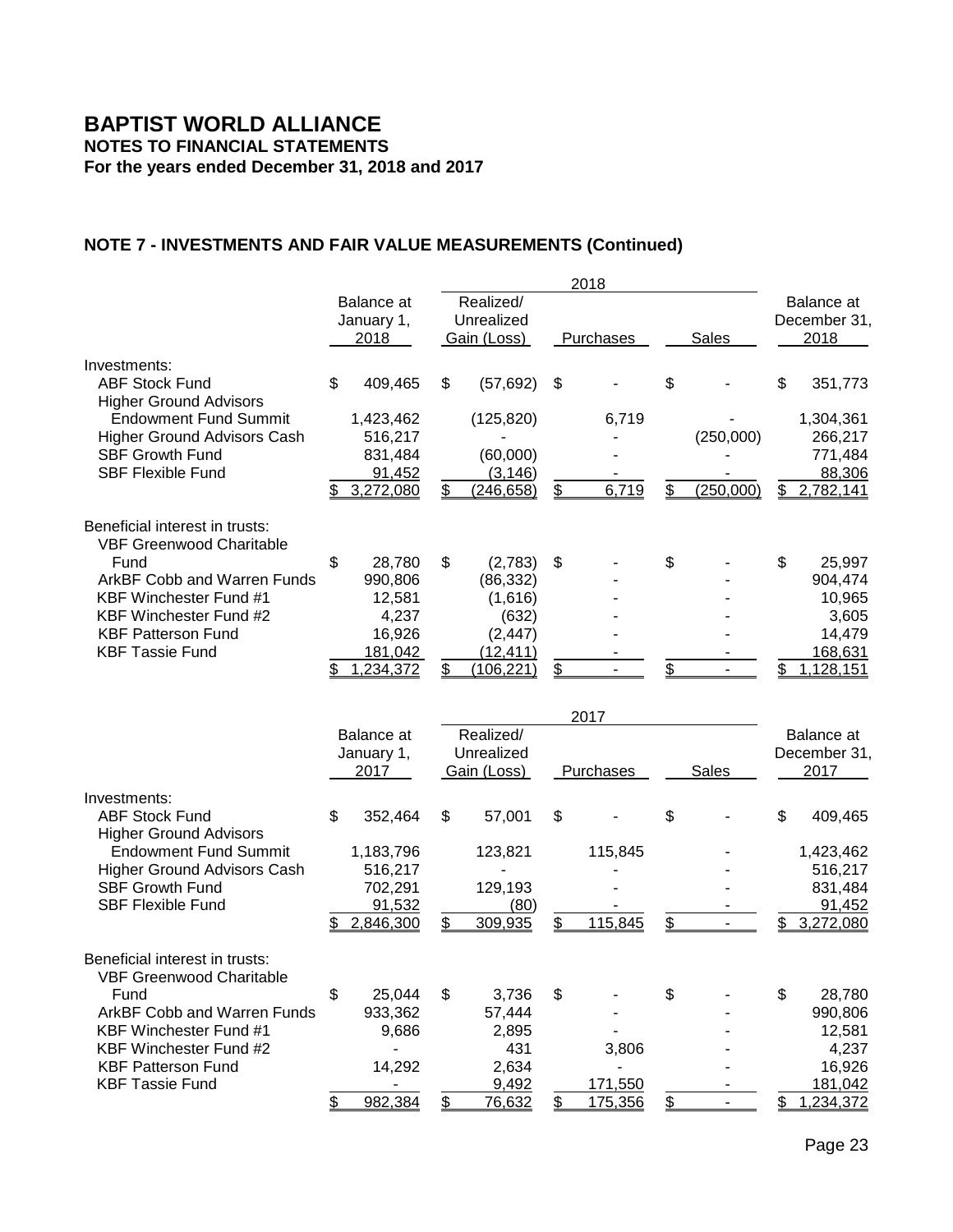# **NOTE 7 - INVESTMENTS AND FAIR VALUE MEASUREMENTS (Continued)**

Investment income is comprised of the following for the years ended December 31:

|                                     | 2018       | 2017    |
|-------------------------------------|------------|---------|
| Interest and dividends              | 115,789    | 103,582 |
| Distributions from perpetual trusts | 71,182     | 67,792  |
| Net realized gains                  |            | 167     |
| Net unrealized gains                | (246, 658) | 313,753 |
|                                     | (59, 687)  | 485,294 |

## **NOTE 8 - NET ASSETS WITHOUT DONOR RESTRICTIONS**

Net assets without donor restrictions are available to finance the general operations of BWA. The only limits on the use of these assets are the broad limits resulting from the nature of BWA, the environment in which it operates, and the purpose specified in its constitution. Voluntary resolutions by BWA's General Council and/or its Committees to designate a portion of its net assets without donor restrictions for specific purposes do not result in net assets with donor restrictions. Since designations are voluntary and may be reversed at any time, internally-designated net assets are included under the caption "without donor restrictions".

BWA's net assets without donor restrictions is comprised of undesignated and internally designated amounts at December 31:

|                                             | 2018          | 2017         |
|---------------------------------------------|---------------|--------------|
| Available for operations                    | 131,563<br>\$ | 286,557<br>S |
| Invested in property and equipment          | 2,445,922     | 2,453,621    |
| Internally designated:                      |               |              |
| BWA reserve for special projects            | 20,000        |              |
| 400 Legacy Fund                             | 58,200        | 58,200       |
| <b>Bequests</b>                             | 49,136        | 48,653       |
| <b>Building Reserve</b>                     | 35,867        | 35,867       |
| <b>Staff Relocation Fund</b>                | 11,058        | 32,780       |
| <b>PATH</b>                                 | 14,745        | 3,929        |
| Hillhouse Aid Fund                          | 10,077        | 10,077       |
| Total internally designated                 | 199,083       | 189,506      |
| Total net assets without donor restrictions | \$2,776,568   | \$2,929,684  |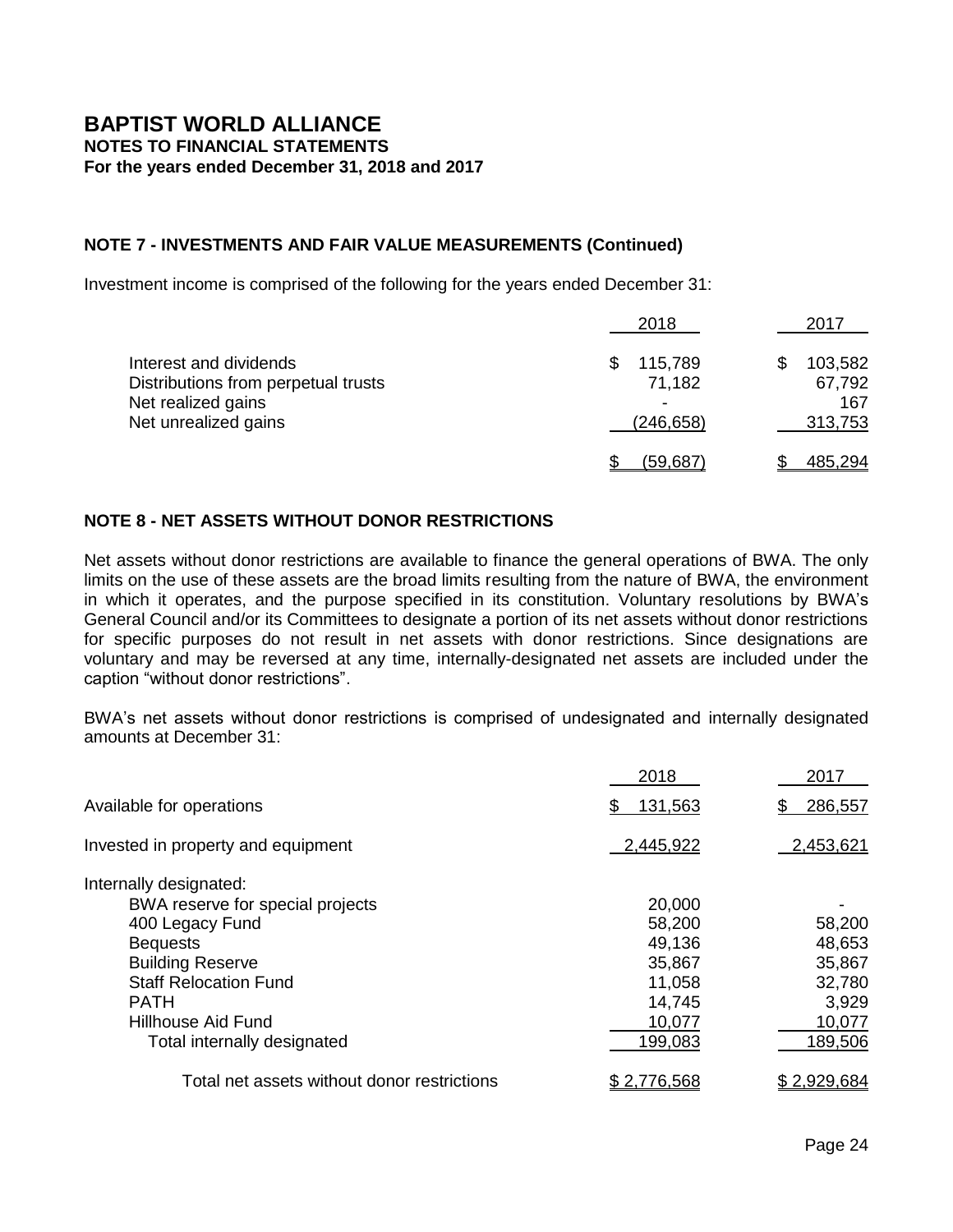# **NOTE 9 - NET ASSETS WITH DONOR RESTRICTIONS**

Net asset with donor restrictions result from gifts of cash, assets donated with stipulations that they be invested to provide a permanent source of income (endowment funds), or assets such as land or works of art donated with stipulations that they be preserved and not be sold. Donations received in response to an appeal for funds or contribution to be used for a specified purpose are also considered to be restricted funds. Earnings on some endowment funds are to be used for specified purposes and thus are additions to net assets with donor restrictions. Earnings on other endowment funds are available for general operations once they have been appropriated for expenditure and thus are included in investment income net assets with donor restrictions until appropriated.

Net assets with donor restrictions are released from restrictions when the specified date passes or amounts are expended for the purpose specified. BWA's net assets with donor restrictions consisted for the following as of December 31:

|                                                | 2018           | 2017        |
|------------------------------------------------|----------------|-------------|
| Temporary restricted for time and purpose:     |                |             |
| <b>BWAid Funds</b>                             | \$1,820,716    | \$1,798,424 |
| Mission, Evangelism and Theological Reflection | 406,422        | 390,228     |
| <b>Youth Funds</b>                             | 42,321         | 37,504      |
| <b>Executive Office</b>                        | 183,864        | 177,499     |
| Religious Freedom and Human Rights             | 37,186         | 37,381      |
| <b>Regional Support</b>                        | 5,357          | 5,357       |
| <b>Communication Funds</b>                     | 9,713          | 7,981       |
| <b>Capital Funds</b>                           | 49,497         | 49,497      |
| Total temporarily restricted net assets        | 2,555,076      | 2,503,982   |
| <b>Permanently restricted endowment funds:</b> |                |             |
| Use of income is unrestricted:                 |                |             |
| 21 <sup>st</sup> Century Fund                  | 619,056        | 619,056     |
| <b>Baptists Together Fund</b>                  | 36,331         | 36,331      |
| <b>Cothen Memorial Fund</b>                    | 82,851         | 82,851      |
| Use of income is restricted for:               |                |             |
| Hoover Conference Fund                         | 207,315        | 207,315     |
| <b>BWA Relief Fund</b>                         | 3,000          | 3,000       |
| <b>Hoover Relief Fund</b>                      | 110,000        | 110,000     |
| <b>Cardwell Memorial Fund</b>                  | 32,324         | 32,324      |
| <b>Cumbie Emerging Leaders Fund</b>            | 13,317         | 13,067      |
| Lotz Human Rights Fund                         | 103,524        | 103,524     |
| Youth OMO Fund                                 | <u>134,959</u> | 134,959     |
| Total endowment funds – permanently restricted | \$1,342,677    | \$1,342,427 |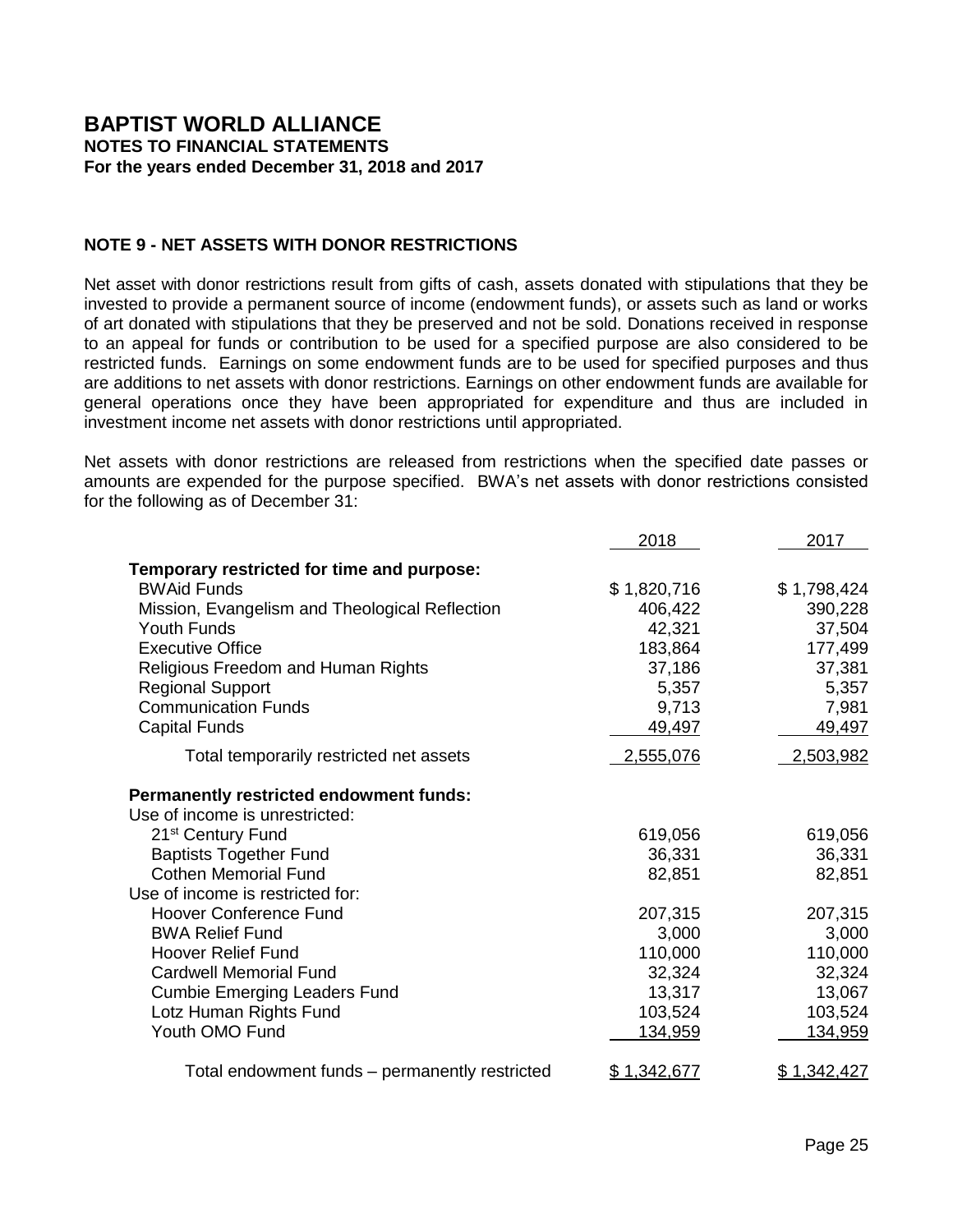**NOTES TO FINANCIAL STATEMENTS For the years ended December 31, 2018 and 2017**

# **NOTE 9 - NET ASSETS WITH DONOR RESTRICTIONS (Continued)**

|                                                                            | 2018          | 2017         |
|----------------------------------------------------------------------------|---------------|--------------|
| <b>Permanently restricted beneficial interests</b><br>in perpetual trusts: |               |              |
| Cobb Fund                                                                  | \$<br>799,505 | S<br>875,688 |
| Warren Fund                                                                | 97,008        | 106,400      |
| Cobb/Cooper Fund                                                           | 7,960         | 8,718        |
| <b>Greenwood Trust</b>                                                     | 25,997        | 28,780       |
| <b>Tassie Fund</b>                                                         | 168,631       | 181,042      |
| Total beneficial interests in perpetual                                    |               |              |
| trusts - permanently restricted                                            | 1,099,101     | 1,200,628    |
| Total permanently restricted                                               | 2,441,778     | 2,543,055    |
| Total net assets with donor restrictions                                   | \$ 4,996,854  | \$5,047,037  |

# **NOTE 10 - ENDOWMENTS**

BWA's endowment consists of several donor-restricted funds established for a variety of purposes. BWA has interpreted the Uniform Prudent Management of Institutional Funds Act (UPMIFA) as allowing BWA to appropriate for expenditure or accumulate so much of the assets of an endowment fund as BWA determines is prudent for the uses, benefits, and purposes for which the endowment fund was established, subject to the intent of the donor as expressed in the gift instrument. Although UPMIFA does not require the preservation of the fair value of the original gift as of the gift date of the donor-restricted endowment funds absent explicit donor stipulations to the contrary, U.S. generally accepted accounting principles require BWA to record and report as permanently restricted net assets the original value of gifts donated to the permanent endowment, the original value of subsequent gifts to the permanent endowment, and accumulations to the permanent endowment made in accordance with the direction of the applicable donor gift instrument at the time the accumulation is added to the fund. The remaining portion of the donorrestricted endowment fund that is not classified in permanently restricted net assets is classified as temporarily restricted net assets until those amounts are appropriated for expenditure by BWA in a manner consistent with the standard of prudence prescribed by UPMIFA. In accordance with UPMIFA, BWA considers the following factors in making a determination to appropriate or accumulate donor-restricted endowment funds: the duration and preservation of the fund, the purposes of BWA and the donorrestricted endowment fund, general economic conditions, the possible effect of inflation and deflation, the expected total return from income and the appreciation of investments, other resources of BWA, and the investment policies of BWA.

The endowment net assets of BWA at December 31, 2018 and 2017 consist entirely of donor-restricted endowment funds.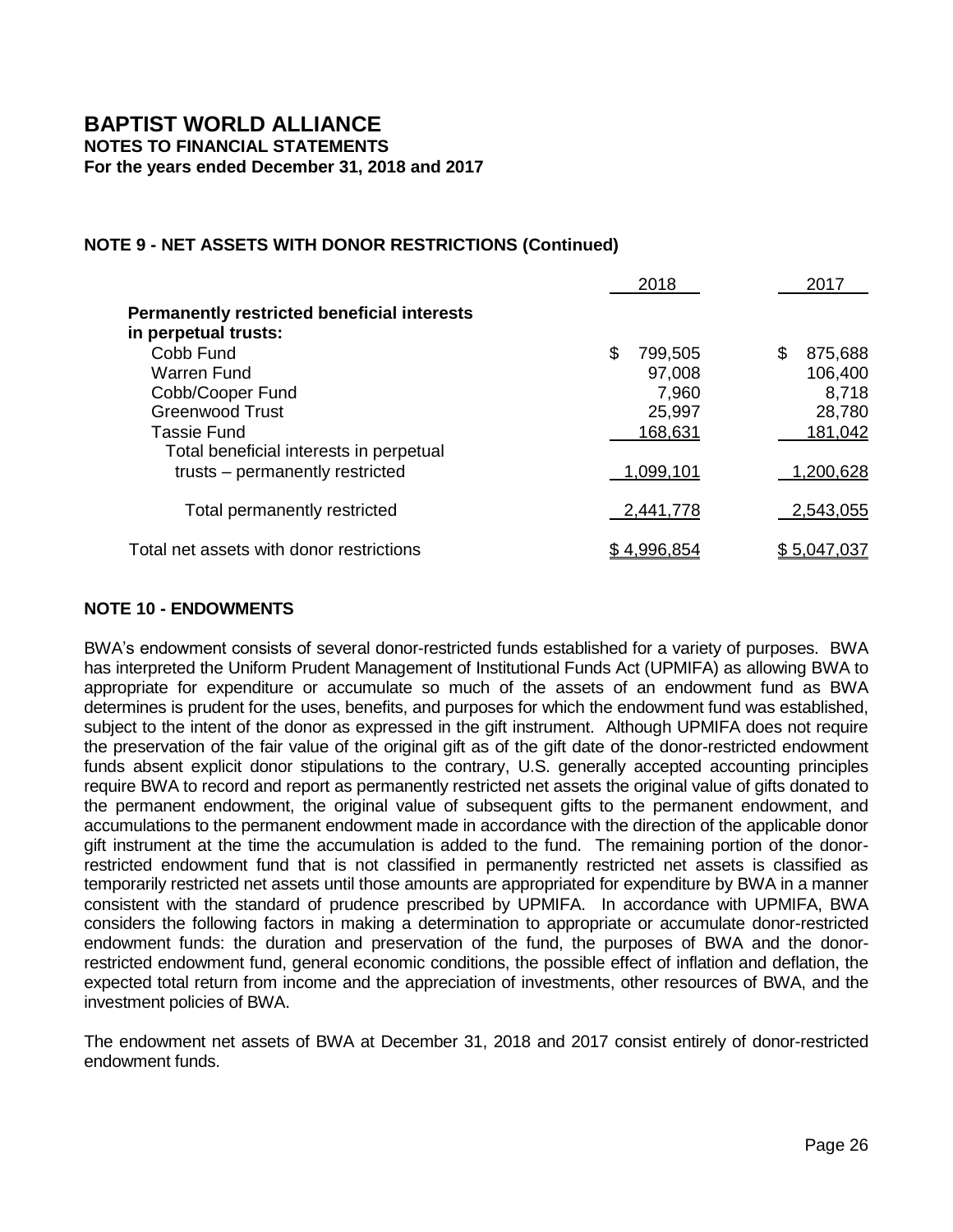# **NOTE 10 - ENDOWMENTS (Continued)**

The changes in endowment net assets for 2018 and 2017 were as follows:

|                                                                        | Without<br>Donor<br><b>Restrictions</b> | Temporarily<br>Restricted | Permanently<br>Restricted | Total       |
|------------------------------------------------------------------------|-----------------------------------------|---------------------------|---------------------------|-------------|
| Endowment net assets,<br>January 1, 2018                               | $\frac{1}{2}$                           | \$<br>112,638             | \$1,342,427               | \$1,455,065 |
| Investment return:<br>Investment income<br>Net realized and unrealized | 61,060                                  |                           |                           | 61,060      |
| appreciation                                                           | (138, 947)                              |                           |                           | (138, 947)  |
| Total investment return                                                | (77, 887)                               |                           |                           | (77, 887)   |
| Contributions                                                          |                                         |                           | 250                       | 250         |
| Appropriated for expenditures                                          |                                         | (7, 529)                  |                           | (7, 529)    |
| Endowment net assets,<br>December 31, 2018                             | \$<br>(77, 887)                         | 105,109<br>\$.            | \$1,342,677               | \$1,369,899 |
|                                                                        | Without<br>Donor<br><b>Restrictions</b> | Temporarily<br>Restricted | Permanently<br>Restricted | Total       |
| Endowment net assets,<br>January 1, 2017                               | \$                                      | 31,993<br>S               | \$1,317,177               | \$1,349,170 |
| Investment return:<br>Investment income<br>Net realized and unrealized | 28,828                                  | 23,594                    |                           | 52,422      |
| appreciation                                                           | 88,861                                  | 72,725                    |                           | 161,586     |
| Total investment return                                                | 117,689                                 | 96,319                    |                           | 214,008     |
| Contributions                                                          |                                         |                           | 25,250                    | 25,250      |
| Appropriated for expenditures                                          | (117, 689)                              | (15, 674)                 |                           | (133, 363)  |
| Endowment net assets,<br>December 31, 2017                             | $\mathbf{E}$                            | 112,638                   | \$1,342,427               | \$1,455,065 |

Page 27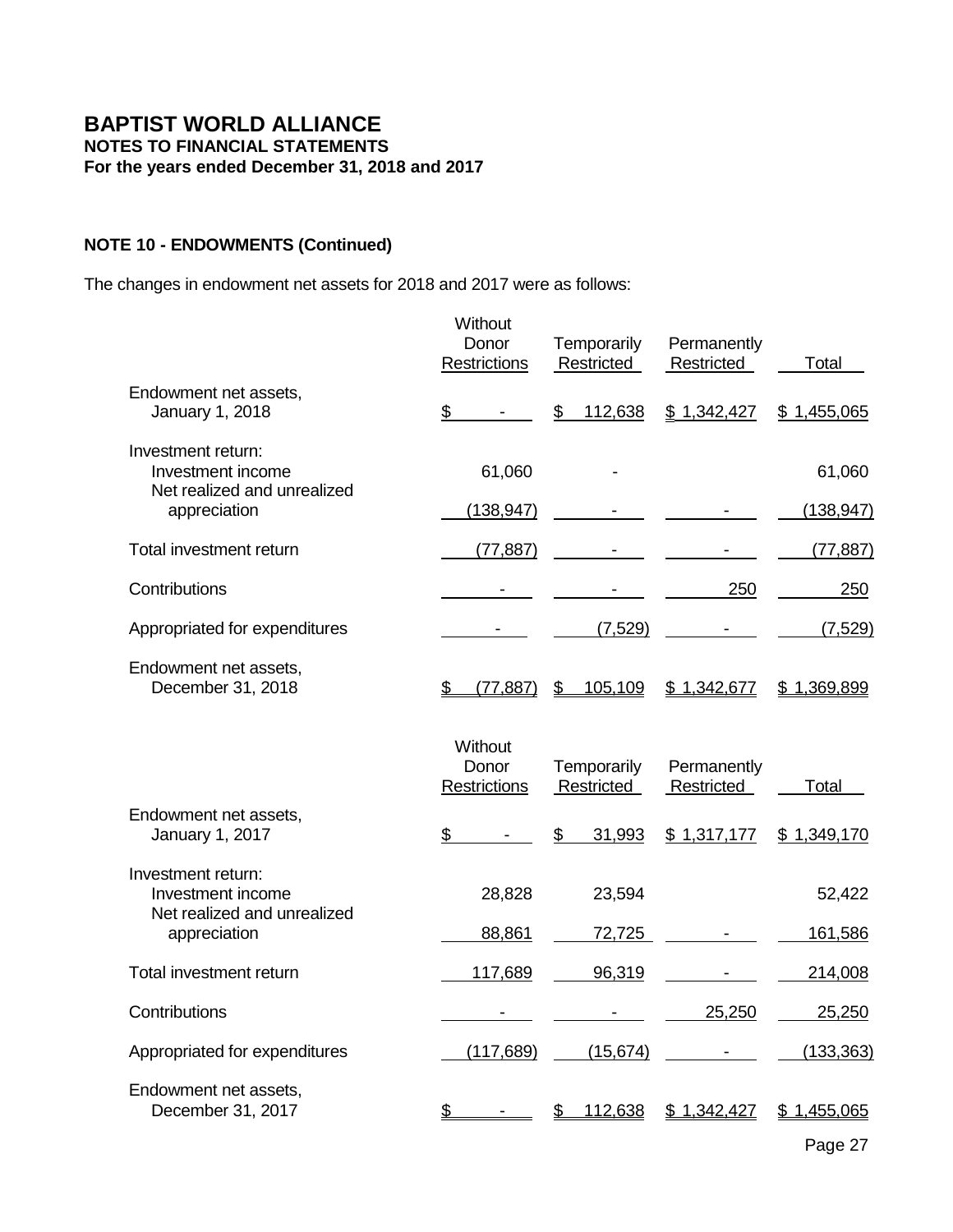## **NOTE 10 - ENDOWMENTS (Continued)**

#### **Underwater Endowment Funds**

From time to time, the fair value of assets associated with individual donor-restricted endowment funds may fall below the value of the initial and subsequent donor-restricted gift amounts. In accordance with BWA's policies, deficiencies of this nature are reported as reductions in unrestricted net assets. As of December 31, 2018 and 2017, the accumulated deficiencies in the endowment funds totaled \$77,887 and \$0, respectively.

#### **Return Objectives and Risk Parameters**

BWA has adopted investment and spending policies for endowment assets that attempt to provide a predictable stream of funding to programs supported by its endowment while seeking to maintain the purchasing power of the endowment assets. Under this policy, endowment assets are invested in group investment funds managed by Baptist Foundations that also adhere to moral values consistent with BWA's Christian ethics and traditions. Actual earnings (interest and dividends), less applicable fees, are distributed semi-annually. When the value of the investment falls below the cost basis of the fund, no income distributions are made.

## **NOTE 11 - RENTAL INCOME**

As a lessor, BWA has certain operating leases for office space in its headquarters building with various tenants, expiring at various times through December 2021. Several tenants have options to renew for three additional years, extending the expirations through August 2022. As of December 31, 2018, future minimum lease receipts for these operating leases, not including the optional renewal extensions, are as follows:

| Year ending December 31: |               |
|--------------------------|---------------|
| 2019                     | 169,773<br>£. |
| 2020                     | 77,384        |
| 2021                     | 69,428        |
|                          |               |
|                          | 316,585       |

#### **NOTE 12 - LEASE OBLIGATIONS**

BWA has entered into various non-cancelable operating lease agreements for office equipment expiring at various times through March 2019. The future minimum lease payments under the agreements for the year ended December 31, 2019 total \$1,581.

Rental expense for equipment leases totaled \$9,640 and \$9,496 for the years ended December 31, 2018 and 2017, respectively.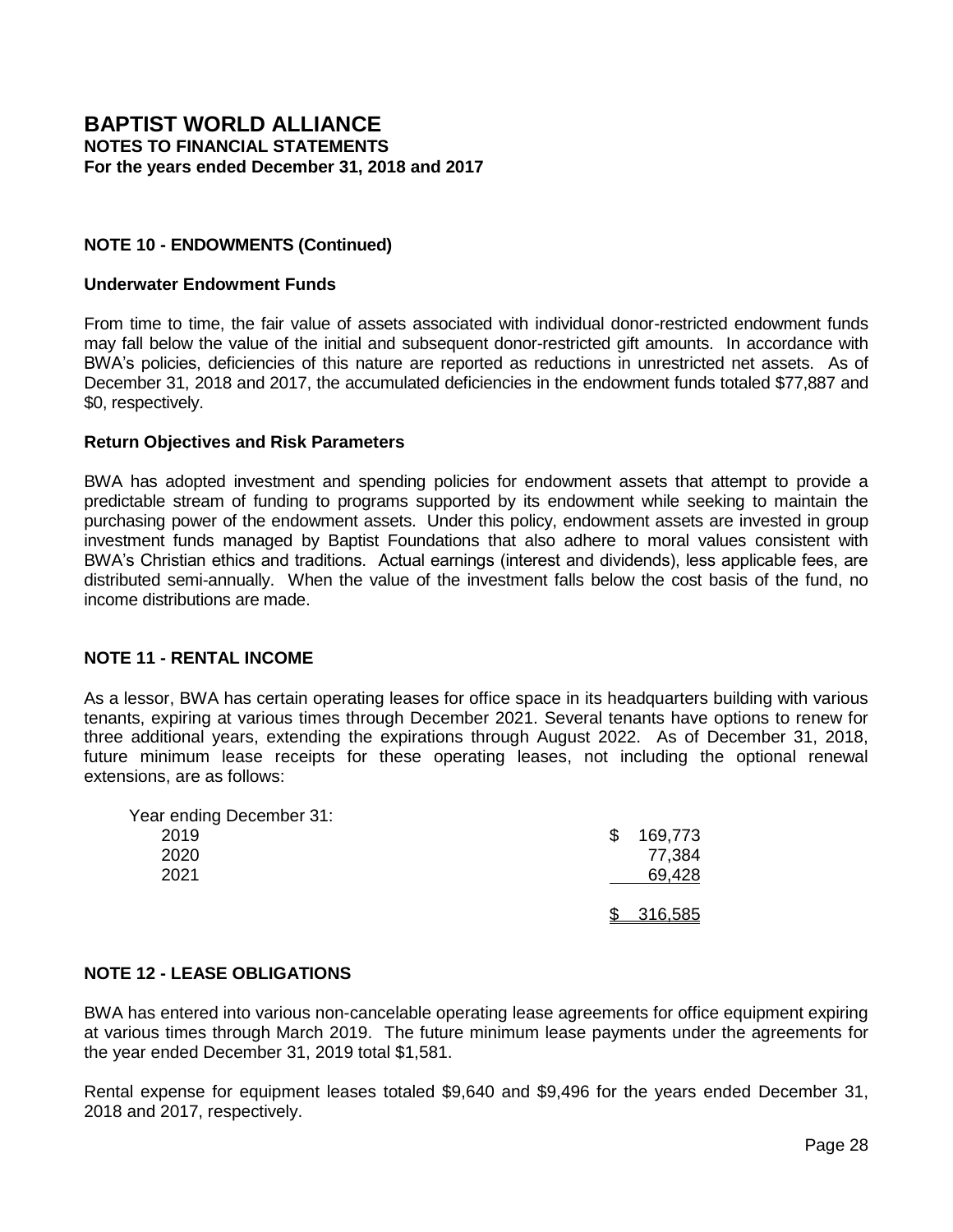#### **NOTE 13 - PENSION PLAN**

The employees of BWA participate in one of two defined contribution pension plans, the Southern Baptist Convention Annuity Plan or the American Baptist Churches Retirement Plan. Contributions are made on behalf of fulltime employees after three months of service. During 2018 and 2017, BWA contributed 10% of an employee's salary during the first three years of employment and 16% thereafter. BWA contributed \$99,519 and \$118,769 for the years ended December 31, 2018 and 2017, respectively.

#### **NOTE 14 - INCOME TAXES**

BWA is exempt from federal and state income taxes (except taxes on unrelated business income) under Section 501(c)(3) of the Internal Revenue Code and is classified by the Internal Revenue Service as *other than a private foundation*. No provision for income taxes is required for the years ended December 31, 2018 and 2017 since BWA had no taxable income from unrelated business activities.

#### **NOTE 15 - LIQUIDITY AND AVAILABILITY OF RESOURCES**

BWA's financial assets as reported on the statement of financial position which are available for the year ended December 31, 2019 for general expenditures are as follows:

| Cash and cash equivalents<br>Receivables due within one year<br>Other investments                     | \$<br>952,031<br>146,928<br>1,439,464 |
|-------------------------------------------------------------------------------------------------------|---------------------------------------|
| Total financial assets available within one year                                                      | 2,538,423                             |
| Less, amounts unavailable for general operations within<br>one year, due to:                          |                                       |
| Restricted by donors with purpose or time restrictions<br>Board designated                            | (2,555,076)<br>(199,083)              |
| Shortfall of total financial assets available to management<br>for general operations within one year | (215.736)                             |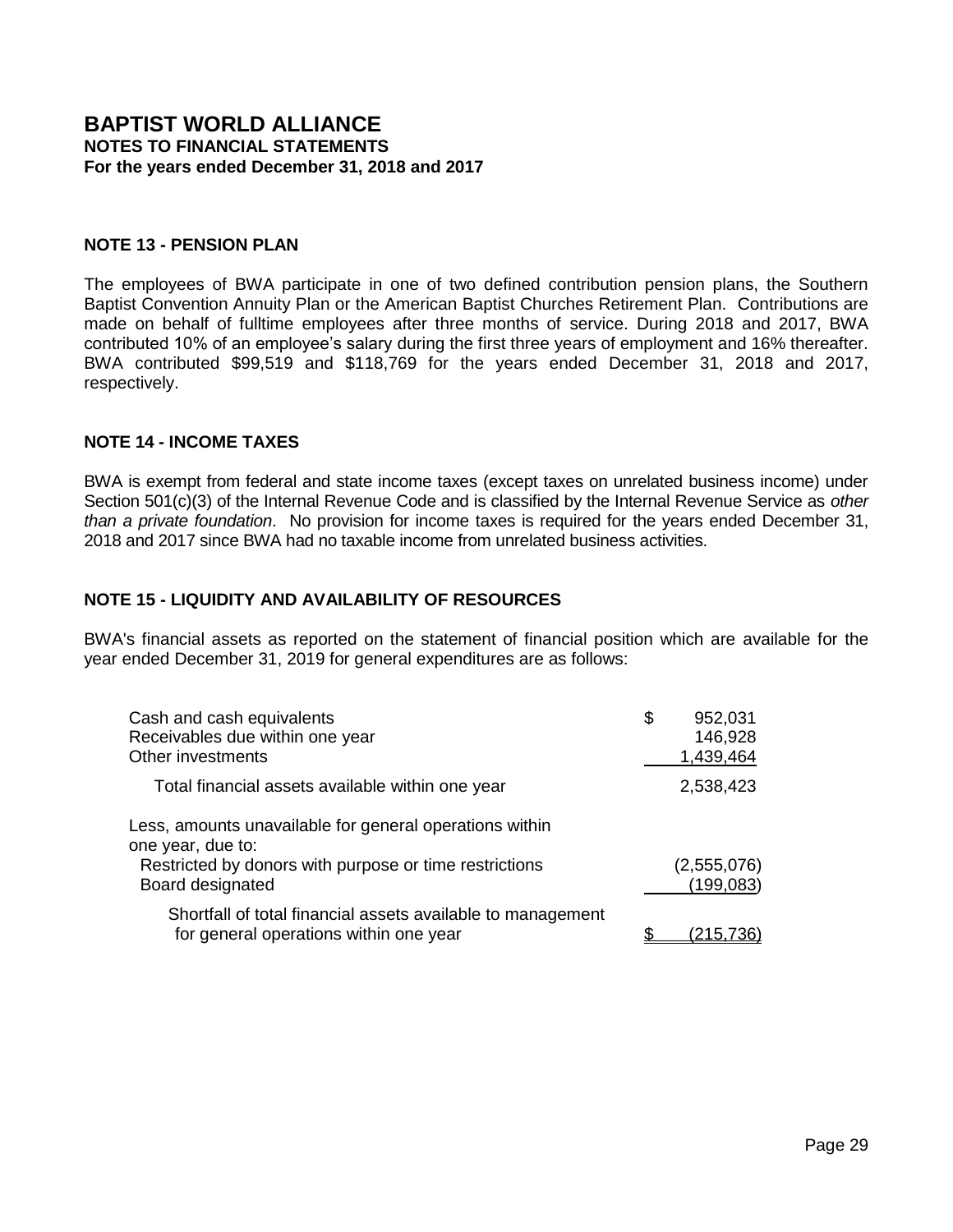# **NOTE 15 - LIQUIDITY AND AVAILABILITY OF RESOURCES (Continued)**

#### **Liquidity Management**

BWA maintains a policy of structuring its financial assets to be available as its general expenditures, liabilities, and other obligations come due. To help manage unanticipated liquidity needs, BWA's Budget and Finance Committee has established Internally Designated net assets of \$199,083 as of December 31, 2018 that could be made available for current operations, if necessary, although BWA does not intend to spend the funds for purposes other than those identified. As described in Note 10, BWA also has endowments for which the income is unrestricted and available for operations. These amounts are available if the value of the investment does not fall below the cost basis of the fund.

## **NOTE 16 - SUBSEQUENT EVENTS**

Subsequent events have been evaluated through June 14, 2019, which is the date the financial statements were available to be issued.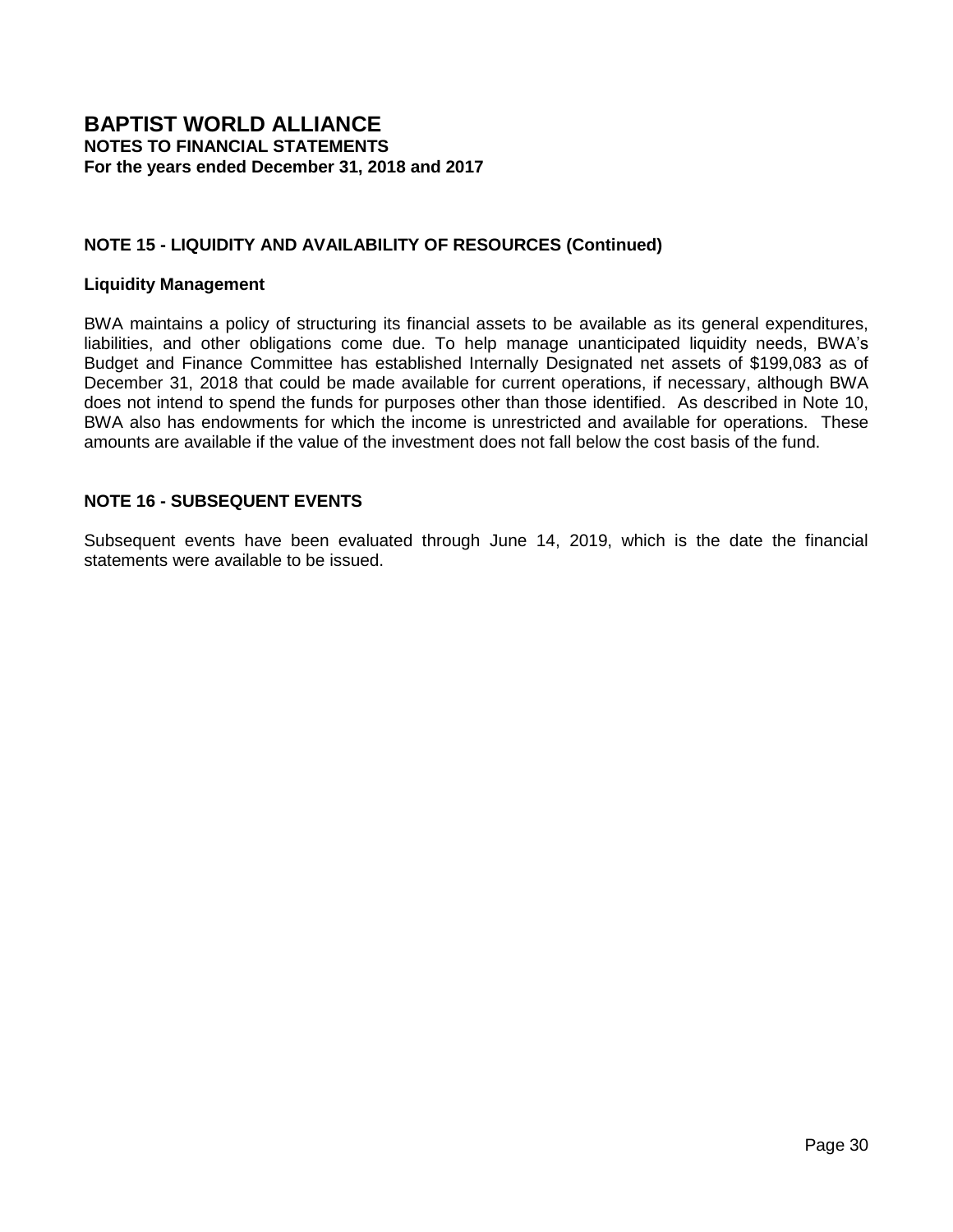

# **REPORT OF INDEPENDENT AUDITORS ON SUPPLEMENTARY INFORMATION**

To the Audit Committee Baptist World Alliance

We have audited the financial statements of Baptist World Alliance as of and for the years ended December 31, 2018 and 2017, and our report thereon dated June 14, 2019, which expressed an unmodified opinion on those financial statements, appears on pages 1 and 2. Our audits were conducted for the purpose of forming an opinion on the financial statements as a whole. The supplementary schedules on pages 32 - 45: "Schedules of Cash and Cash Equivalents", "Schedules of Contributions from Member Bodies Without Donor Restrictions", "Schedule of Changes in Internally Designated Net Assets Without Donor Restrictions", "Schedule of Changes in Temporarily Restricted Net Assets With Donor Restrictions", "Schedule of Changes in Baptist World Aid Funds" ", "Schedule of Changes in Endowment Funds with Donor Restrictions", and Schedule of Changes in Beneficial Interest in Perpetual Trusts Net Assets With Donor Restrictions" are presented for purposes of additional analysis and are not a required part of the financial statements. Such information is the responsibility of management and was derived from and relates directly to the underlying accounting and other records used to prepare the financial statements. The information has been subjected to the auditing procedures applied in the audit of the financial statements and certain additional procedures, including comparing and reconciling such information directly to the underlying accounting and other records used to prepare the financial statements or to the financial statements themselves, and other additional procedures in accordance with auditing standards generally accepted in the United States of America. In our opinion, the information is fairly stated in all material respects in relation to the financial statements as a whole.

UHY LLP

Columbia, Maryland June 14, 2019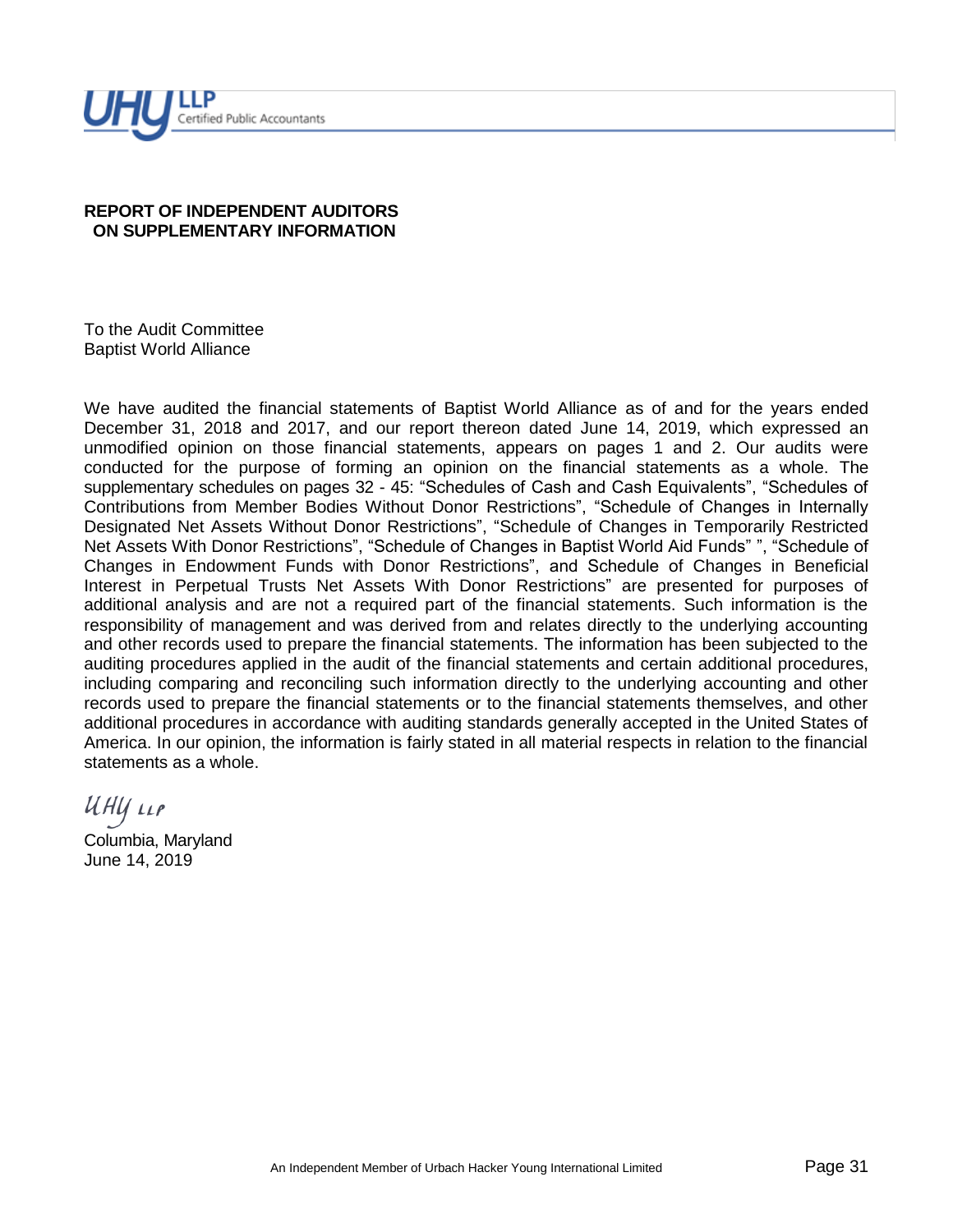# **SCHEDULES OF CASH AND CASH EQUIVALENTS**

**December 31, 2018 and 2017**

|                                          |    | 2018    |    | 2017    |
|------------------------------------------|----|---------|----|---------|
| <b>Petty Cash</b>                        | \$ | 7,627   | \$ | 7,111   |
| <b>Checking Accounts</b>                 |    |         |    |         |
| <b>Bank of America</b>                   |    | 782,339 |    | 711,364 |
| Spar-und Kreditbank, Germany (Euros)     |    | 124,103 |    | 40,781  |
| Total checking accounts                  |    | 906,442 |    | 752,145 |
| <b>Savings and Money Market Accounts</b> |    |         |    |         |
| Merrill Lynch custodial accounts         |    |         |    | 510     |
| <b>Bank of America</b>                   |    | 37,962  |    | 24,721  |
| Total savings and money market accounts  |    | 37,962  |    | 25,231  |
| <b>Total Cash and Cash Equivalents</b>   | P  | 952,031 |    | 784,487 |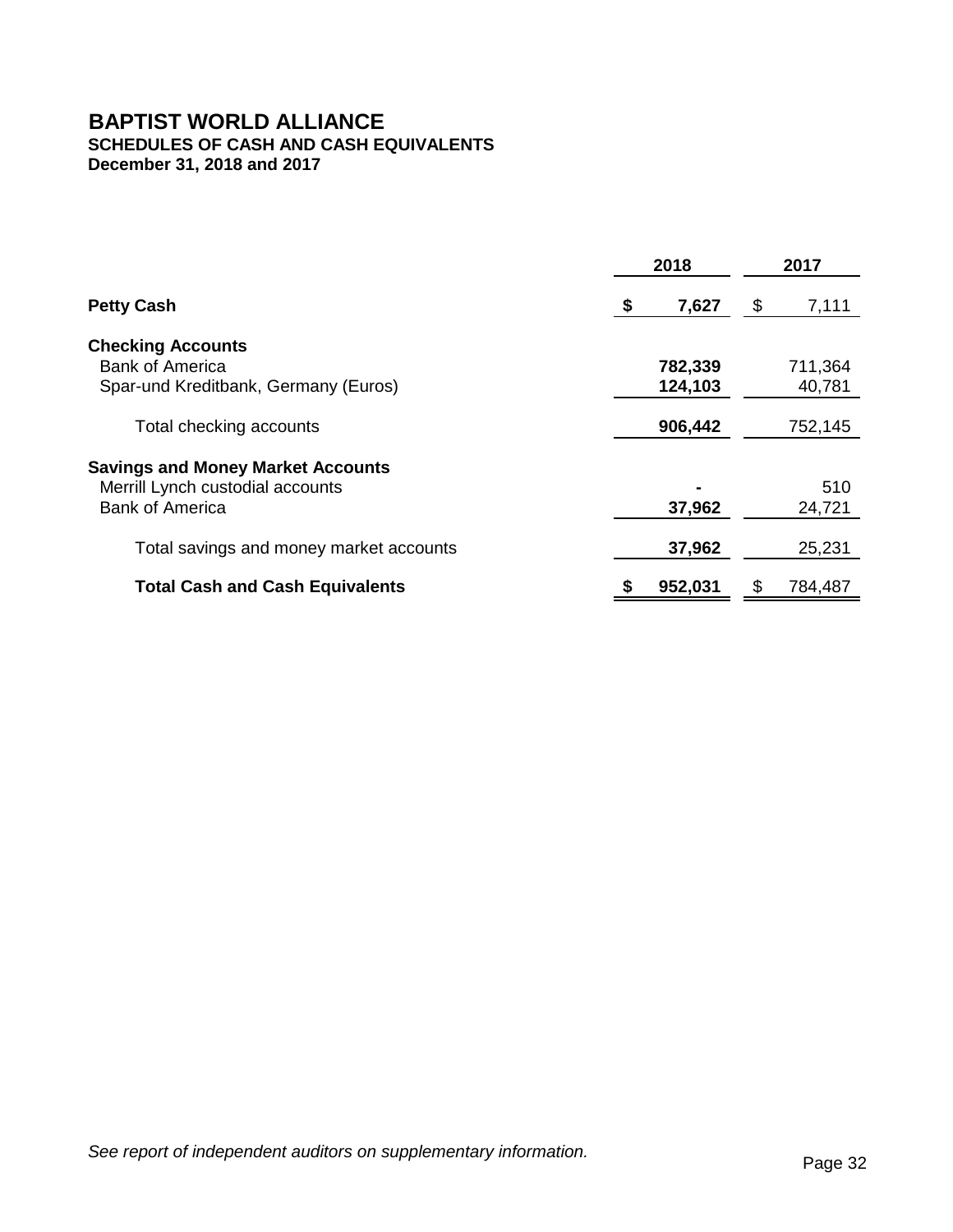#### **BAPTIST WORLD ALLIANCE SCHEDULES OF CONTRIBUTIONS FROM MEMBER BODIES WITHOUT DONOR RESTRICTIONS For the years ended December 31, 2018 and 2017**

|                                                                                                                                         | 2018 |                                  | 2017 |                |
|-----------------------------------------------------------------------------------------------------------------------------------------|------|----------------------------------|------|----------------|
|                                                                                                                                         |      |                                  |      |                |
| <b>Member Bodies in Africa</b>                                                                                                          |      |                                  |      |                |
| Ethiopia - Emmanuel Baptist Church of Ethiopia                                                                                          | \$   | 200                              | \$   | 200            |
| Ghana - Ghana Baptist Convention                                                                                                        |      | 500                              |      | 3.000<br>500   |
| Liberia - Liberia Baptist Missionary and Education Convention, Inc.<br>Madagascar - Association of Bible Baptist Churches in Madagascar |      | 100                              |      |                |
| Malawi - Baptist Convention of Malawi                                                                                                   |      | 100                              |      |                |
| Nigeria - Nigerian Baptist Convention                                                                                                   |      | 10,000                           |      | 5,000          |
| Rwanda - Association of Baptist Churches in Rwanda                                                                                      |      | 200                              |      |                |
| Sierra Leone - Baptist Convention of Sierra Leone                                                                                       |      | 200                              |      | 275            |
| South Africa - Baptist Association of South Africa                                                                                      |      | 250                              |      |                |
| South Africa - Baptist Union of Southern Africa                                                                                         |      | $\blacksquare$                   |      | 500            |
| South Africa - Baptist Mission Union of Southern Africa                                                                                 |      | 250                              |      | 250            |
| Uganda - Baptist Union of Uganda                                                                                                        |      |                                  |      | 100            |
| Togo - Togo Baptist Convention                                                                                                          |      | 380                              |      | $\blacksquare$ |
|                                                                                                                                         |      |                                  |      |                |
|                                                                                                                                         |      | 12,180                           |      | 9.825          |
|                                                                                                                                         |      |                                  |      |                |
| <b>Member Bodies in Asia Pacific</b>                                                                                                    |      |                                  |      |                |
| Australia - Baptist Union of Australia                                                                                                  |      | 17,405                           |      | 18,822         |
| Bangladesh - Bangladesh Baptist Church Fellowship                                                                                       |      |                                  |      | 200            |
| Bangladesh - Bangladesh Baptist Church Sangha                                                                                           |      |                                  |      | 100            |
| Bangladesh - Garo Baptist Convention Bangladesh                                                                                         |      |                                  |      | 200            |
| Hong Kong - Baptist Convention of Hong Kong                                                                                             |      | 5,248                            |      | 10,916         |
| India - Arunachal Baptist Church Council                                                                                                |      | 200                              |      | 240            |
| India - Assam Baptist Convention                                                                                                        |      |                                  |      | 308            |
| India - Baptist Church of Mizoram                                                                                                       |      | 3,000                            |      | 3,077          |
| India - Bengal Baptist Convention                                                                                                       |      |                                  |      | 200            |
| India - Evangelical Baptist Convention of India                                                                                         |      | 728                              |      | 689            |
| India - Garo Baptist Convention of India                                                                                                |      |                                  |      | 638            |
| India - Karnataka Baptist Convention                                                                                                    |      |                                  |      | 155            |
| India - Manipur Baptist Convention                                                                                                      |      | 800                              |      | ä,             |
| India - Nagaland Baptist Church Council                                                                                                 |      |                                  |      | 2,000          |
| Japan - Japan Baptist Convention                                                                                                        |      | 1,553                            |      | 1,334          |
| Japan - Japan Baptist Union                                                                                                             |      | 520                              |      | 510            |
| Japan - Okinawa Baptist Convention                                                                                                      |      | $\overline{a}$                   |      | 1,052          |
| Korea - Korea Baptist Convention                                                                                                        |      |                                  |      | 5.000          |
| Malaysia - Malaysia Baptist Convention                                                                                                  |      | 595                              |      | 2,887          |
| Myanmar - Myanmar Baptist Convention                                                                                                    |      | 2,000                            |      | 2,000          |
| Nepal - Nepal Baptist Church Council                                                                                                    |      | 300                              |      | $\blacksquare$ |
| New Zealand - Baptist Union of New Zealand                                                                                              |      | 2,980                            |      | $\overline{a}$ |
| Philippines - Convention of Phililipine Baptist                                                                                         |      |                                  |      | 200            |
| Philippines - Luzon Convention of Southern Baptist                                                                                      |      | 500                              |      | 500            |
| Singapore - Singapore Baptist Convention                                                                                                |      | 369                              |      | 718            |
| Sri Lanka - Sri Lanka Baptist Union                                                                                                     |      |                                  |      | 200            |
| Taiwan - Chinese Baptist Convention                                                                                                     |      | 1,000                            |      | 1,000          |
| Thailand - Thailand Baptist Convention                                                                                                  |      | 1,000                            |      | 1,000          |
| Thailand - Thailand Karen Baptist Convention                                                                                            |      | 400                              |      |                |
| Thailand - Thailand Lahu Baptist Convention                                                                                             |      | $\blacksquare$<br>$\blacksquare$ |      | 598            |
| Vietnam - Baptist Churches of Vietnam                                                                                                   |      |                                  |      | 300            |
|                                                                                                                                         | \$   | 38,598                           | \$   | 54,844         |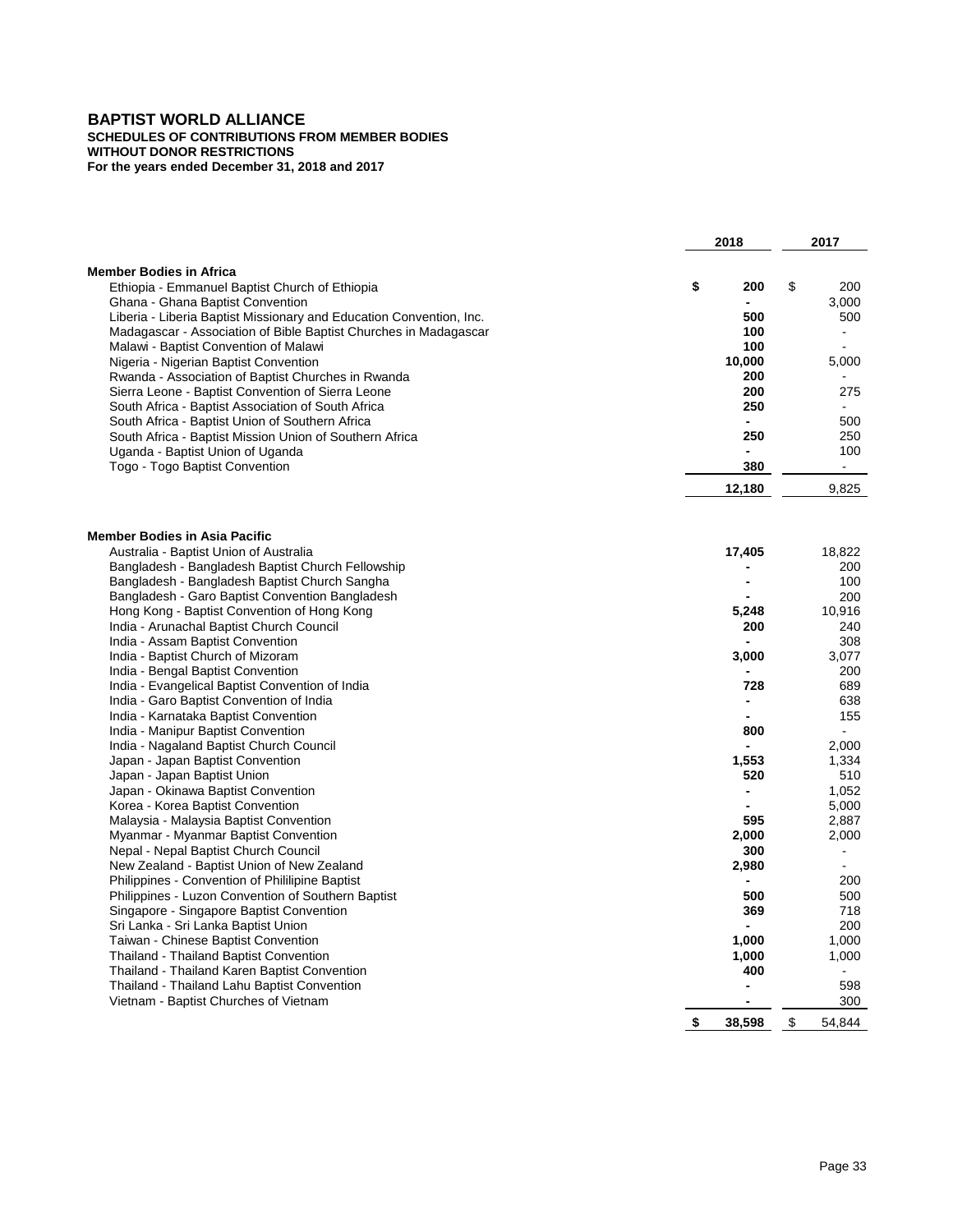#### **SCHEDULES OF CONTRIBUTIONS FROM MEMBER BODIES**

**WTIHOUT DONOR RESTRICTIONS (Continued) For the years ended December 31, 2018 and 2017**

|                                                                                 | 2018         | 2017           |
|---------------------------------------------------------------------------------|--------------|----------------|
| <b>Member Bodies in Caribbean</b>                                               |              |                |
| Grenada - Grenada Baptist Association                                           | \$           | \$<br>485      |
| Guyana - Baptist Convention of Guyana                                           | 590          |                |
| Jamaica - Jamaica Baptist Union                                                 | 1,500        | 1,500          |
| Turks and Caicos - Turks and Caicos Islands Baptist Union                       | 3,500        | 1,000          |
| Trinidad and Tobago - Baptist Union of Trinidad and Tobago                      | 1,000        | 1.000          |
|                                                                                 |              |                |
|                                                                                 | 6,590        | 3,985          |
| <b>Member Bodies in Europe</b>                                                  |              |                |
| Austria - Baptist Union of Austria                                              | 1,717        | 1,320          |
| Belgium - Union of Baptist Churches in Belgium                                  | 114          |                |
| Bulgaria - Baptist Union of Bulgaria                                            | ۰            | 50             |
| Croatia - Baptist Union of Croatia                                              |              | 751            |
| Czech Republic - Baptist Union of the Czech Republic                            | 780          | 780            |
| Denmark - Baptist Union of Denmark                                              | 2,338        | 3,386          |
| Estonia - Union of Free Evangelical and Baptist Churches of Estonia             | 227          | 120            |
| Finland - Finland Swedish Baptist Union                                         | 229          | $\blacksquare$ |
| Finland - Finnish Baptist Union                                                 | 100          | Ξ.             |
| Georgia - Evangelical Baptist Church of Georgia                                 | 49           | 96             |
| Germany - International Baptist Convention                                      | 7.078        | 8.772          |
| Germany - Union of Evangelical Free Churches (Baptists) in Germany              | 27,159       | 25,974         |
| Hungary - Baptist Union of Hungary                                              | 1,500        | 1,475          |
| Italy - Christian Evangelical Baptist Union of Italy                            |              | 1,462          |
| Latvia - Union of Baptist Churches in Latvia                                    |              | 420            |
| Netherlands - Union of Baptist Churches in the Netherlands                      | 2,843        | 2,609          |
| Norway - Baptist Union of Norway                                                |              | 4,972          |
| Poland - Baptist Union of Poland                                                | 412          |                |
| Portugal - Portuguese Baptist Convention                                        | 276          | 289            |
| Romania - Hungarian Baptist Convention of Romania                               | 300          | 300            |
| Serbia - Union of Christian Baptist Churches in Serbia                          | 104          | 120            |
| Slovakia - Baptist Union of Slovakia                                            | 773          | 784            |
| Spain - Baptist Evangelical Union of Spain                                      | 8,586        | 7,800          |
| Sweden - Uniting Church in Sweden                                               | 19,738       |                |
| Switzerland - Union of Baptist Churches in Switzerland                          |              | 2,000          |
| Turkey - Turkish Baptist Alliance                                               | 3,375        |                |
| Ukraine - All-Ukrainian Union of Associations of Evangelical Christian-Baptists | 1,000        | 1.000          |
| United Kingdom - Baptist Union of Great Britain                                 | 10,738       | 31,698         |
| United Kingdom - Baptist Union of Scotland                                      | 4,961        | 5,025          |
| United Kingdom - Baptist Union of Wales                                         | 1,899        | $\blacksquare$ |
|                                                                                 | \$<br>96,296 | \$<br>101,203  |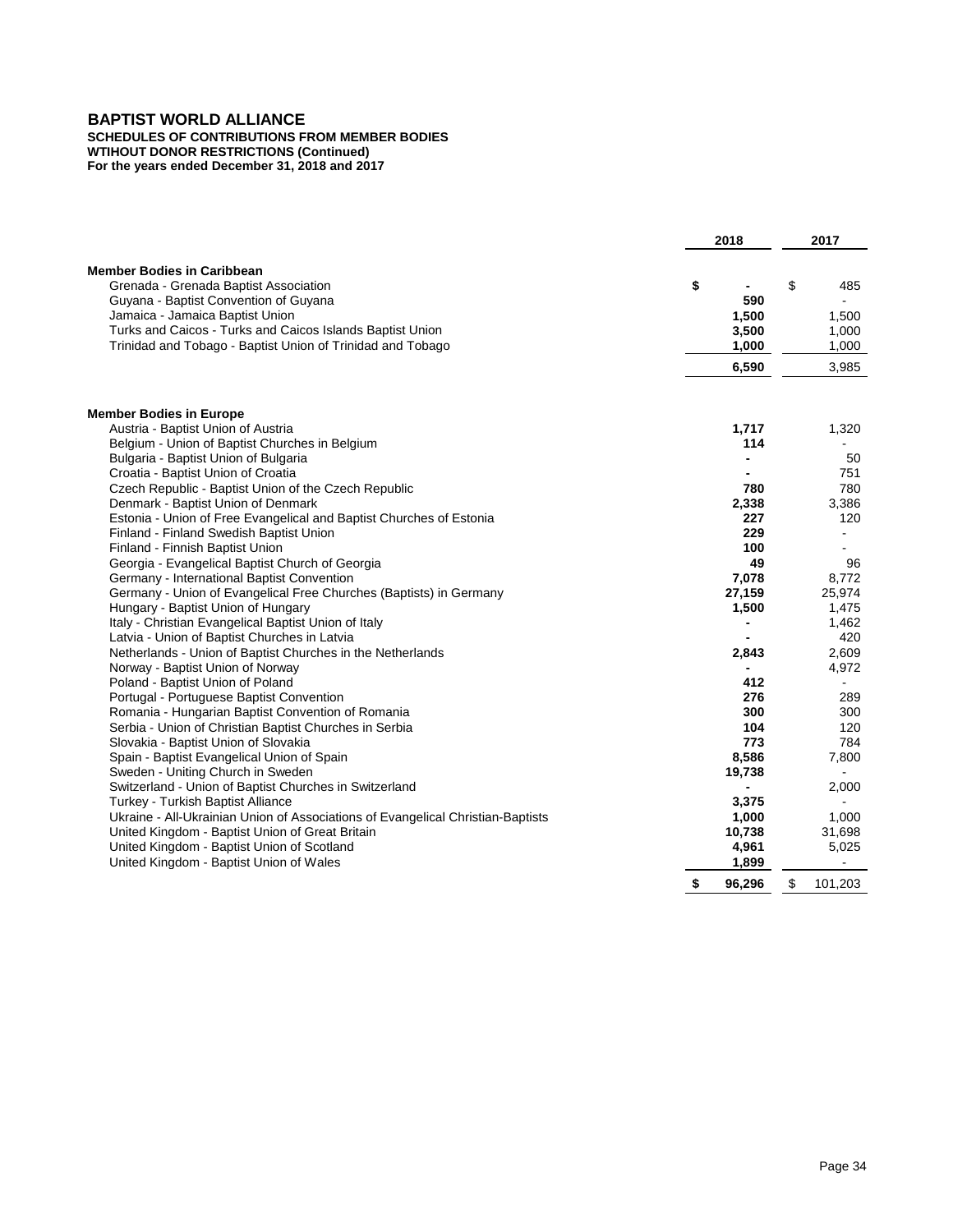#### **SCHEDULES OF CONTRIBUTIONS FROM MEMBER BODIES**

**WITHOUT DONOR RESTRICTIONS (Continued) For the years ended December 31, 2018 and 2017**

|                                                                                                                     | 2018               | 2017               |
|---------------------------------------------------------------------------------------------------------------------|--------------------|--------------------|
| <b>Member Bodies in Latin America</b>                                                                               |                    |                    |
| Argentina - Argentine Baptist Association<br>Argentina - Evangelical Baptist Convention of Argentina                | \$<br>2,000<br>700 | \$<br>2,000<br>700 |
| Brazil - Brazilian Baptist Convention<br>Chile - Union of Evangelical Baptist Churches of Chile                     | 1,034<br>2,100     | 1,000<br>2,000     |
| Colombia - Colombian Baptist Denomination<br>El Salvador - Baptist Association of El Salvador                       |                    | 840<br>400         |
| Uruguay - Baptist Convention of Uruguay                                                                             | 300<br>6,134       | 6,940              |
|                                                                                                                     |                    |                    |
| <b>Member Bodies in North America</b><br>Canada - Canadian Baptist Ministries                                       | 3,284              | 1,797              |
| USA - American Baptist Churches in the USA                                                                          | 30.000             | 32,622             |
| USA - Baptist General Association of Virginia<br>USA - Baptist General Convention of Missouri                       | 92,270<br>5,971    | 79,595<br>6,006    |
| USA - Baptist General Convention of Texas                                                                           | 42,427             | 38,182             |
| USA - Chin Baptist Churches USA<br>USA - Converge Worldwide                                                         | 3,000<br>5,000     | 3,000<br>5,000     |
| USA - Cooperative Baptist Fellowship                                                                                | 32,083             | 42,500             |
| USA - Czechoslovak Baptist Convention of USA and Canada<br>USA - Lott Carey Baptist Foreign Mission Convention, USA | 750<br>7,000       | 750<br>7,000       |
| USA - National Baptist Convention, USA, Inc.<br>USA - North American Baptist Conference                             | 500<br>2,331       | 2,288              |
| USA - Progressive National Baptist Convention                                                                       |                    | 1,000              |
| USA - Russian-Ukrainian Evagelical Baptist<br>USA - Union of Latvian Baptists in America                            | 200                | 1,000<br>200       |
| USA - Zomi Baptist Churches of America                                                                              | 3,000              |                    |
|                                                                                                                     | 227,816            | 220,940            |
| <b>Total Unrestricted Member Body Contributions</b>                                                                 | 387,614            | \$<br>397,737      |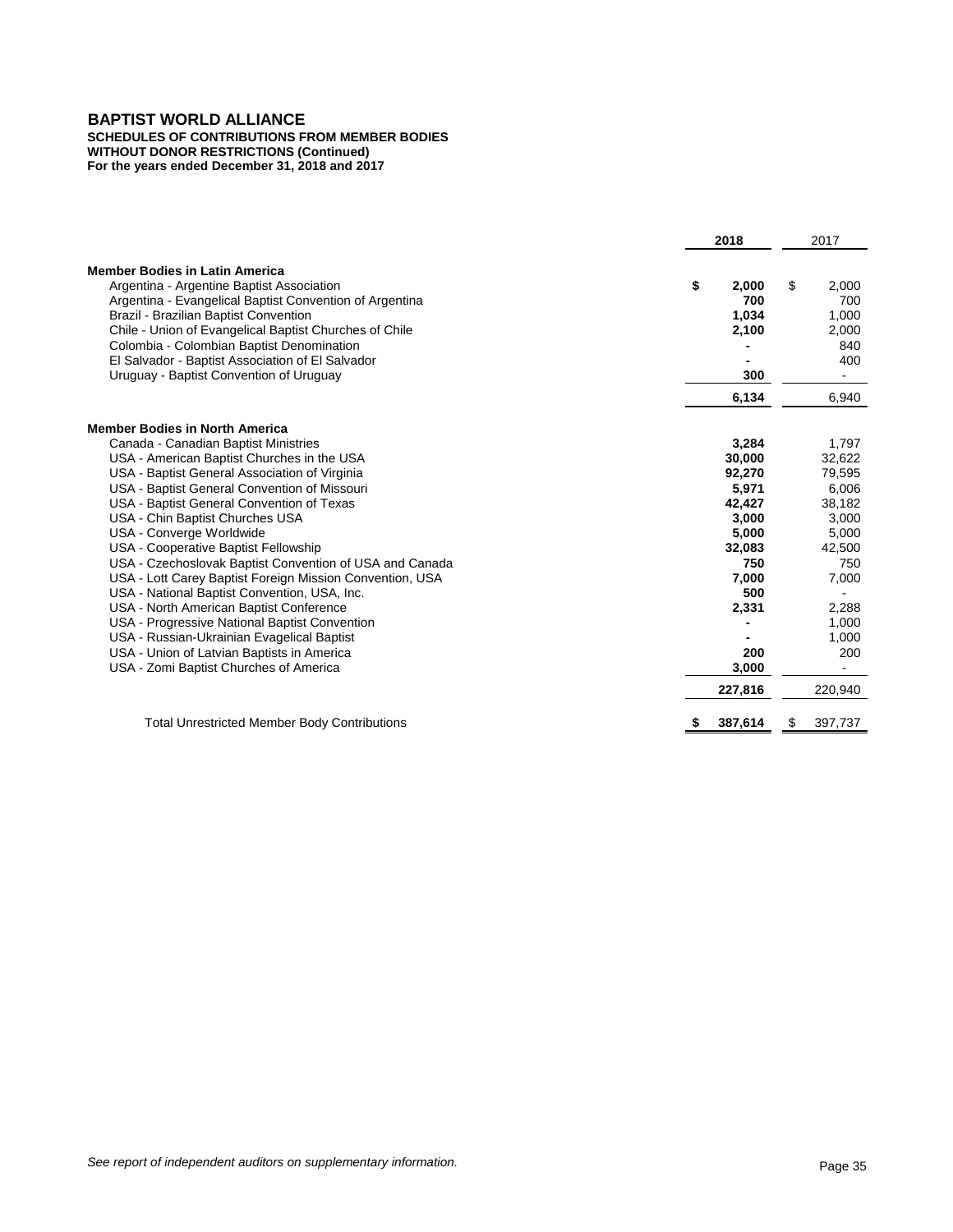**NET ASSETS WITHOUT DONOR RESTRICTIONS For the year ended December 31, 2018 SCHEDULE OF CHANGES IN INTERNALLY DESIGNATED** 

|                                           | <b>Balance at</b><br>January 1,<br>2018 |         | <b>Expenses</b><br><b>Revenue</b> |                          |    |        | <b>Fund</b><br>Transfers |                          | <b>Balance at</b><br>December 31,<br>2018 |         |
|-------------------------------------------|-----------------------------------------|---------|-----------------------------------|--------------------------|----|--------|--------------------------|--------------------------|-------------------------------------------|---------|
| 200002 - BWA Reserve for Special Projects | \$                                      | ۰       | \$                                |                          | \$ |        | S                        | 20,000                   | S                                         | 20,000  |
| 200005 - PATH 1%                          |                                         | 3,929   |                                   | 10,816                   |    |        |                          | -                        |                                           | 14,745  |
| 200006 - Staff Relocation Fund            |                                         | 32,780  |                                   |                          |    | 21,722 |                          | $\blacksquare$           |                                           | 11,058  |
| 200008 - Building Reserve                 |                                         | 35,867  |                                   |                          |    |        |                          | $\overline{\phantom{0}}$ |                                           | 35,867  |
| 200011 - 400 Legacy Fund                  |                                         | 58,200  |                                   | $\overline{\phantom{0}}$ |    |        |                          | $\blacksquare$           |                                           | 58,200  |
| 201001 - Bequests                         |                                         | 48,653  |                                   | 483                      |    |        |                          | $\overline{\phantom{0}}$ |                                           | 49,136  |
| 221001 - Hillhouse Aid Fund               |                                         | 10,077  |                                   |                          |    |        |                          |                          |                                           | 10,077  |
| Total internally designated               |                                         | 189,506 |                                   | 11,299                   |    | 21,722 |                          | 20,000                   |                                           | 199,083 |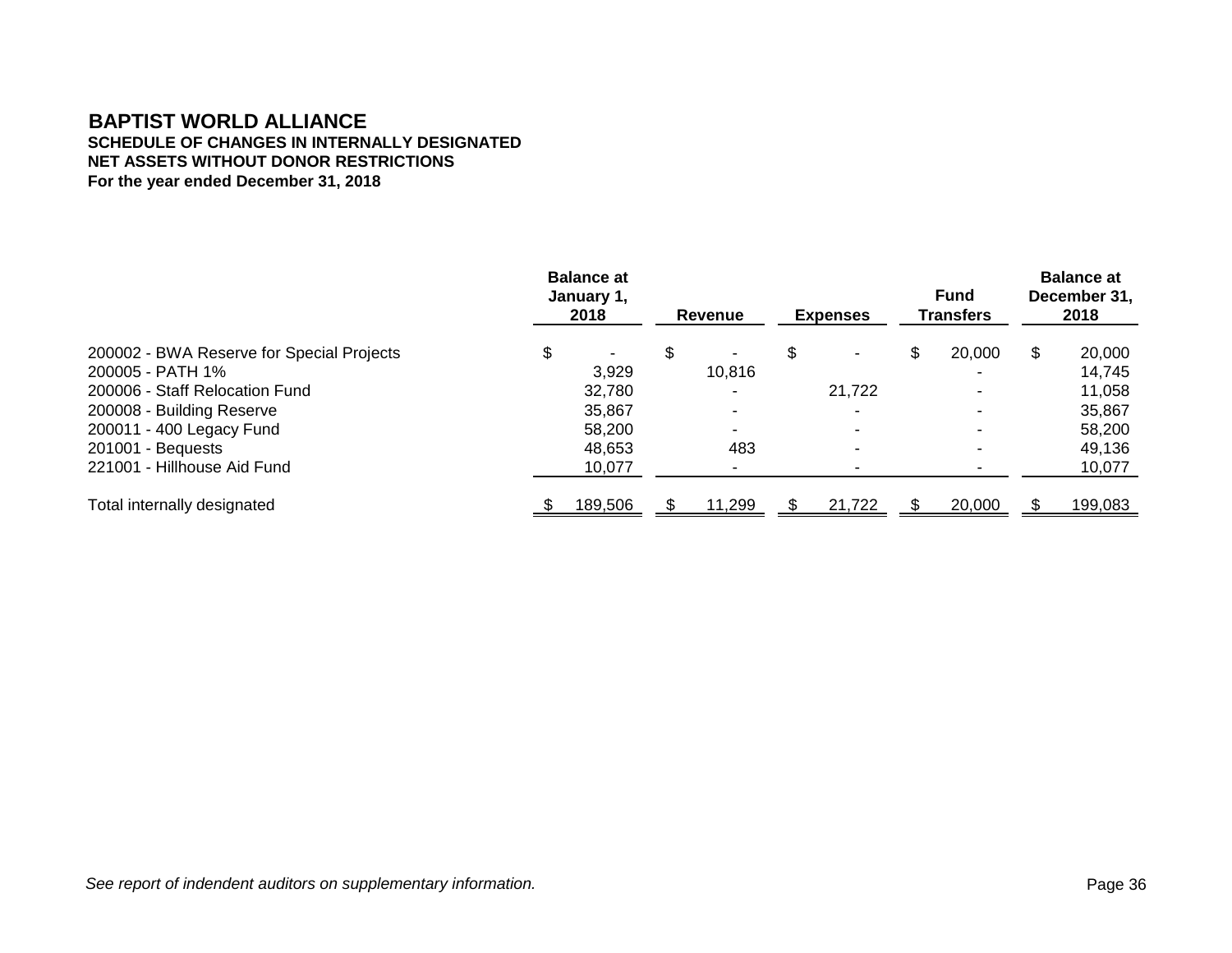**NET ASSETS WITH DONOR RESTRICTIONS SCHEDULE OF CHANGES IN TEMPORARILY RESTRICTED For the year ended December 31, 2018**

|                                                 |    |         | <b>Balance at</b><br>January 1,<br>2018 |        |    | Revenue  | <b>Changes</b><br>in<br><b>Beneficial</b><br>Interest |                | <b>Expenditures</b> |                | Administration<br><b>Fees</b> |          | <b>Fund</b><br><b>Transfers</b> |         | <b>Balance at</b><br>December 31,<br>2018 |  |
|-------------------------------------------------|----|---------|-----------------------------------------|--------|----|----------|-------------------------------------------------------|----------------|---------------------|----------------|-------------------------------|----------|---------------------------------|---------|-------------------------------------------|--|
| <b>Executive Office</b>                         |    |         |                                         |        |    |          |                                                       |                |                     |                |                               |          |                                 |         |                                           |  |
| 400001 - General Secretary Discretionary Fund   | \$ | 545     | \$                                      | 11,401 | \$ |          | \$                                                    | 127            | \$                  | 2,280          | \$                            |          | \$                              | 9,539   |                                           |  |
| 400002 - BK Presidents Fund                     |    | 11,895  |                                         |        |    |          |                                                       |                |                     |                |                               |          |                                 | 11,895  |                                           |  |
| 400006 - Denton Lotz Travel Fund                |    | 1,436   |                                         | 15,200 |    |          |                                                       | 13,629         |                     | 3,040          |                               | 33       |                                 |         |                                           |  |
| 400008 - Haiti, North Haiti University Seminary |    | 180     |                                         |        |    |          |                                                       |                |                     |                |                               |          |                                 | 180     |                                           |  |
| 400009 - Callam Unity Fund                      |    | 35,126  |                                         | 1,445  |    |          |                                                       | 3,414          |                     | 289            |                               |          |                                 | 32,868  |                                           |  |
| 400011 - 1905 Circle                            |    |         |                                         | 21,994 |    |          |                                                       | 1,841          |                     | $\blacksquare$ |                               |          |                                 | 20,153  |                                           |  |
| 400104 - Cobb Fund Interest                     |    |         |                                         |        |    | 20,752   |                                                       | $\blacksquare$ |                     | 4,150          |                               | (16,602) |                                 |         |                                           |  |
| 400105 - Tassie Fund Interest                   |    |         |                                         |        |    | 3,071    |                                                       |                |                     | 614            |                               | (2, 457) |                                 |         |                                           |  |
| 402001 - Minister's Exchange Fund               |    | 4,500   |                                         |        |    |          |                                                       |                |                     |                |                               |          |                                 | 4,500   |                                           |  |
| 402501 - Fellowship Fund                        |    | 8,764   |                                         |        |    |          |                                                       |                |                     |                |                               |          |                                 | 8,764   |                                           |  |
| 405001 - Congress Fund                          |    | 184     |                                         |        |    |          |                                                       |                |                     |                |                               |          |                                 | 184     |                                           |  |
| 405002 - Hoover Conference Fund                 |    | 37,990  |                                         |        |    |          |                                                       | 2,566          |                     |                |                               | (1, 134) |                                 | 34,290  |                                           |  |
| 407502 - D McCall Fund/McCartt                  |    | 24,403  |                                         |        |    |          |                                                       | 541            |                     |                |                               | (15,000) |                                 | 8,862   |                                           |  |
| 408001 - PATH                                   |    |         |                                         | 16,797 |    |          |                                                       | 10,254         |                     | 3,392          |                               | 951      |                                 | 4,102   |                                           |  |
| 408002 - PATH - Congress                        |    | 13,045  |                                         | 1,665  |    |          |                                                       |                |                     | 700            |                               |          |                                 | 14,010  |                                           |  |
| 408004 - Cobb/Cooper PATH Interest              |    | 3,138   |                                         |        |    | 413      |                                                       |                |                     | 83             |                               |          |                                 | 3,468   |                                           |  |
| 408005 - Winchester Gift Annuity #1             |    | 12,580  |                                         |        |    | (1,616)  |                                                       |                |                     |                |                               |          |                                 | 10,964  |                                           |  |
| 408006 - PATH - under 40 Fund                   |    | 2,550   |                                         | 2,000  |    |          |                                                       | 2,700          |                     |                |                               | 150      |                                 | 2,000   |                                           |  |
| 408007 - Patterson Gift Annuity                 |    | 16,926  |                                         |        |    | (2, 446) |                                                       |                |                     |                |                               |          |                                 | 14,480  |                                           |  |
| 408008 - Winchester Gift Annuity #2             |    | 4,237   |                                         |        |    | (632)    |                                                       |                |                     |                |                               |          |                                 | 3,605   |                                           |  |
| <b>Total Executive Office</b>                   |    | 177,499 |                                         | 70,502 |    | 19,542   |                                                       | 35,072         |                     | 14,548         |                               | (34,059) |                                 | 183,864 |                                           |  |
| <b>Regional Support</b>                         |    |         |                                         |        |    |          |                                                       |                |                     |                |                               |          |                                 |         |                                           |  |
| 412501 - AABF Regional Support                  |    | 4,382   |                                         |        |    |          |                                                       |                |                     |                |                               |          |                                 | 4,382   |                                           |  |
| 412502 - ABF Reconciliation                     |    | 800     |                                         |        |    |          |                                                       |                |                     |                |                               |          |                                 | 800     |                                           |  |
| 412505 - NABF Projects                          |    | 175     |                                         |        |    |          |                                                       |                |                     |                |                               |          |                                 | 175     |                                           |  |
| <b>Total Regional Support</b>                   |    | 5,357   |                                         |        |    |          |                                                       |                |                     |                |                               |          |                                 | 5,357   |                                           |  |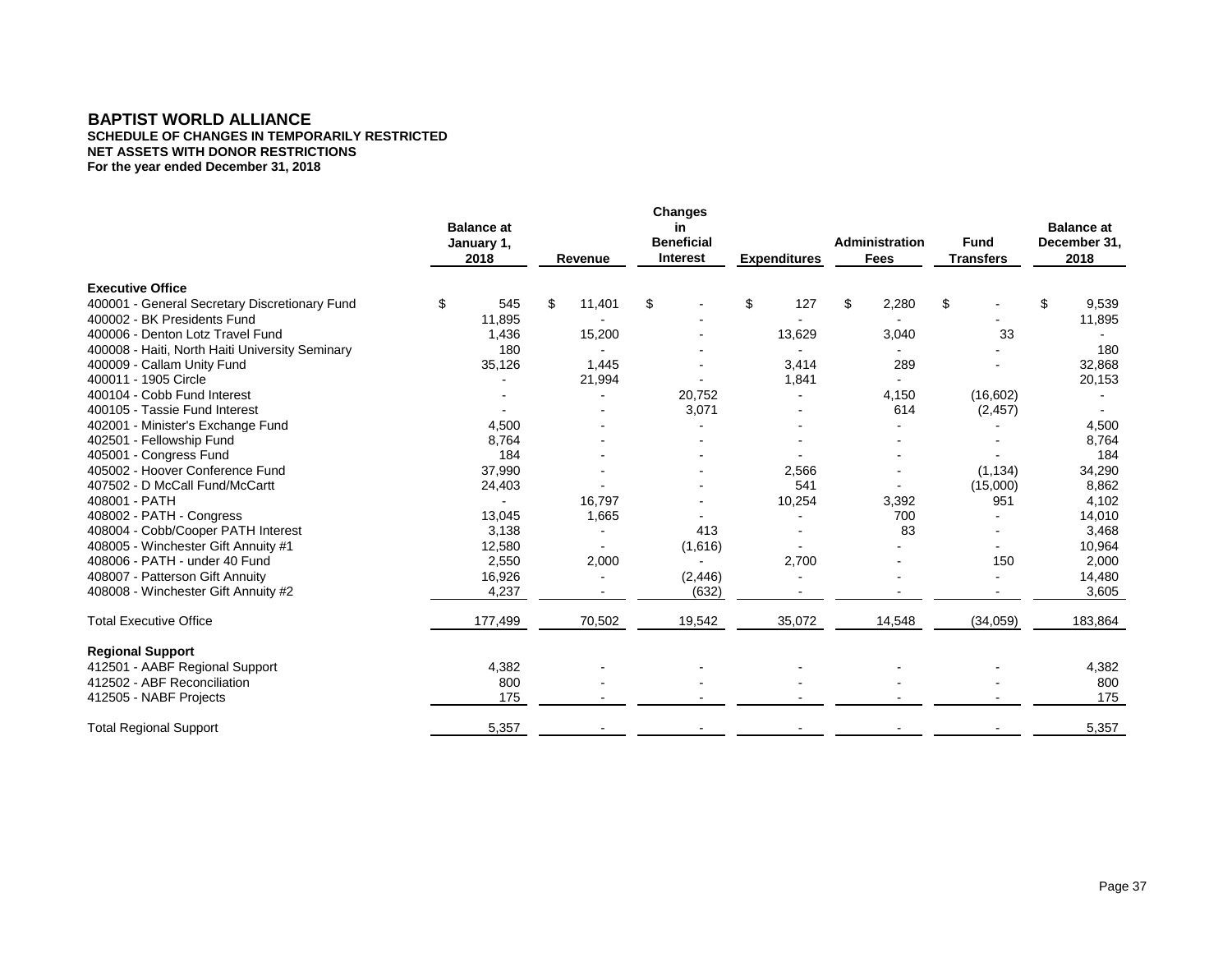**NET ASSETS WITH DONOR RESTRICTIONS (Continued) For the year ended December 31, 2018 SCHEDULE OF CHANGES IN TEMPORARILY RESTRICTED** 

|                                                          |     | <b>Balance</b> at<br>January 1,<br>2018 |    | Revenue                  |    | <b>Changes</b><br>in<br><b>Beneficial</b><br><b>Interest</b><br><b>Expenditures</b> |    | Administration<br><b>Fees</b> |    | <b>Fund</b><br><b>Transfers</b> |    | <b>Balance at</b><br>December 31,<br>2018 |              |
|----------------------------------------------------------|-----|-----------------------------------------|----|--------------------------|----|-------------------------------------------------------------------------------------|----|-------------------------------|----|---------------------------------|----|-------------------------------------------|--------------|
| <b>Capital Funds</b>                                     |     |                                         |    |                          |    |                                                                                     |    |                               |    |                                 |    |                                           |              |
| 423001 - Seminary Fund                                   | -SS | 49,497                                  | \$ |                          | \$ |                                                                                     | \$ |                               | \$ |                                 | \$ |                                           | \$<br>49,497 |
| <b>Communication Funds</b>                               |     |                                         |    |                          |    |                                                                                     |    |                               |    |                                 |    |                                           |              |
| 435002 - Communications General Fund                     |     | 1,685                                   |    | 2,100                    |    |                                                                                     |    |                               |    | 420                             |    |                                           | 3,365        |
| 436001 - "Baptist World" Support                         |     |                                         |    | 65                       |    |                                                                                     |    |                               |    | 13                              |    |                                           | 52           |
| 438501 - Communications Award                            |     | 6,296                                   |    | $\overline{\phantom{a}}$ |    |                                                                                     |    |                               |    | $\blacksquare$                  |    |                                           | 6,296        |
| <b>Total Communication</b>                               |     | 7,981                                   |    | 2,165                    |    |                                                                                     |    |                               |    | 433                             |    |                                           | 9,713        |
| Mission, Evangelism and<br><b>Theological Reflection</b> |     |                                         |    |                          |    |                                                                                     |    |                               |    |                                 |    |                                           |              |
| 443501 - BFWED - General                                 |     | 71,926                                  |    | 14,358                   |    |                                                                                     |    | 29,536                        |    | 2,872                           |    |                                           | 53,876       |
| 443503 - Nepal Outreach                                  |     | 4,369                                   |    | 2,190                    |    |                                                                                     |    |                               |    | 438                             |    |                                           | 6,121        |
| 443505 - Myanmar Outreach                                |     | 640                                     |    |                          |    |                                                                                     |    |                               |    |                                 |    |                                           | 640          |
| 444701 - Mini-Library                                    |     | 1,889                                   |    |                          |    |                                                                                     |    |                               |    |                                 |    |                                           | 1,889        |
| 444704 - Pugh Seminary Book Fund                         |     | 3,329                                   |    |                          |    |                                                                                     |    |                               |    |                                 |    |                                           | 3,329        |
| 445004 - Cupit Evangelism Fund                           |     | 1,872                                   |    |                          |    |                                                                                     |    | 1,872                         |    |                                 |    |                                           |              |
| 445005 - Warren Endowment Fund -                         |     |                                         |    |                          |    |                                                                                     |    |                               |    |                                 |    |                                           |              |
| CIS(Ukraine, Latvia, Georgia, Estonia)                   |     | 28,416                                  |    |                          |    | 10.376                                                                              |    | 675                           |    | 2,075                           |    |                                           | 36,042       |
| 445006 - Warren Endowment Fund - Russia                  |     | 28,416                                  |    |                          |    | 10,376                                                                              |    |                               |    | 2,075                           |    |                                           | 36,717       |
| 445007 - BWA Evangelism Award (including pledge)         |     | 243,489                                 |    | 495                      |    | $\overline{a}$                                                                      |    |                               |    |                                 |    |                                           | 243,984      |
| 448002 - Cumbie Emerging Leader Fund                     |     | 2,479                                   |    |                          |    |                                                                                     |    | 2,479                         |    |                                 |    |                                           |              |
| 448003 - ELN Scholarships                                |     | 90                                      |    |                          |    |                                                                                     |    | 90                            |    |                                 |    |                                           |              |
| 448004 - McClendon Chair Fund                            |     |                                         |    | 20,400                   |    |                                                                                     |    |                               |    |                                 |    |                                           | 20,400       |
| 456001 - Journal Project                                 |     | 3,028                                   |    |                          |    |                                                                                     |    |                               |    |                                 |    |                                           | 3,028        |
| 457001 - Heritage Fund                                   |     | 396                                     |    |                          |    |                                                                                     |    |                               |    |                                 |    |                                           | 396          |
| Total Mission, Evangelism and Theological Reflection     |     | 390,339                                 |    | 37,443                   |    | 20,752                                                                              |    | 34,652                        |    | 7,460                           |    |                                           | 406,422      |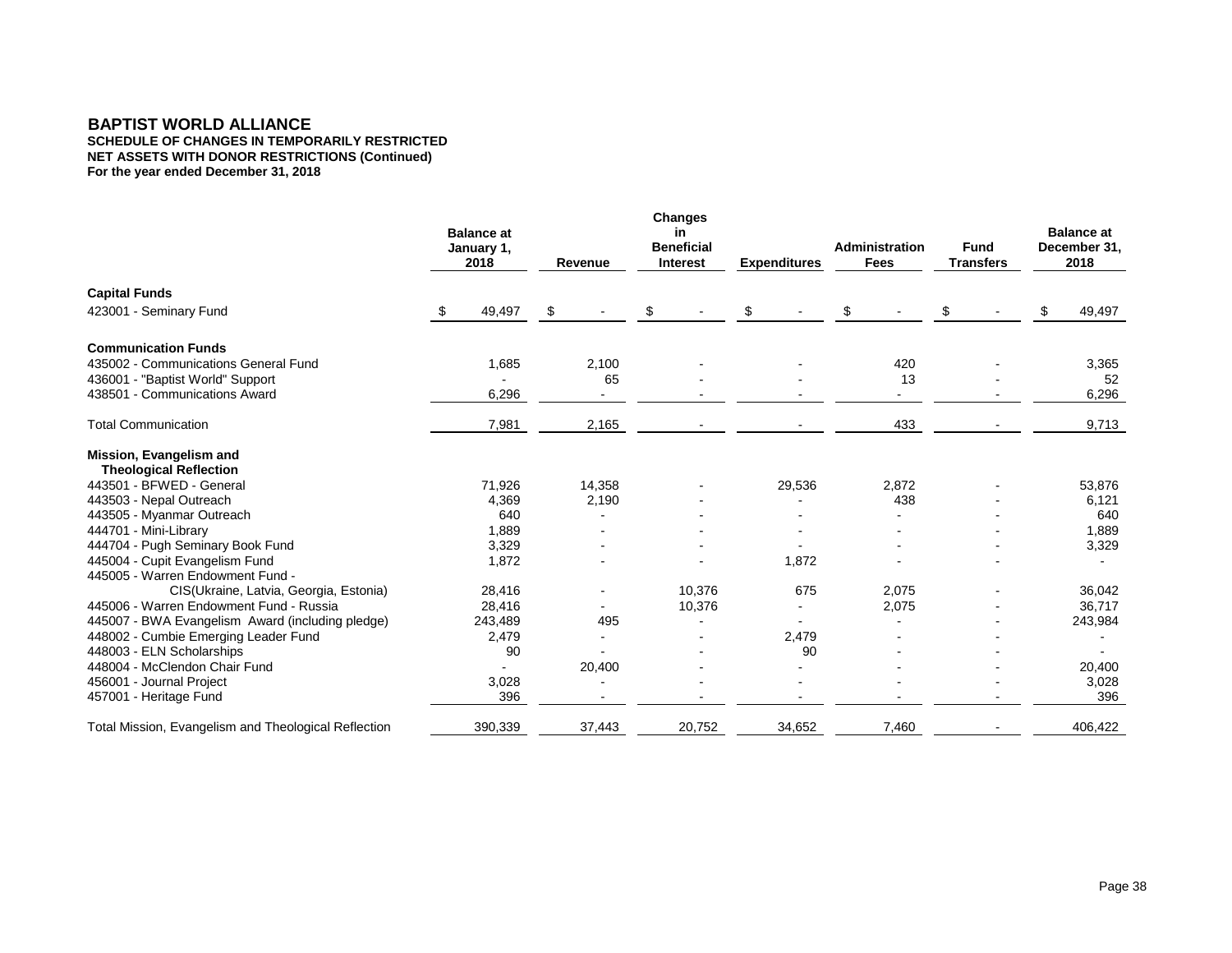**NET ASSETS WITH DONOR RESTRICTIONS (Continued) For the year ended December 31, 2018 SCHEDULE OF CHANGES IN TEMPORARILY RESTRICTED** 

|                                                 |    | <b>Balance</b> at<br>January 1,<br>2018 | Revenue |         | <b>Changes</b><br>in<br><b>Beneficial</b><br>Interest |        | <b>Expenditures</b> |         | <b>Administration</b><br><b>Fees</b> | <b>Fund</b><br><b>Transfers</b> |            | <b>Balance at</b><br>December 31,<br>2018 |
|-------------------------------------------------|----|-----------------------------------------|---------|---------|-------------------------------------------------------|--------|---------------------|---------|--------------------------------------|---------------------------------|------------|-------------------------------------------|
| <b>Religious Freedom and Human Rights</b>       |    |                                         |         |         |                                                       |        |                     |         |                                      |                                 |            |                                           |
| 465501 - Human Rights Projects                  | \$ | 18                                      | \$      |         | \$                                                    |        | \$                  |         | \$                                   | \$                              |            | \$<br>18                                  |
| 465502 - RF/HR Program                          |    | 4,044                                   |         | 600     |                                                       |        |                     |         | 120                                  |                                 |            | 4,524                                     |
| 465503 - Dehoney Mid East Fund                  |    | 2,632                                   |         |         |                                                       |        |                     |         |                                      |                                 |            | 2,632                                     |
| 468501 - Human Rights Award                     |    | 11,661                                  |         |         |                                                       |        |                     |         |                                      |                                 |            | 11,661                                    |
| 468502 - Lotz Award Income                      |    | 19,026                                  |         |         |                                                       |        |                     | 675     |                                      |                                 |            | 18,351                                    |
| <b>Total Religious Freedom and Human Rights</b> |    | 37,381                                  |         | 600     |                                                       |        |                     | 675     | 120                                  |                                 |            | 37,186                                    |
| <b>Youth Funds</b>                              |    |                                         |         |         |                                                       |        |                     |         |                                      |                                 |            |                                           |
| 470001 - Youth Mission Projects                 |    | 12,332                                  |         |         |                                                       |        |                     |         |                                      |                                 |            | 12,332                                    |
| 472502 - Youth Regional Assistance              |    | 226                                     |         |         |                                                       |        |                     |         |                                      |                                 |            | 226                                       |
| 474501 - Youth Leadership Training              |    | 26                                      |         |         |                                                       |        |                     |         |                                      |                                 |            | 26                                        |
| 474502 - Horizons                               |    |                                         |         | 6,865   |                                                       |        |                     |         | 1,373                                |                                 |            | 5,492                                     |
| 475002 - Youth Day of Prayer                    |    | 383                                     |         |         |                                                       |        |                     |         |                                      |                                 |            | 383                                       |
| 476501 - Youth OMO Interest                     |    | 24,458                                  |         |         |                                                       |        |                     | 675     |                                      |                                 |            | 23,783                                    |
| 478201 - Youth Presidents Travel                |    | 79                                      |         |         |                                                       |        |                     |         |                                      |                                 |            | 79                                        |
| <b>Total Youth</b>                              |    | 37,504                                  |         | 6,865   |                                                       |        |                     | 675     | 1,373                                |                                 |            | 42,321                                    |
| <b>Baptist World Aid Funds</b>                  |    |                                         |         |         |                                                       |        |                     |         |                                      |                                 |            |                                           |
| <b>Disaster Relief</b>                          |    | 532,692                                 |         | 123,371 |                                                       | 558    |                     | 146,000 | 24,786                               |                                 | 139,330    | 625,165                                   |
| Development                                     |    | 159,588                                 |         | 44,907  |                                                       |        |                     | 173,152 | 8,981                                |                                 | 125,505    | 147,867                                   |
| Fellowship                                      |    | 7,226                                   |         |         |                                                       |        |                     |         |                                      |                                 |            | 7,226                                     |
| Miscellaneous                                   |    | 1,098,918                               |         | 233,408 |                                                       | 25,636 |                     | 2,210   | 50,459                               |                                 | (264, 835) | 1,040,458                                 |
| <b>Total Baptist World Aid Funds</b>            |    | 1,798,424                               |         | 401,686 |                                                       | 26,194 |                     | 321,362 | 84,226                               |                                 |            | 1,820,716                                 |
| <b>Total Temporarily Restricted</b>             | -5 | 2,503,982                               |         | 519,261 |                                                       | 66,488 | \$                  | 392,436 | \$<br>108,160                        | \$                              | (34,059)   | \$<br>2,555,076                           |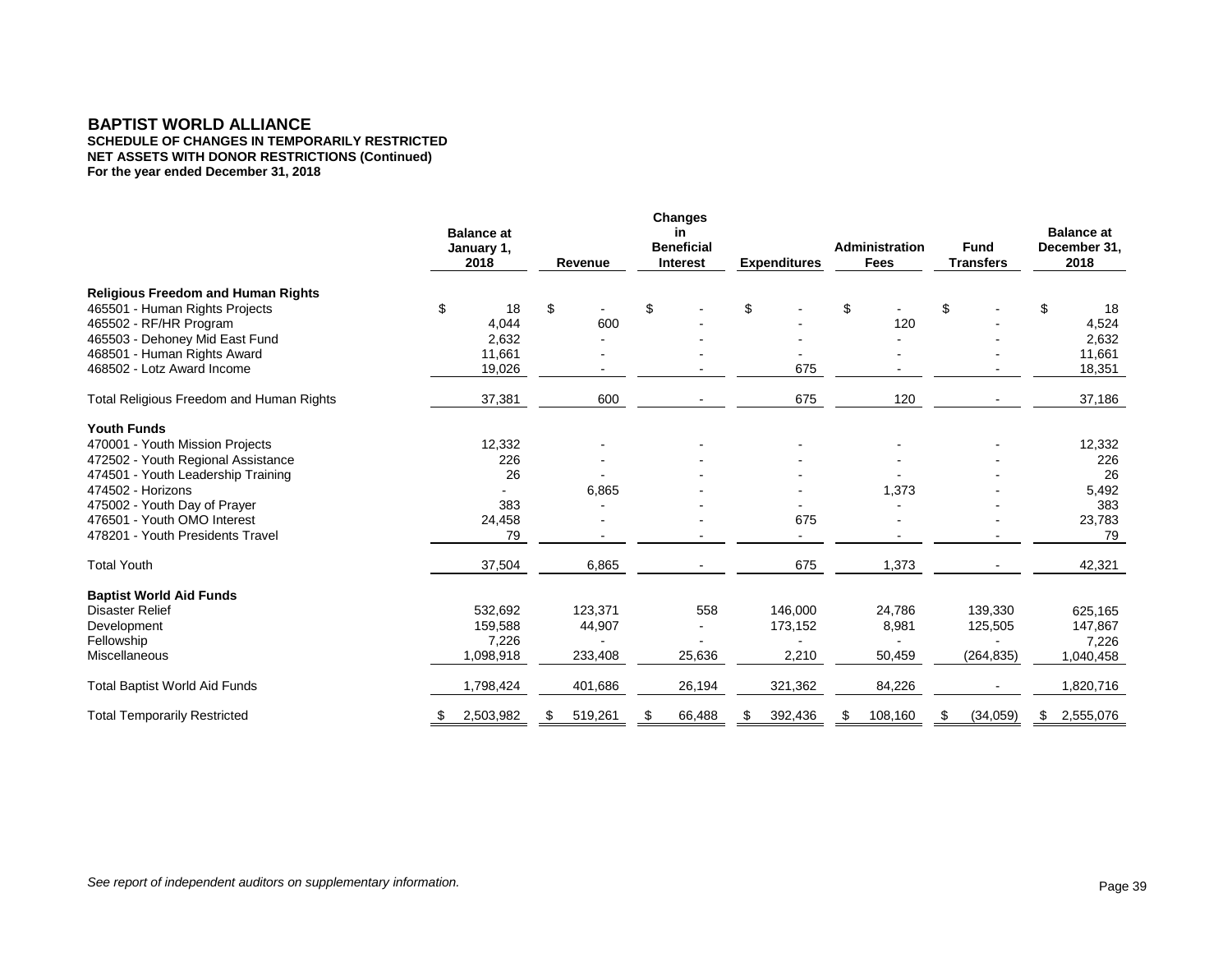**SCHEDULE OF CHANGES IN BAPTIST WORLD AID FUNDS For the year ended December 31, 2018**

|                                                | <b>Balance</b> at<br>January 1,<br>2018 | <b>Distributions</b><br>from<br><b>Beneficial</b><br><b>Interest</b><br>Revenue |                          | <b>Expenditures</b> | Administration<br>Fees   |    | <b>Fund</b><br><b>Transfers</b> |    | <b>Balance</b> at<br>December 31,<br>2018 |    |         |
|------------------------------------------------|-----------------------------------------|---------------------------------------------------------------------------------|--------------------------|---------------------|--------------------------|----|---------------------------------|----|-------------------------------------------|----|---------|
| <b>Disaster Relief</b>                         |                                         |                                                                                 |                          |                     |                          |    |                                 |    |                                           |    |         |
| 500001 - Disaster Relief                       | \$<br>18,260                            | \$                                                                              | 30,556                   | \$                  | \$                       | \$ | 6,111                           | \$ |                                           | \$ | 42,705  |
| 500002 - Flood Relief - General                | 597                                     |                                                                                 |                          |                     |                          |    | $\overline{\phantom{a}}$        |    |                                           |    | 597     |
| 500003 - Hunger, General                       | 116,573                                 |                                                                                 | 54,928                   | 558                 |                          |    | 11,100                          |    |                                           |    | 160,959 |
| 500006 - Refugee, General                      | 2,611                                   |                                                                                 | 100                      |                     | 15,000                   |    | 20                              |    | 12,309                                    |    |         |
| 500007 - Earthquake, General                   | 66                                      |                                                                                 |                          |                     |                          |    |                                 |    |                                           |    | 66      |
| 500008 - Medicines/Vaccines                    | 7,175                                   |                                                                                 | 40                       |                     |                          |    | 8                               |    |                                           |    | 7,207   |
| 500010 - Water Projects, General               | 3,306                                   |                                                                                 |                          |                     | 10,000                   |    | $\overline{\phantom{a}}$        |    | 6,694                                     |    | $\sim$  |
| 500012 - Hurricane Relief - General            | 7,110                                   |                                                                                 | 2,000                    |                     |                          |    | 400                             |    |                                           |    | 8,710   |
| 511001 - Africa, Famine Relief                 | 14,101                                  |                                                                                 | 1,000                    |                     |                          |    | 200                             |    |                                           |    | 14,901  |
| 511003 - Africa, Refugee Assistance            | 7,551                                   |                                                                                 | $\overline{\phantom{a}}$ |                     |                          |    | $\overline{\phantom{a}}$        |    |                                           |    | 7,551   |
| 511004 - Africa, Northern Relief               | 6,857                                   |                                                                                 |                          |                     |                          |    |                                 |    |                                           |    | 6,857   |
| 511006 - Africa, Horn of Africa Drought Relief | 70,338                                  |                                                                                 |                          |                     |                          |    |                                 |    |                                           |    | 70,338  |
| 512001 - Asian Tidal Wave Disaster             | 32,789                                  |                                                                                 |                          |                     |                          |    |                                 |    |                                           |    | 32,789  |
| 513001 - Caribbean, Relief                     | 34                                      |                                                                                 |                          |                     |                          |    |                                 |    |                                           |    | 34      |
| 514003 - Middle East Refugee Assistance        | 7,903                                   |                                                                                 | 9,891                    |                     |                          |    | 1,978                           |    |                                           |    | 15,816  |
| 520201 - Albania, Relief                       | 11,694                                  |                                                                                 |                          |                     |                          |    |                                 |    |                                           |    | 11,694  |
| 520601 - Angola, Relief                        | 2,608                                   |                                                                                 | $\overline{\phantom{a}}$ |                     |                          |    | $\overline{\phantom{a}}$        |    |                                           |    | 2,608   |
| 526501 - CAR, IDP/Refugee Relief               | $\mathbf{r}$                            |                                                                                 | 557                      |                     | 11,000                   |    | 111                             |    | 10,554                                    |    | $\sim$  |
| 526801 - China, Relief                         | 17,959                                  |                                                                                 |                          |                     | $\blacksquare$           |    | $\overline{\phantom{a}}$        |    |                                           |    | 17,959  |
| 527201 - Colombia, Relief                      | 2,821                                   |                                                                                 | $\overline{\phantom{a}}$ |                     |                          |    | $\overline{\phantom{a}}$        |    |                                           |    | 2,821   |
| 527501 - Congo DR, Relief                      | $\overline{\phantom{a}}$                |                                                                                 | 557                      |                     |                          |    | 111                             |    |                                           |    | 446     |
| 530101 - Ecuador, Relief                       | 7,989                                   |                                                                                 |                          |                     |                          |    | $\overline{\phantom{a}}$        |    |                                           |    | 7,989   |
| 530701 - Ethiopia, Relief                      | 175                                     |                                                                                 | 59                       |                     | 25,000                   |    | 12                              |    | 24,778                                    |    | $\sim$  |
| 532101 - Gaza, Relief                          | 7,313                                   |                                                                                 |                          |                     |                          |    | $\overline{\phantom{a}}$        |    |                                           |    | 7,313   |
| 535101 - India, Relief                         | 14,484                                  |                                                                                 |                          |                     |                          |    | $\overline{\phantom{a}}$        |    |                                           |    | 14,484  |
| 535201 - Indonesia, Relief                     |                                         |                                                                                 | 12,362                   |                     | 20,000                   |    | 2,472                           |    | 20,000                                    |    | 9,890   |
| 535301 - Iran, Relief                          | 13,658                                  |                                                                                 |                          |                     |                          |    |                                 |    |                                           |    | 13,658  |
| 536101 - Japan, Relief                         | 2,053                                   |                                                                                 |                          |                     |                          |    |                                 |    |                                           |    | 2,053   |
| 541101 - Myanmar, Relief                       | 6,412                                   |                                                                                 |                          |                     |                          |    |                                 |    |                                           |    | 6,412   |
| 542301 - Nepal, Relief                         | 17,174                                  |                                                                                 | 2,340                    |                     |                          |    | 468                             |    |                                           |    | 19,046  |
| 542801 - Nicaragua, Relief                     |                                         |                                                                                 | $\overline{\phantom{a}}$ |                     | 25,000                   |    |                                 |    | 25,000                                    |    |         |
| 543101 - Nigeria, Relief                       | 382                                     |                                                                                 | 557                      |                     | $\overline{\phantom{a}}$ |    | 111                             |    |                                           |    | 828     |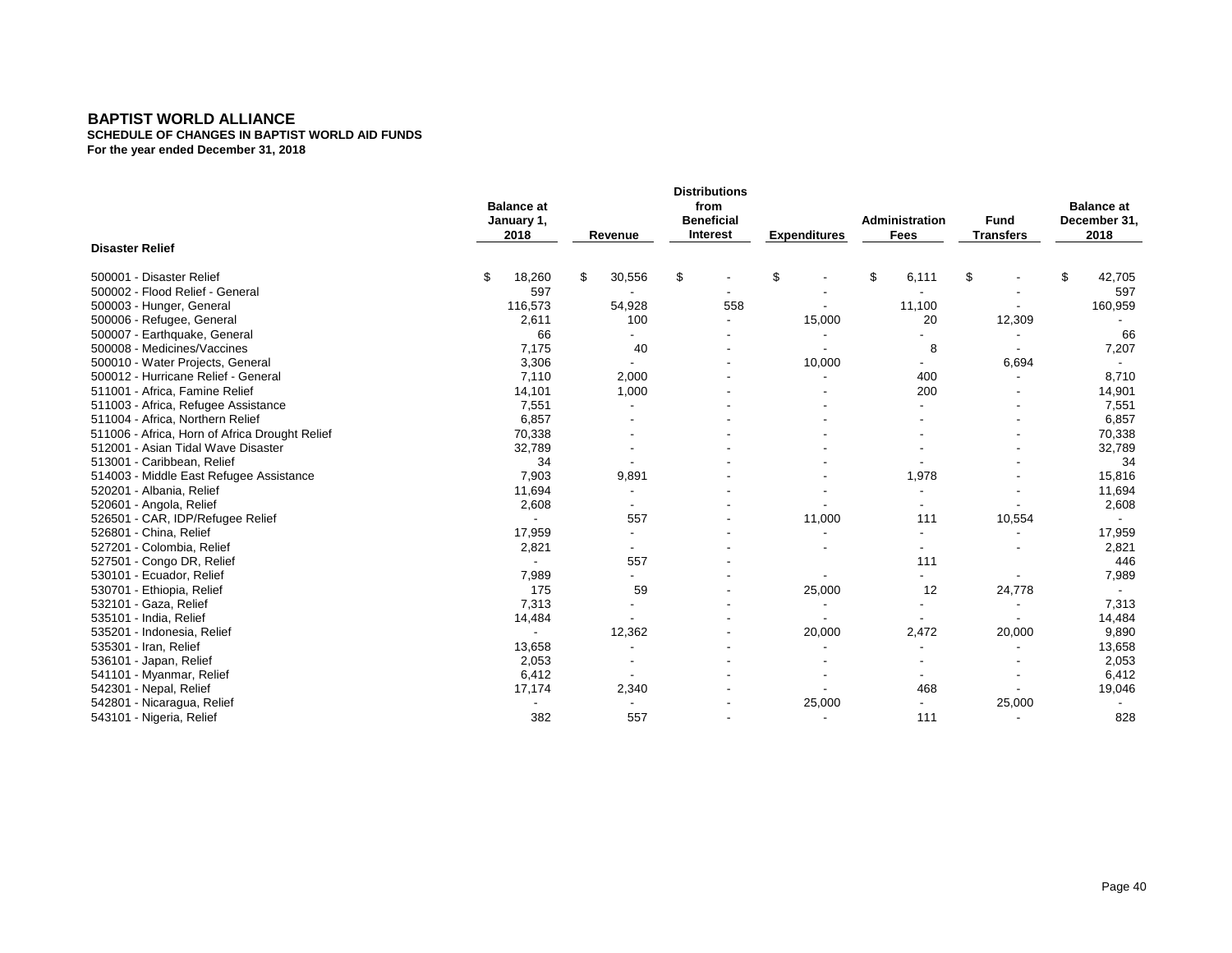**SCHEDULE OF CHANGES IN BAPTIST WORLD AID FUNDS (Continued) For the year ended December 31, 2018**

|                                                                      | <b>Balance at</b><br>January 1,<br>2018 | Revenue |         | <b>Distributions</b><br>from<br><b>Beneficial</b><br>Interest |     | <b>Expenditures</b> | Administration<br><b>Fees</b> | <b>Fund</b><br><b>Transfers</b> | <b>Balance at</b><br>December 31,<br>2018 |
|----------------------------------------------------------------------|-----------------------------------------|---------|---------|---------------------------------------------------------------|-----|---------------------|-------------------------------|---------------------------------|-------------------------------------------|
| <b>Disaster Relief (Continued)</b>                                   |                                         |         |         |                                                               |     |                     |                               |                                 |                                           |
| 545701 - Philippines, Relief                                         | \$<br>720                               | \$      |         | \$                                                            |     | \$                  | \$                            | \$                              | \$<br>720                                 |
| 545702 - Philippines, Typhoon Relief                                 | 70,109                                  |         |         |                                                               |     |                     |                               |                                 | 70,109                                    |
| 549701 - Sierra Leone, Relief                                        | 117                                     |         | 500     |                                                               |     |                     | 100                           |                                 | 517                                       |
| 551302 - South Sudan, Relief                                         | 1,940                                   |         | 1,115   |                                                               |     |                     | 223                           |                                 | 2,832                                     |
| 553001 - Taiwan, Relief                                              | 2,393                                   |         |         |                                                               |     |                     |                               |                                 | 2,393                                     |
| 553801 - Turkey, Relief                                              |                                         |         | 557     |                                                               |     |                     | 111                           |                                 | 446                                       |
| 555001 - Uganda, Relief                                              | 5                                       |         |         |                                                               |     | 30,000              |                               | 29,995                          | $\overline{\phantom{a}}$                  |
| 555101 - Ukraine, Relief                                             | 3,188                                   |         |         |                                                               |     |                     |                               |                                 | 3,188                                     |
| 555501 - USA, Relief                                                 | 90                                      |         |         |                                                               |     |                     |                               |                                 | 90                                        |
| 555504 - USA, Hurricane Harvey Relief                                | 3,992                                   |         |         |                                                               |     |                     |                               |                                 | 3,992                                     |
| 555505 - USA, Hurricane Irma Relief                                  | 30,488                                  |         |         |                                                               |     |                     |                               |                                 | 30,488                                    |
| 555506 - USA, Puerto Rico Relief                                     | 692                                     |         | 6,252   |                                                               |     |                     | 1,250                         |                                 | 5,694                                     |
| 556101 - Venezuela, Relief                                           | 6,384                                   |         |         |                                                               |     |                     |                               |                                 | 6,384                                     |
| 558001 - Zambia, Relief                                              |                                         |         |         |                                                               |     | 10,000              |                               | 10,000                          |                                           |
| 558101 - Zimbabwe, Relief                                            | 12,581                                  |         |         |                                                               |     |                     |                               |                                 | 12,581                                    |
| <b>Total Disaster Relief</b>                                         | 532,692                                 |         | 123,371 |                                                               | 558 | 146,000             | 24,786                        | 139,330                         | 625,165                                   |
| Development                                                          |                                         |         |         |                                                               |     |                     |                               |                                 |                                           |
| 600001 - General Development                                         | 774                                     |         | 83      |                                                               |     | 8,000               | 17                            | 7,160                           |                                           |
| 600006 - Development Forum                                           |                                         |         |         |                                                               |     | 2,860               |                               | 2,860                           |                                           |
| 611002 - Africa, Northern Healing/Reconciliation                     | 90                                      |         |         |                                                               |     |                     |                               |                                 | 90                                        |
| 622307 - Bangladesh, Integrated Soc Dev/Mymensingh                   | 6,962                                   |         |         |                                                               |     |                     |                               |                                 | 6,962                                     |
| 622309 - Bangladesh, Adopt a Village Arsenic Mitigation              | 3,600                                   |         |         |                                                               |     |                     |                               |                                 | 3,600                                     |
| 622904 - Benin, Youth Self Employment Seminars                       | 7,553                                   |         |         |                                                               |     |                     |                               |                                 | 7,553                                     |
| 626506 - CAR, Agriculture Project in Kaga-Bandoro and Sibut          | 350                                     |         |         |                                                               |     |                     |                               | $\overline{\phantom{0}}$        | 350                                       |
| 626507 - CAR, Food Project in Ngaoudaye                              | 1,575                                   |         |         |                                                               |     | 2,250               |                               | 675                             |                                           |
| 626801 - Columbia, Peacebuilding & Development in New Dawn & Glory   | 9,600                                   |         |         |                                                               |     | 10,000              |                               | 400                             |                                           |
| 627502 - Congo DR, Support for UEBCO Orphans                         | 4,343                                   |         |         |                                                               |     |                     |                               |                                 | 4,343                                     |
| 627505 - Congo DR, HIV Aids North Kivu                               | 135                                     |         |         |                                                               |     |                     |                               |                                 | 135                                       |
| 627540 - Congo, CEBCE Introduction of HIV/AIDS Programs in 27 Clinic | 990                                     |         |         |                                                               |     |                     |                               |                                 | 990                                       |

 627541 - Congo DR, Women's Project for Agriculture 38,231 - - - - - 38,231 627542 - Congo DR, Orphan Education and Training 900 - - - - - 900 627547 - Congo DR, IDP Resettlement Program and the state of the state of the state of the state of the state of the state of the state of the state of the state of the state of the state of the state of the state of the s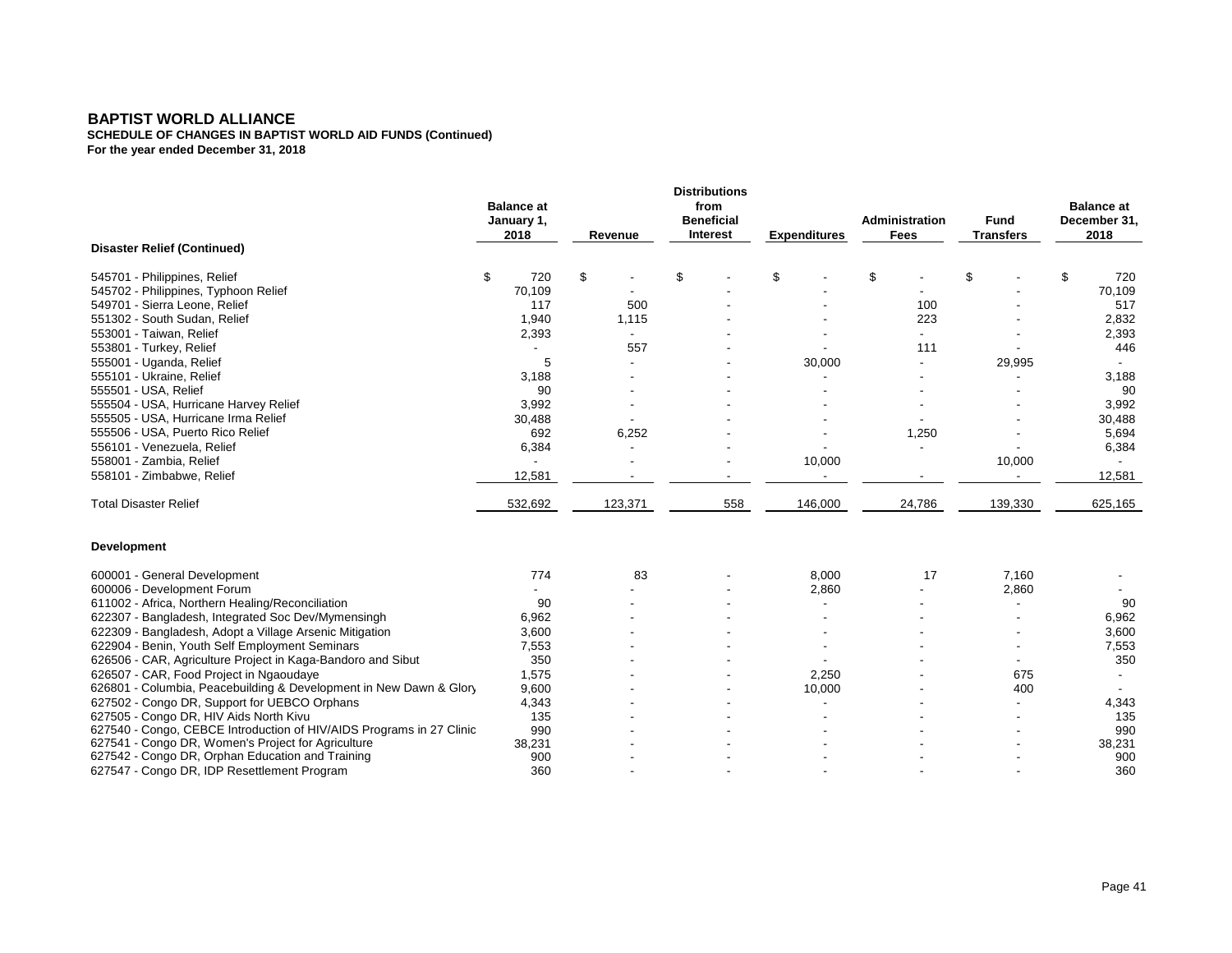**SCHEDULE OF CHANGES IN BAPTIST WORLD AID FUNDS (Continued) For the year ended December 31, 2018**

|                                                                     | <b>Balance at</b><br>January 1,<br>2018 |     | Revenue | <b>Distributions</b><br>from<br><b>Beneficial</b><br><b>Interest</b> | <b>Expenditures</b> | Administration<br><b>Fees</b> | <b>Fund</b><br><b>Transfers</b> | <b>Balance at</b><br>December 31,<br>2018 |
|---------------------------------------------------------------------|-----------------------------------------|-----|---------|----------------------------------------------------------------------|---------------------|-------------------------------|---------------------------------|-------------------------------------------|
| <b>Development (Continued)</b>                                      |                                         |     |         |                                                                      |                     |                               |                                 |                                           |
| 627552 - Congo DR, Agriculture Assistance in Ngungu Village         | \$                                      | \$  | 5,000   | \$                                                                   | \$<br>3,000         | \$<br>1,000                   | \$<br>60                        | \$<br>1,060                               |
| 627553 - Congo DR, Community Development/Hunger Program             |                                         |     | 8,500   |                                                                      | 7,500               | 1,700                         | 700                             |                                           |
| 627554 - Congo DR, Fighting Hunger & Poverty with Permaculture      |                                         |     | 1,750   |                                                                      | 2,100               | 350                           | 700                             |                                           |
| 627555 - Congo DR, Rabbit and Guinea Pig Farming Project            |                                         |     |         |                                                                      | 12,000              |                               | 12,000                          |                                           |
| 630201 - Ecuador, Casa Club Seniors Project                         |                                         | 560 |         |                                                                      |                     |                               |                                 | 560                                       |
| 630301 - El Salvador, Domestic Gardens                              | 6,129                                   |     |         |                                                                      |                     |                               |                                 | 6,129                                     |
| 630702 - Ethiopia, Empowering Female Headed Families Project        |                                         | 915 |         |                                                                      |                     |                               |                                 | 915                                       |
| 632407 - Ghana, School Supplies for Early Childhood Development Cen | 1,131                                   |     |         |                                                                      |                     |                               |                                 | 1,131                                     |
| 635111 - India, Garo Conv Tea Plantation                            | 5,142                                   |     |         |                                                                      |                     |                               |                                 | 5,142                                     |
| 635131 - India, Assam Community College Training School             | 1,325                                   |     |         |                                                                      |                     |                               |                                 | 1,325                                     |
| 635135 - India, Miglat Ministry Piggery Farm                        |                                         | 93  | 150     |                                                                      |                     | 30                            |                                 | 213                                       |
| 635136 - India, Living Water Project                                |                                         | 355 | 5,924   |                                                                      | 7,100               | 1,184                         | 2,005                           | $\sim$                                    |
| 635140 - India, Community and Education Development Center          | 9,600                                   |     |         |                                                                      |                     |                               |                                 | 9,600                                     |
| 635145 - India, Group Home for Human Trafficking                    | 6,300                                   |     |         |                                                                      |                     |                               |                                 | 6,300                                     |
| 635202 - Indonesia, Community Development through Micro Loan Progra |                                         | 816 |         |                                                                      |                     |                               |                                 | 816                                       |
| 637102 - Kenya, Salama Medical Dispensary                           |                                         | 90  |         |                                                                      |                     |                               |                                 | 90                                        |
| 641004 - Mozambique, Drought Relief in Namaacha Project             |                                         |     | 7,500   |                                                                      | 2,250               | 1,500                         | 90                              | 3,840                                     |
| 642305 - Nepal, Empowering Single Women through Skill Development   | 3,345                                   |     |         |                                                                      | 15,000              |                               | 11,655                          |                                           |
| 648310 - Rwanda, UEBR HIV/AIDS Project                              | 11,500                                  |     |         |                                                                      |                     |                               |                                 | 11,500                                    |
| 648322 - Rwanda, Roof Restoration for Genocide Survivors            |                                         | 900 | 1,000   |                                                                      |                     | 200                           |                                 | 1,700                                     |
| 649705 - Sierra Leone, Poverty Reduction in Rural Communities       | 1,411                                   |     |         |                                                                      |                     |                               |                                 | 1,411                                     |
| 650602 - South Sudan, Hunger Relief to IDP Camps in South Sudan     |                                         |     | 7,500   |                                                                      | 49,000              | 1,500                         | 43,000                          |                                           |
| 653901 - Turkey, Syrian Refugee Relief Project                      |                                         |     | 7,500   |                                                                      | 49,000              | 1,500                         | 43,000                          |                                           |
| 658107 - Zimbabwe, ALFA-Operation Neighbor Care                     | 2,492                                   |     |         |                                                                      |                     |                               |                                 | 2,492                                     |
| 658108 - Zimbabwe, Bridge of Hope Project                           | 7,938                                   |     |         |                                                                      |                     |                               |                                 | 7,938                                     |
| 658111 - Zimbabwe, Green Environment Project                        | 17,783                                  |     |         |                                                                      |                     |                               | $\overline{\phantom{a}}$        | 17,783                                    |
| 658113 - Zimbabwe, Food Relief and Chicken Project                  | 1,800                                   |     |         |                                                                      | 3,000               |                               | 1,200                           |                                           |
| 658112 - Zimbabwe, Agriculture Project in the Ciurai Community      | 4,500                                   |     |         |                                                                      | 92                  |                               |                                 | 4,408                                     |
| <b>Total Development</b>                                            | 159.588                                 |     | 44.907  |                                                                      | 173,152             | 8,981                         | 125.505                         | 147,867                                   |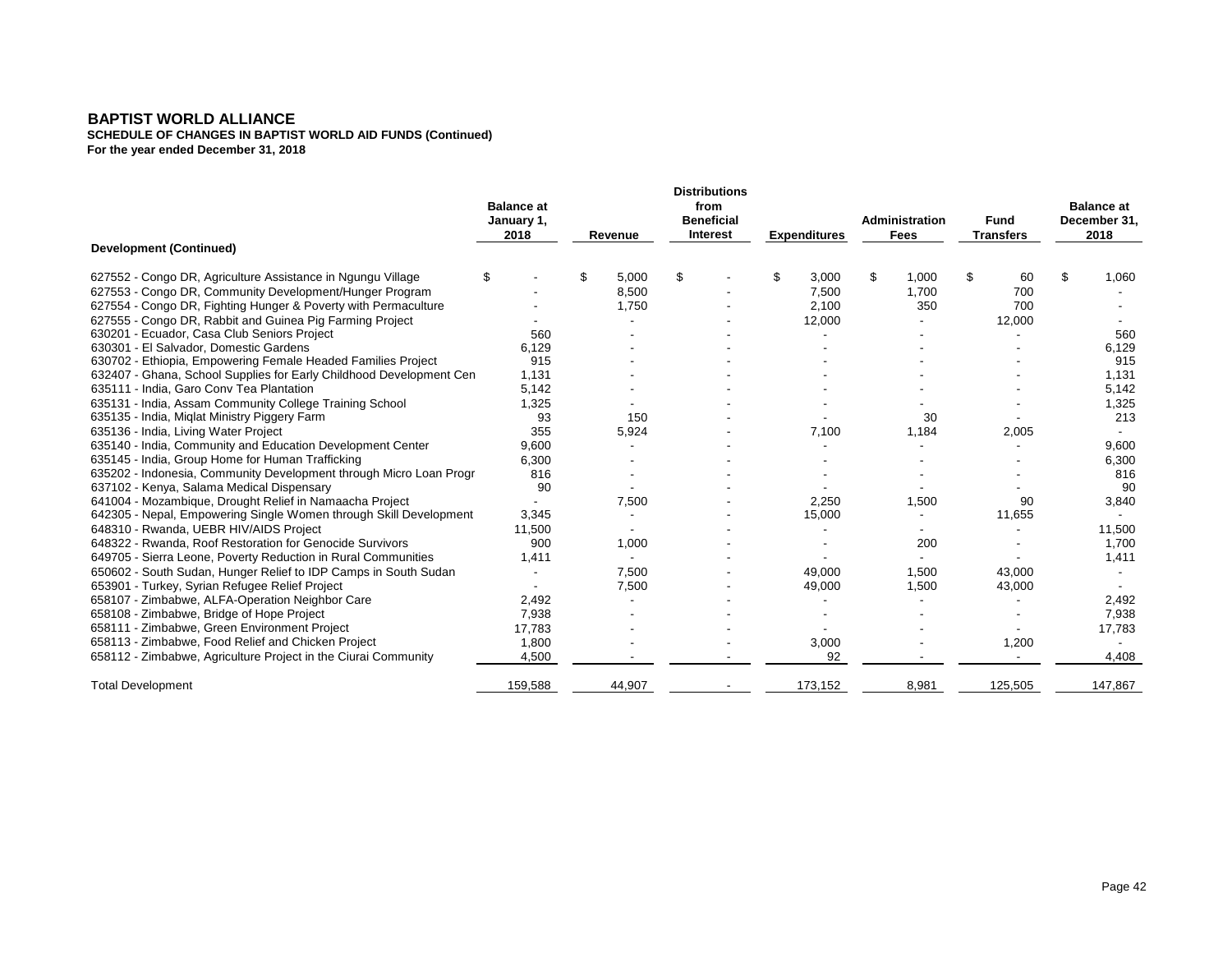**For the year ended December 31, 2018 SCHEDULE OF CHANGES IN BAPTIST WORLD AID FUNDS (Continued)**

|                                                                                                                                                                                      | <b>Balance at</b><br>January 1,<br>2018               | Revenue          | <b>Distributions</b><br>from<br><b>Beneficial</b><br>Interest | <b>Expenditures</b> | Administration<br><b>Fees</b> | <b>Fund</b><br><b>Transfers</b> | <b>Balance at</b><br>December 31,<br>2018             |
|--------------------------------------------------------------------------------------------------------------------------------------------------------------------------------------|-------------------------------------------------------|------------------|---------------------------------------------------------------|---------------------|-------------------------------|---------------------------------|-------------------------------------------------------|
| <b>Fellowship Assistance</b>                                                                                                                                                         |                                                       |                  |                                                               |                     |                               |                                 |                                                       |
| 714002 - Europe Bibles & Hymnals<br>727501 - Congo DR, Goma Fellowship Assist                                                                                                        | \$<br>462<br>6,764                                    | \$.              | \$                                                            | \$.                 | \$                            | \$                              | 462<br>\$<br>6,764                                    |
| <b>Total Fellowship</b>                                                                                                                                                              | 7,226                                                 |                  |                                                               |                     |                               |                                 | 7,226                                                 |
| <b>Miscellaneous</b>                                                                                                                                                                 |                                                       |                  |                                                               |                     |                               |                                 |                                                       |
| 870001 - Hoover Promo Fund<br>880001 - BWAid Undesignated<br>880002 - BWAid Cobb Fund Interest<br>880003 - BWAid Endowment Interest<br>880004 - CFC BWAid<br>880006 - ACT Membership | 21,337<br>777,833<br>263,378<br>1,052<br>35,254<br>64 | 226,658<br>6,750 | 4,884<br>20,752                                               | 2,210               | 46,309<br>4,150               | (264, 835)                      | 21,337<br>696,021<br>279,980<br>1,052<br>42,004<br>64 |
| <b>Total Miscellaneous</b>                                                                                                                                                           | ,098,918                                              | 233,408          | 25,636                                                        | 2,210               | 50,459                        | (264, 835)                      | 1,040,458                                             |
| <b>Total BWAid Temporarily Restricted</b><br><b>Board Designated:</b>                                                                                                                | ,798,424                                              | 401,686          | 26,194                                                        | 321,362             | 84,226                        |                                 | 1,820,716                                             |
| <b>Hillhouse Aid Fund</b>                                                                                                                                                            | 10,077                                                |                  |                                                               |                     |                               |                                 | 10,077                                                |
| <b>Total Baptist World Aid</b>                                                                                                                                                       | \$1,808,501                                           | 401,686<br>\$    | 26,194<br>\$                                                  | 321,362<br>\$       | \$<br>84,226                  | \$                              | \$<br>1,830,793                                       |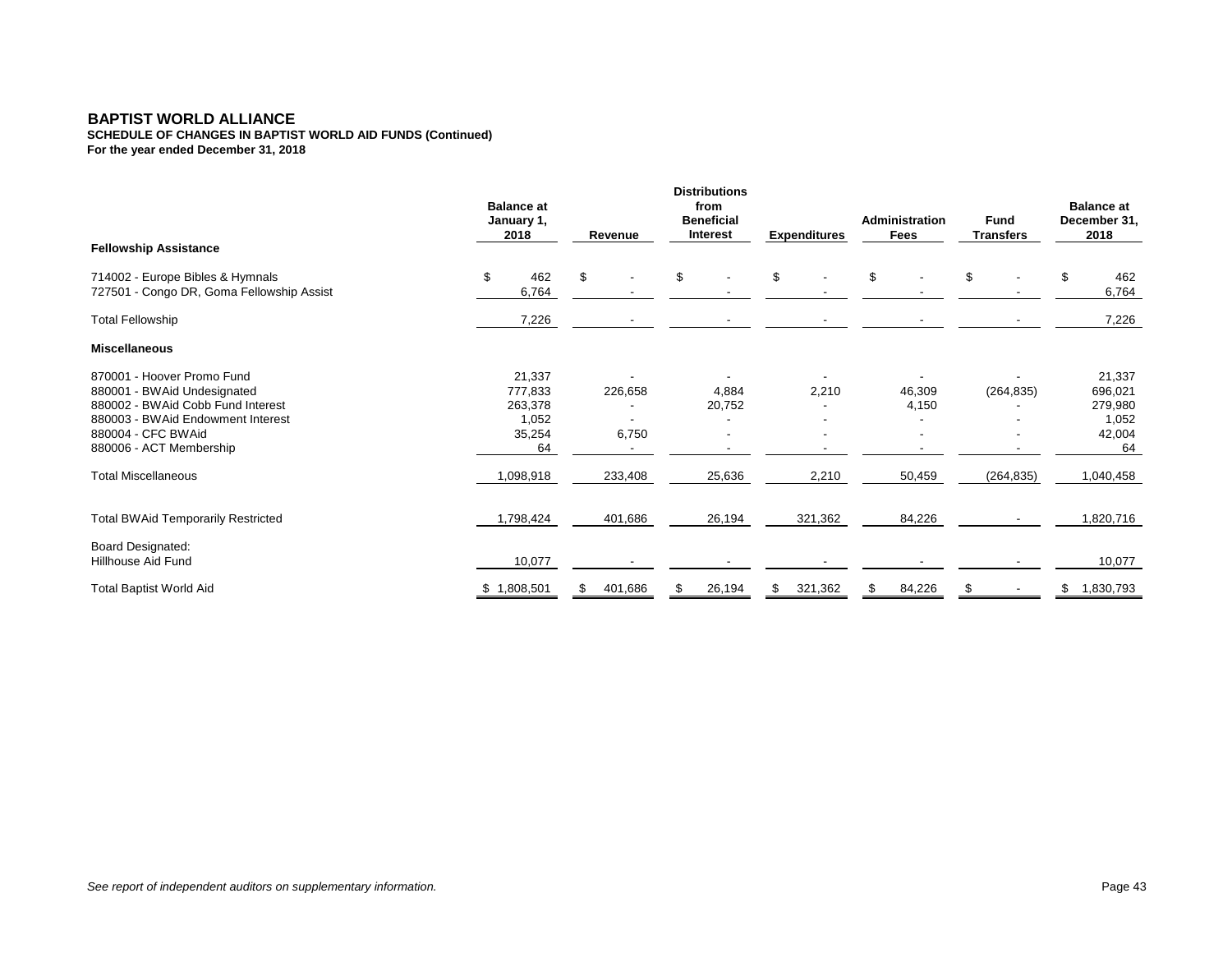## **NET ASSETS WITH DONOR RESTRICTIONS BAPTIST WORLD ALLIANCE SCHEDULE OF CHANGES IN ENDOWMENT FUNDS For the year ended December 31, 2018**

|                                       |    | <b>Balance at</b><br>January 1,<br>2018 |               | <b>Contributions</b> | <b>Balance at</b><br>December 31,<br>2018 |
|---------------------------------------|----|-----------------------------------------|---------------|----------------------|-------------------------------------------|
| Use of income is unrestricted         |    |                                         |               |                      |                                           |
| 300001 - 21st Century Fund            | \$ | 619,056                                 | \$            |                      | \$<br>619,056                             |
| 300003 - Baptists Together Fund       |    | 36,331                                  |               |                      | 36,331                                    |
| 300005 - Cothen Memorial Fund         |    | 82,851                                  |               |                      | 82,851                                    |
| Use of income is restricted           |    |                                         |               |                      |                                           |
| 301001 - Hoover Conference Fund       |    | 207,315                                 |               |                      | 207,315                                   |
| 302001 - BWA Relief Fund              |    | 3,000                                   |               |                      | 3,000                                     |
| 302002 - Hoover Relief Fund           |    | 110,000                                 |               |                      | 110,000                                   |
| 303001 - Cardwell Memorial Fund       |    | 32,324                                  |               |                      | 32,324                                    |
| 304001 - Cumbie Emerging Leaders Fund |    | 13,067                                  |               | 250                  | 13,317                                    |
| 306001 - Lotz Human Rights Fund       |    | 103,524                                 |               |                      | 103,524                                   |
| 307001 - Youth OMO Fund               |    | 134,959                                 |               |                      | 134,959                                   |
| <b>Total endowment funds</b>          | £. | 1,342,427                               | $\frac{1}{2}$ | 250                  | \$<br>1,342,677                           |